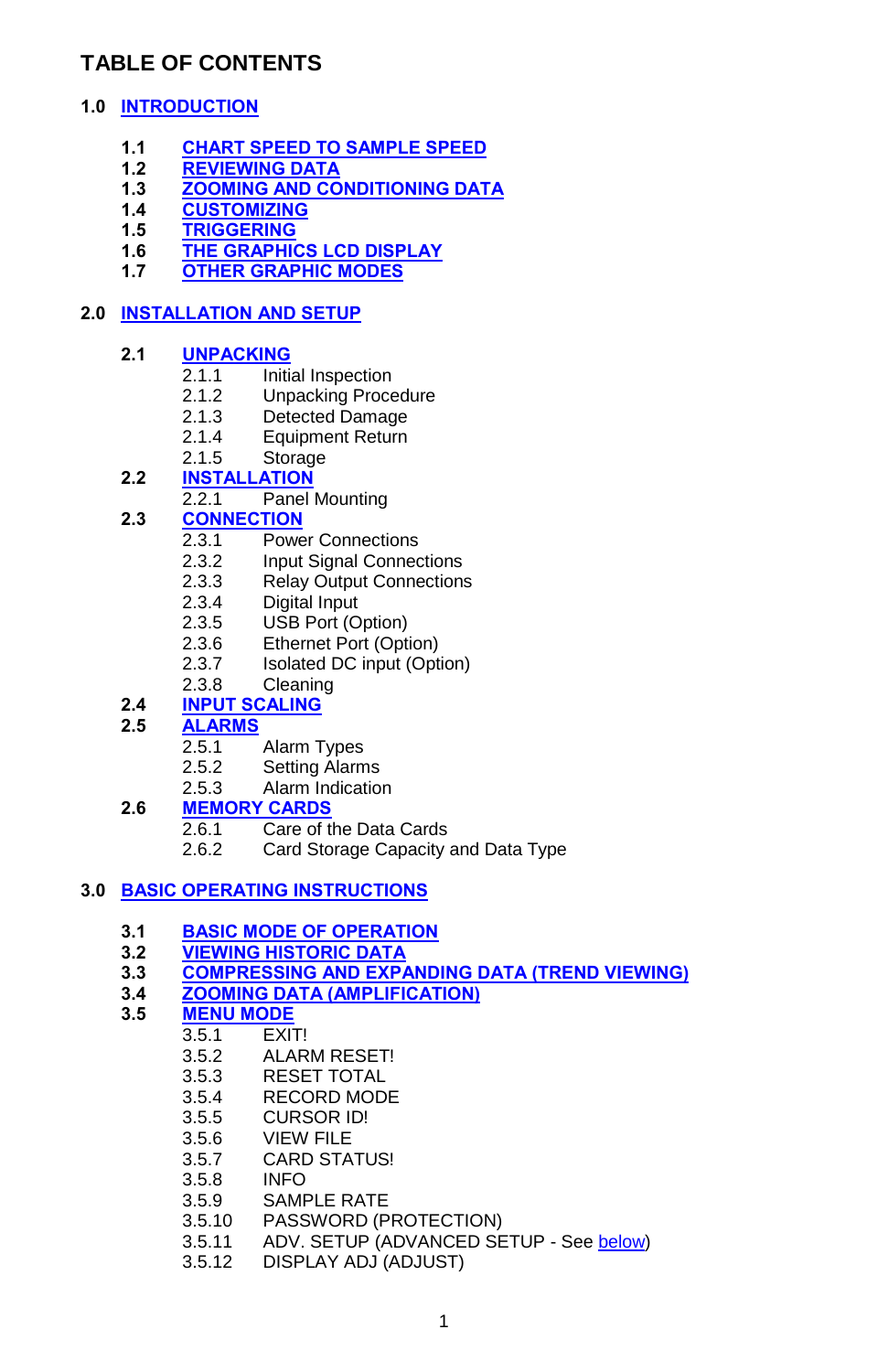- **3.6 EVENT TRIGGERING**
- **3.7 STATUS LINE INDICATORS**
- **3.8 ENTERING VALUES**
- **3.9 TOP LEVEL MENU**

### **4.0 ADVANCED SETUP**

- **4.1 CHANNEL SETUP**
- **4.2 ALARMS**
- **4.3 RELAYS**
- **4.4 DISPLAY**
- **4.5 DATA CARD**
- **4.6 CLOCK**
- **4.7 BEEPER 4.8 SAMPLE TRIGGER**
- **4.9 RECORD TRIGGER**
- 
- **4.10 EXTERNAL INPUT 4.11 ALT LANGUAGE**
- **4.12 UNIT TAG**
- **4.13 COMMS**

### **5.0 MISCELLANEOUS**

- **5.1 BATTERY BACKUP OPTION**
- **5.2 ETHERNET OPTION**
- **5.3 CALIBRATION**
	- **Basic Calibration**
	- 5.3.2 Examples
- **5.4 SPECIFICATIONS**

## **APPENDICES**

| <b>APPENDIX A</b> | <b>UNITS LABEL CHARACTERS</b>         |
|-------------------|---------------------------------------|
| <b>APPENDIX B</b> | <b>ERROR AND INFORMATION MESSAGES</b> |
| <b>APPENDIX C</b> | <b>MASTER RESET</b>                   |
| <b>APPENDIX D</b> | <b>RE-PROGRAMMING FIRMWARE</b>        |
| <b>APPENDIX E</b> | <b>TOTALIZER/COUNTER FUNCTIONS</b>    |
| <b>APPENDIX F</b> | <b>ALTERNATE LANGUAGE FILES</b>       |

# **SAFEGUARDS AND PRECAUTIONS**

**Read and follow all instructions in this manual carefully, and retain this manual for future reference.**

**Do not use this instrument in any manner inconsistent with these operating instructions or under any conditions that exceed the environmental specifications stated.**

**This instrument is not user serviceable. For technical assistance, contact the sales organization from which you purchased the product.**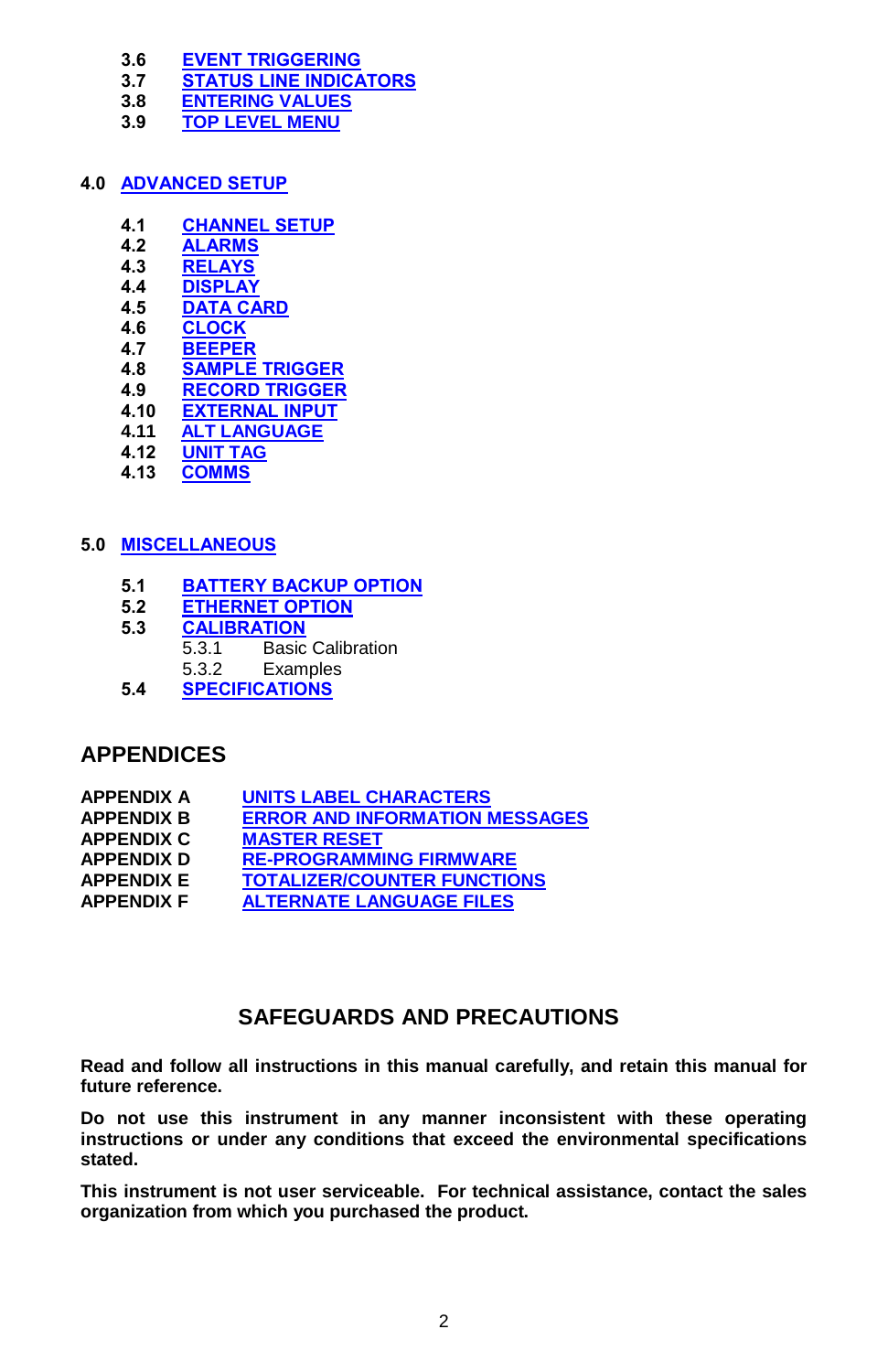# **WEEE NOTICE**



### **In order to comply with EU Directive 2002/96/EC on Waste Electrical and Electronic Equipment (WEEE):**

This product may contain material which could be hazardous to human health and the environment. DO NOT DISPOSE of this product as unsorted municipal waste. This product needs to be RECYCLED in accordance with local regulations, contact your local authorities for more information. This product may be returnable to your distributor for recycling - contact the distributor for details.

### **Para obedecer con EU Directiva 2002/96/EC en el Desecho el Equipo Eléctrico y Electrónico :**

Este producto puede contener la materia que podría ser la salud humana perjudicial para y el ambiente. NO se DESHAGA de este producto el desecho municipal como no clasificado. Estas necesidades del producto para SER RECICLADAS de acuerdo con las regulaciones locales, contactan su administración local para más información. Este producto puede ser retornable a su distribuidor para reciclar - contacta el distribuidor para detalles.

### **Afin de respecter la directive européenne 2002/96/EC sur l'Equipement Electronique et les Déchets Electriques :**

Ce produit pourrait contenir des matières qui peuvent être dangereuses pour la santé de l'homme et de l'environnement. Ne pas jetter ce produit dans un container municipal inapproprié. Ce produit doit être recyclé en accord avec les arrêtés locaux; contacter les autorités locales pour plus de renseignements. Ce produit peut être renvoyé au distributeur pour recyclage - Contacter votre distributeur pour plus de details.

#### **Um den Vorschriften der EU-Direktive 2002/96/EC bezueglich elektrischer und elektronischer Abfallstoffe nachzukommen:**

Dieses Produkt kann Materialien enthalten, welche gesundheitsgefaehrdend und umweltschädlich sind. Dieses Produkt DARF NICHT wie unsortierter Hausmuell entsorgt werden. Dieses Produkt muss gemaess den oertlichen Bestimmungen recycled werden, bitte kontaktieren Sie die lokalen Behoerden fuer weitere Informationen. Sie koennen dieses Produkt zum Recycling an Ihren Haendler zurueckgeben, bitte kontaktieren Sie den Haendler fuer weitere Details.

AJW 020308 REV1.4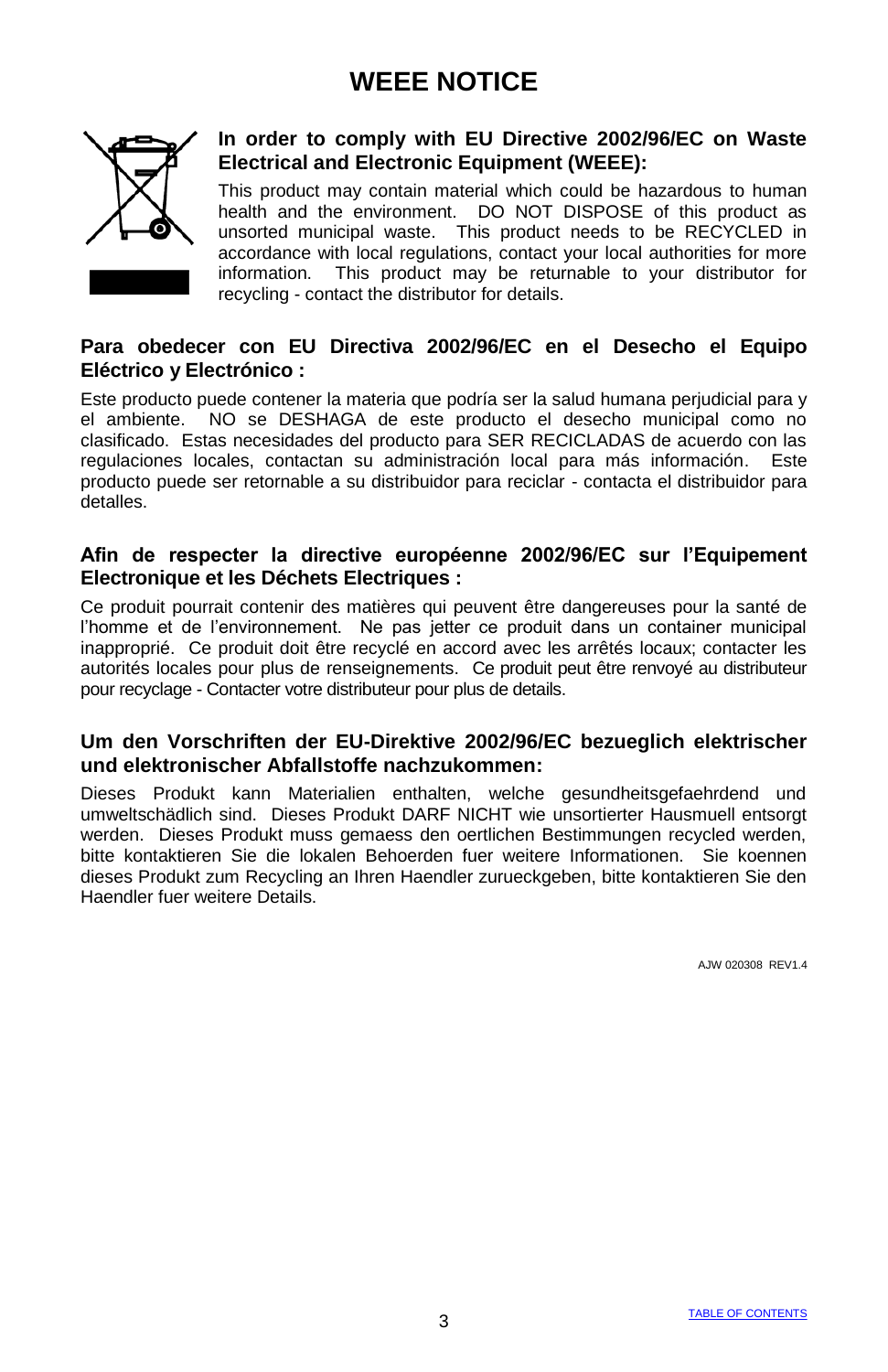# **1.0 INTRODUCTION**

This instrument is a versatile Solid State Data Recorder / Panel Indicator. It has all the capability of a traditional paper recorder - variable chart speeds, the ability to review historic data, see trends and more, with a number of specific exceptions - *NO PAPER to jam, no ink to smudge and no pens to clog or break.* The data is stored in a Compact Flash memory card, which can be easily transported.

Of course it does all the regular functions a lot better, and the data can be transferred directly into reports, spreadsheets or analysis programs. Data can be examined and archived on any Windows XP™ compatible machine and can be printed out in various formats as required.

This instrument has two *universal inputs* so it can measure voltage, current, thermocouples and RTDs by simply selecting them from the menu. It also has two potential free alarm output contacts and an isolated digital input. The display can be user configured to graphics, digital or a combination. Maximum data storage is 2 Gigabytes. Communication options include USB and Ethernet ports.

Things are done a little differently in a paperless recorder and there are a few new concepts that you may need to become familiar with. There are more features and functions in this unit than you will probably use. It is recommended that you read this manual in its entirety before attempting to use the instrument.

The balance of this introduction will attempt to introduce some of the more unique features of this paperless recorder.

### **1.1 CHART SPEED TO SAMPLE SPEED**

A major difference between paper and paperless is **SAMPLE SPEED**, which is analogous to CHART SPEED in the paper recorder. There *is* an apparent chart speed, the rate at which the samples appear to move across the Graphics Display, but unlike paper recorders the display is made up of discrete data points, each of which is a distinct sample of the data being measured. The rate of movement across the screen is thus a direct function of the sample rate. The major factor in deciding what sample rate to select is knowing how much data is enough. In a paper recorder a chart speed of 1 inch per hour is fine for a process that does not vary very quickly but would result in a thick blur if trying to record a 1Hz sine wave. Unlike a paper recorder, every point recorded by the paperless recorder is uniquely identifiable, no matter how dense it appears on the screen. It is always better to have too much data than to have too little. The only consideration is the amount of space used in the memory card.

To relate chart speed to sample rate we need to consider how we plan to reproduce the data. The graphic LCD display has a density of 70 pixels (data points) per inch; a typical dot matrix printer has 180 pixels per inch and a laser printer 300 pixels per inch. Thus to fill one inch of the display in one hour we need to sample at a rate of 70 samples per hour, a little over once per minute, however if this is now printed on a laser printer it will fill less than 1/3 of an inch. It is the amount and quality of the data that counts. Another advantage of the paperless recorder is that it can sample internally at 100 samples per second (one every 0.01 seconds). These samples can be averaged or peaks or valleys can be detected and then this data can be stored at the chosen sample rate.

Trial and experience will yield the best sample speeds for the application. Start with a faster sampling rate than you think you will need; you can always slow it down in the future. As a rule of thumb, one sample every 10 seconds should give the equivalent information that 1 inch per hour of chart paper would.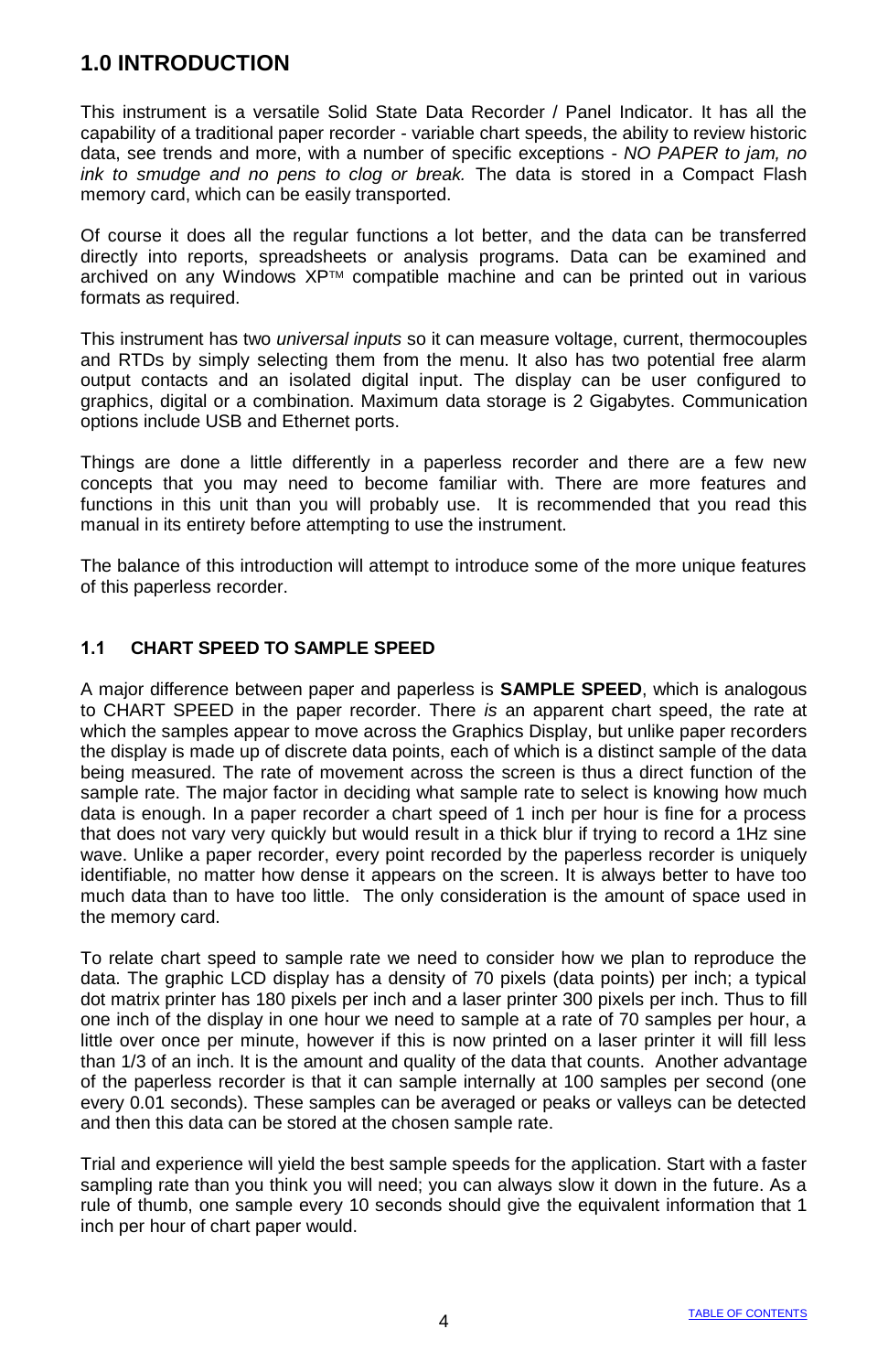### **1.2 REVIEWING DATA**

One of the biggest features of this recorder is its ability to show historic data and trends. The data on the graphics screen can be rewound like a tape recorder, scrolling back in time, displaying past data on the screen while still recording data in real time.

The data can also be compressed on screen, showing a whole day or week's worth of recording on one screen, enabling trends or irregularities to be spotted easily. A data cursor can be moved around the screen to uniquely identify samples in both time and amplitude.

Refer to Section 3 for the specifics on reviewing data.

#### **1.3 ZOOMING AND CONDITIONING DATA**

The recorder acquires data with greater resolution than can be displayed on the screen. The user has the ability to ZOOM in to amplify the data either 2 or 4 times, equivalent to using a magnifying glass on the display. These ZOOM windows can be scrolled up or down to cover the entire data spectrum. The vertical scale automatically adjusts to the zoom level and position to enable resolution of minor changes in input signal. More information.

The recorder also acquires data at a rate faster than what may be displayed on the screen. The user can set the sampling rate from 100 samples per second down to 1 sample every 10 minutes. When sampling slower than 100 samples per second, the recorder can be programmed to record the average, maximum or minimum values. Thus if a sample rate of 1 sample per minute is chosen, the recorder will still sample internally at 100 samples per second while computing the average or detect and store either the maximum (peak) value or minimum (valley) value, depending on the mode programmed. It will then store this value when the minute is up. Unless required otherwise, it is recommended that the average value be used for recording since this will tend to filter or smooth the data. See Advanced Setup Menu for details.

#### **1.4 CUSTOMIZING**

There are many operating features and parameters that the user can program. All settings are stored in nonvolatile memory and are recalled each time the unit is powered on. The display can be scaled to read in engineering units, and the trace can be labeled accordingly with up to three alphanumeric characters. Four alarms are fully user programmable and can be associated with either channel or the external input. The Alarm levels can be set in the engineering units of the display, the sense of the alarm, the type and the deadband or hysteresis can be individually set for each alarm. Optional relay outputs can be assigned independently to each alarm. A reset delay feature is also available.

There are other features which may be programmed by the user including the time stamping mode, either real time or elapsed time, clock update rates, file names, beeper operation etc. (Refer to – Advanced Setup)

#### **1.5 TRIGGERING**

The recorder has the ability to change sampling speeds and stop or start recording as a result of a triggered event. This event may be tied to any of the four internal alarms or optionally to an external signal. This enables the unit to monitor a process without recording or to record at a slow speed to conserve card space. When an external event or internal alarm condition occurs, the unit will begin recording or change to a higher sample rate for the data of interest. More Information.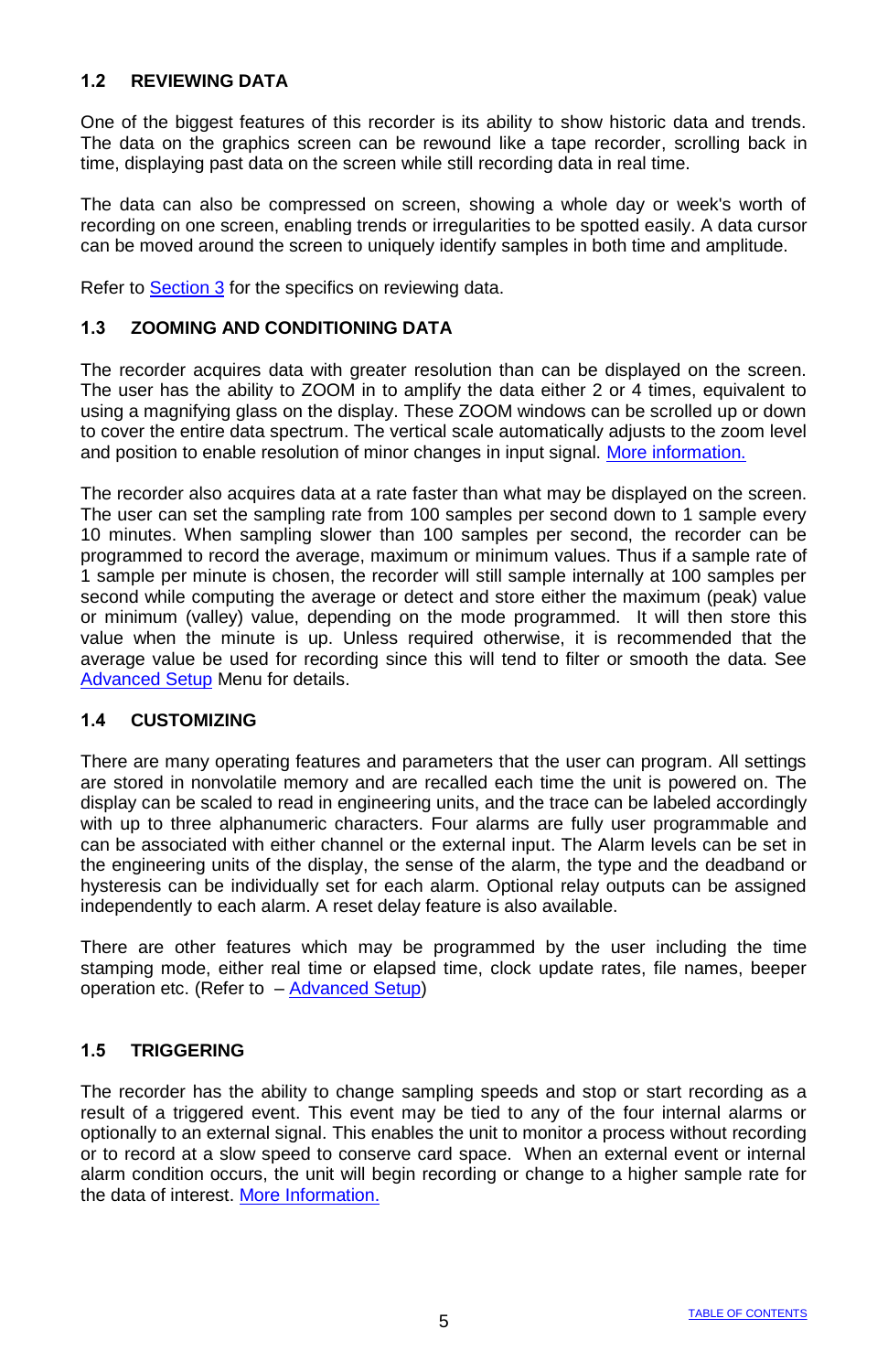

**Recorder Front View showing TREND Display**

The above diagram is a representation of the recorder in the TREND mode. The alpha characters around the border point to various features of the unit and are described below. Not shown are the MENUS which pop up over the display. The menus are in the form of those shown in Sections 4 and 5. The numbers in parenthesis below refer to the section that covers the topic in detail.

- **A** CompactFlash™ card slot manually insert a card into the unit to store data and configuration information. Can also be used as a means of updating the firmware in the unit. Cards up to 2 Gigabytes in size can be used.
- **B** Busy LED (Red) on when the unit is recording and blinks rapidly whenever the unit is accessing the CompactFlash™ card. Blinks at 1 second rate if unit is triggered but not recording. **Do not attempt to remove the card when this light is on**.
- **C** Power LED (Green) on during normal operation. If the optional internal battery pack is present, this LED will blink during power failure to indicate the unit is running off internal batteries.
- **D** Optional USB interface enables connection to a Windows XP compatible PC.
- **E** Navigation buttons used to set up and navigate around the display. The buttons are all dual function; the second function is initiated by holding down the MENU button while pressing one of the other buttons. The second function is printed on each button.
- **F** Date and Time shows the actual time of day (real time). The time is displayed user selectable in 12 or 24 hour format. The user can also select European or American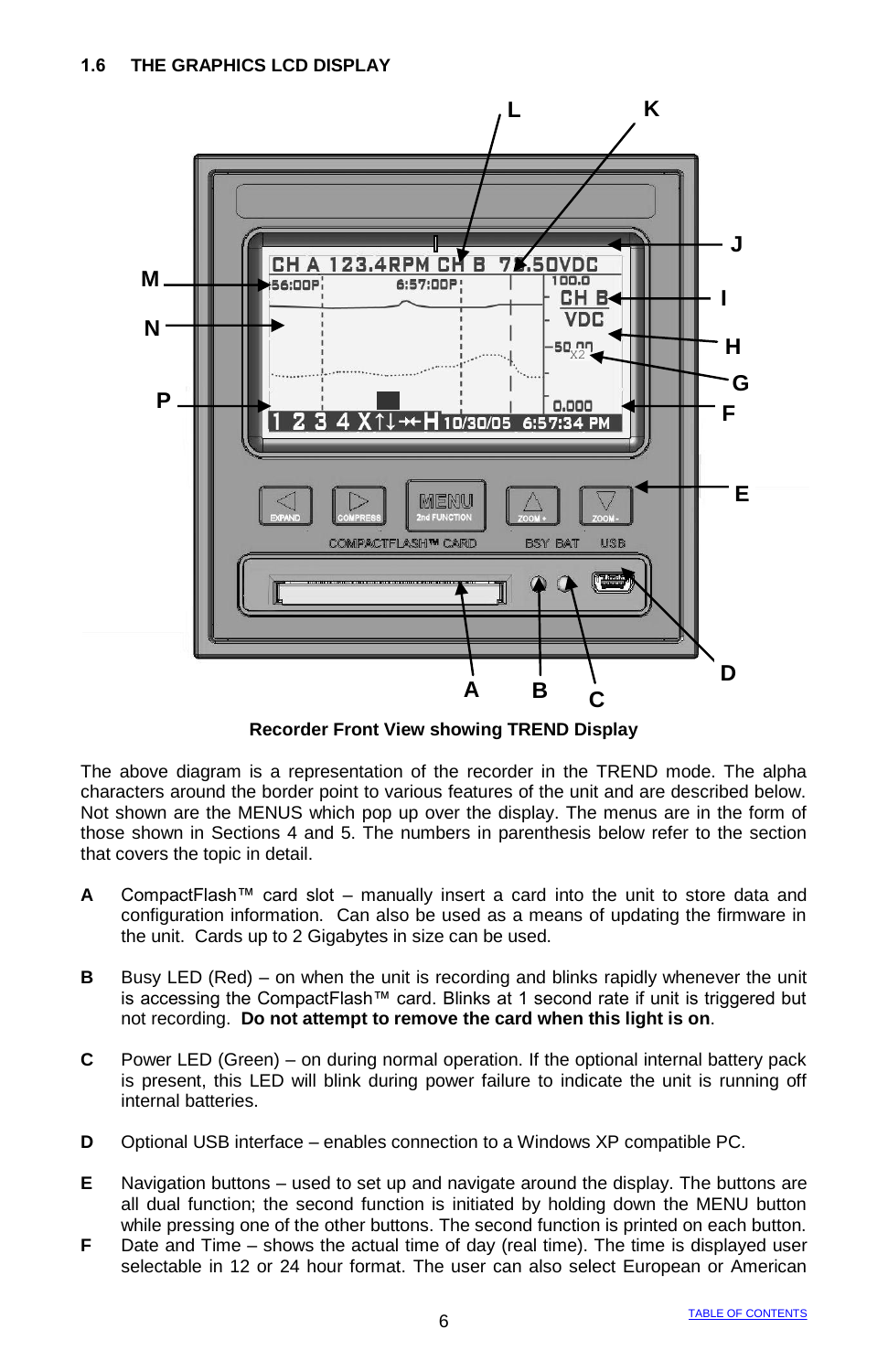formats and auto daylight savings adjustment. See Clock setup.

- **G** Zoom Scale Indicator shows the zoom scale for the channel indicated if > x1. Separate scale for each channel. See zooming.
- **H** Right hand edge of the graphics area in which the traces are displayed. This is the vertical scale area designated by the scale values at the top, center and bottom of the scale. The most recent data that is displayed in digital form at the top of the display (J) is against the right edge of this scale and moves left with time - the most recent data is to the right and the oldest data is to the extreme left. New data appears against this margin and the oldest data disappears off the screen at the extreme left. The graphic cursor (K) will start against this right edge.
- **I** Vertical Scale Identifier this display alternates between Channel A and Channel B. It displays the Channel Tag and the Engineering units. See Channel setup.
- **J** Digital Window the top of the screen displays the values for each Channel including the Channel identifier, the current value and the engineering units. Channel A is displayed on the left and Channel B on the right. This window displays the absolute digital value of the instantaneous (last) reading for the channel, and is the right most sample value on the trend display (G), unless the cursor is active. In that case it shows the value at the point the cursor intersects the trend line.
- **K** Cursor is displayed when activated in the cursor ID mode. This cursor can be moved using the left ◄ and right ► arrow buttons. The values in the digital window (J) are the values at the point the cursor intersect the trend line.
- **L** Date/Time Axis Delimiter the dotted vertical lines placed at equal increments along the Horizontal axes (Time). The Date/Time stamp beside the line indicates the exact position of the line. Both date and time may be shut off or relocated vertically. These lines move with the trace at a speed dependent on the sampling speed. This is configurable in Display Setup.
- **M** Channel B Trace the trend line is the graphic representation of Time (horizontal) versus Amplitude (vertical) and is shown solid to distinguish it from the Channel A trace, which is shown as a dotted trend line. This is configurable in Display Setup.
- **N** Graphic TREND Window shows the channel traces, which may be compressed, expanded, zoomed, scrolled and halted.
- **P** Status Icons these icons appear at various times to indicate the status of the unit and the display. From left to right they are:
	- The numbers **1,2,3** and **4** are the ALARM indicators one for each alarm. The numbers are present when the alarm is enabled and will blink if the alarm is in an alarm condition.
	- The **X** indicates the status of the EXTERNAL INPUT and is present when the external input is present.
	- The  $\geq$  icon indicates the display is compressed. The horizontal time stamps indicate the current compressed values. The display can function normally in compressed mode, may be paused or the user can scroll back and forth using the left ◄ and right ► arrow buttons.
	- The **H** indicates the display is in the HOLD condition. While in HOLD, the trends do not update. The display enters the HOLD condition when the ID Cursor (K) is present or the user scrolls in the horizontal direction using the left ◄ and right ► arrow buttons. Exit the HOLD mode by pressing the MENU button.



# **DO NOT INSERT OR REMOVE THE COMPACT FLASH CARD WHILE THE BUSY LED IS ON!**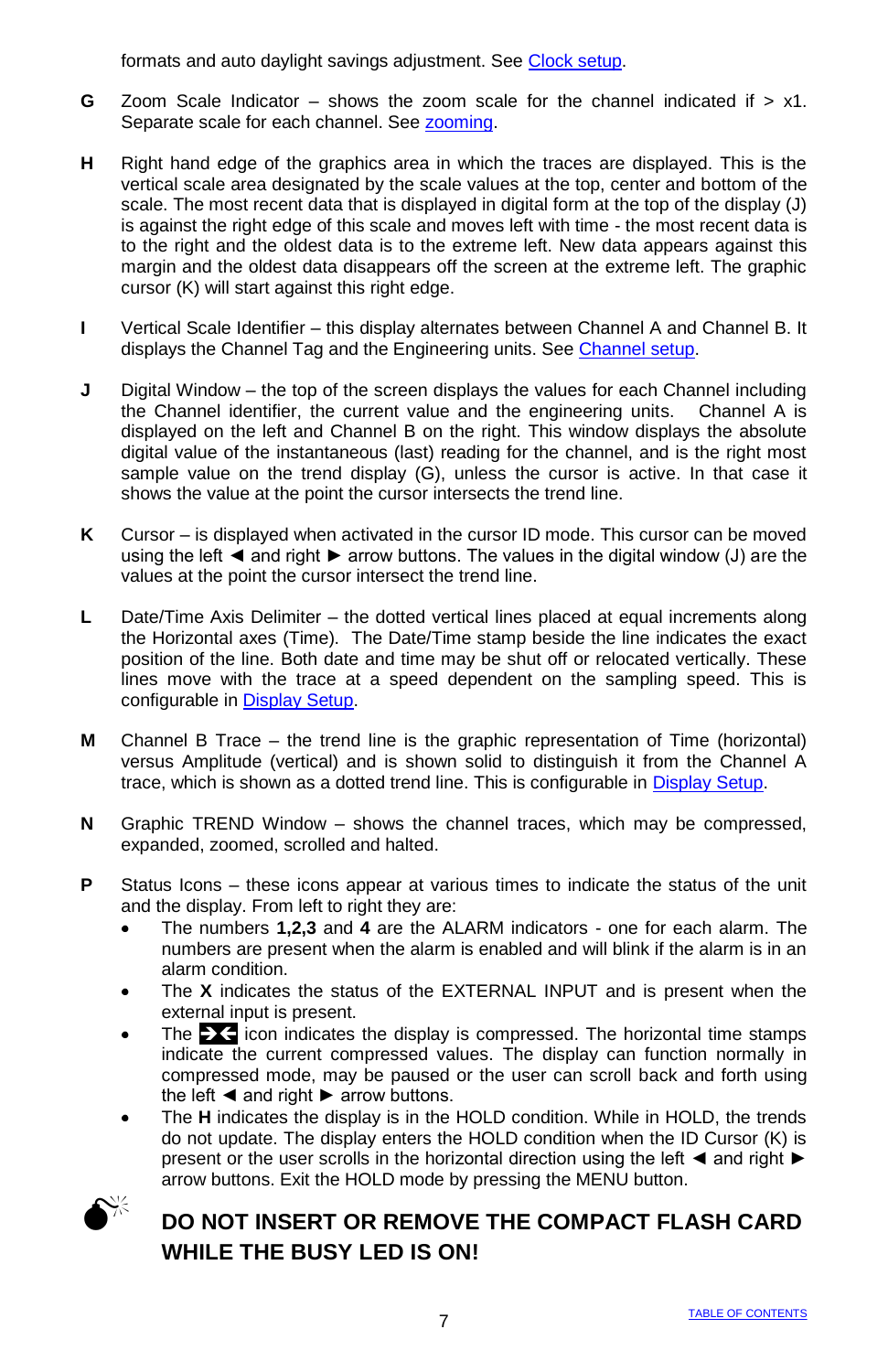### **1.7 OTHER GRAPHIC MODES**

In addition to the full screen trend mode shown section 1.6, there are two additional graphic display modes.

The Dual Digital mode, as shown below, enables both channels to be shown as Digital values similar to a digital panel meter. The user has the option of showing the displays in normal or reverse video (shown) modes, and the display can be set to blink on Alarm Condition.



The other Graphic mode is a split screen with the trend in the top half and the digital display in the lower half as shown below. When selecting this mode, Channel B is the default digital value, but can be switched in the Advanced Setup menu.

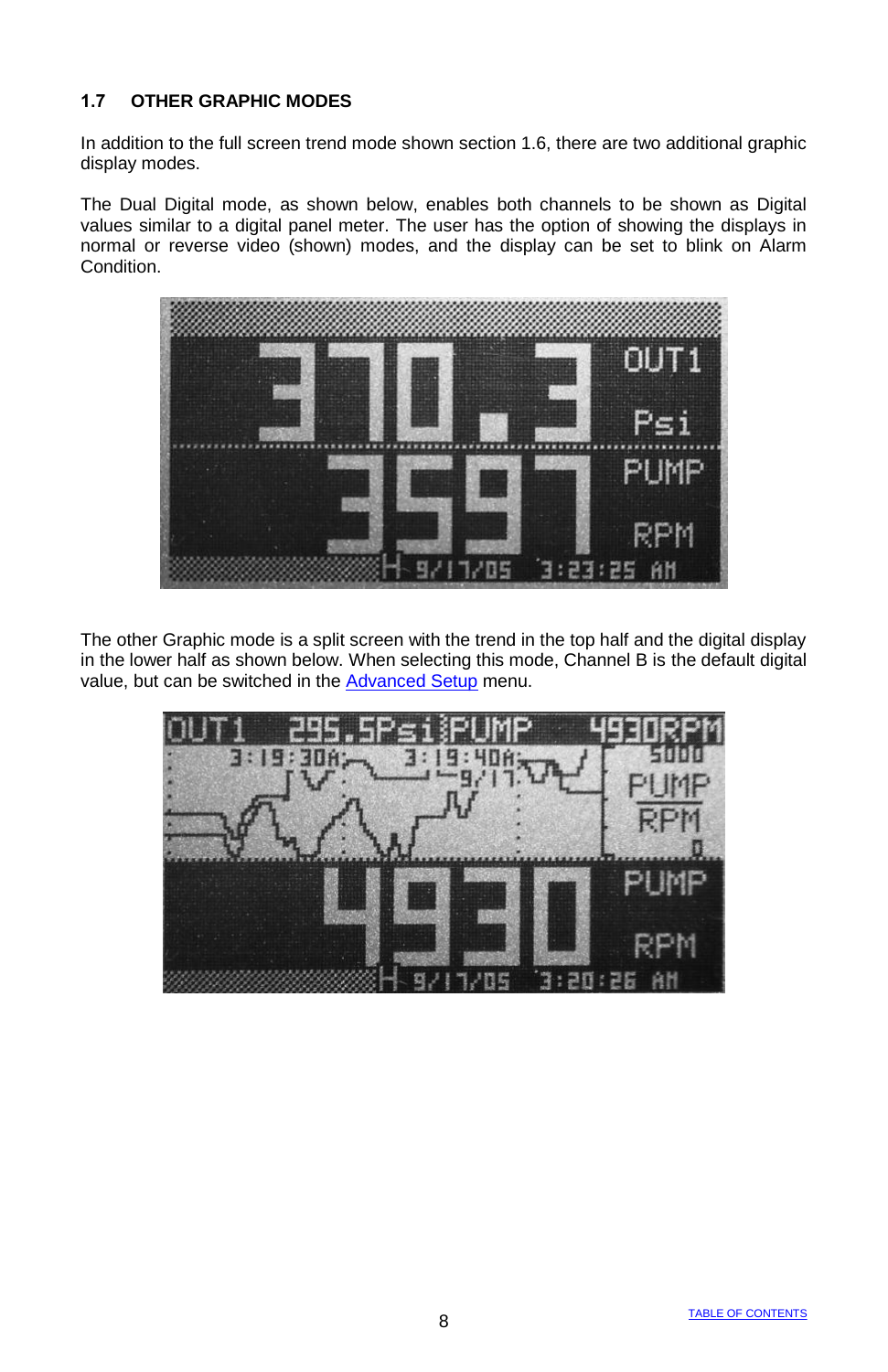# **2.0 INSTALLATION AND SETUP**

### **2.1 UNPACKING**

#### **2.1.1 Initial Inspection**

Exercise care when unpacking the instrument from the shipping carton. The instrument is packed in a custom cardboard box to prevent damage during normal transit. If damage to the shipping carton is evident, ask the carrier's representative to be present when the instrument is unpacked.

#### **2.1.2 Unpacking Procedure**

To unpack your Recorder, first remove the cardboard retainer and instrument from the shipping carton. Check the box for the following contents - The Recorder, two locking bars, two 6-32 x  $\frac{1}{2}$ " screws, AC power supply wall unit (unless the unit is the isolated DC model) and this manual.

#### **2.1.3 Detected Damage**

Remove the instrument from the plastic bag and check for damage if any. Also check that the unit is as ordered. If damage is detected after unpacking the instrument, immediately report any damage to the shipping agent and re-pack the instrument for return it to the factory as described in the following section.

#### **2.1.4 Equipment Return**

Before returning a damaged or malfunctioning instrument to the factory for repair, contact the sales organization from which you purchased the instrument. A Return Merchandise Authorization (RMA) number must be obtained from the factory before returning an instrument for any reason.

#### **2.1.5 Storage**

For prolonged storage before installation, re-pack the Recorder in the shipping container and store in a cool, dry area. We do not recommend storage of the Recorder for more than one year. If longer storage time is required, contact the factory for additional storage information.

#### **2.2 INSTALLATION**

The instrument is intended to operate in the following environment:

**Indoor Use Only Installation Category II** per IEC 664 **Pollution Degree Level II per IEC61010-1 Temperature** -10 °C to 50 °C operating per IEC61010-1 **Humidity** Maximum relative humidity 80% for temperatures up to 31 °C decreasing linearly to 50% relative humidity at 40 °C **Recorder Power** 9.0 +0.5V dc @ 5VA (unless indicated otherwise on the unit) **AC Power Requirement (External adapter)** 100 - 240 Vac ~ 50/60 Hz

**NOTE:** The recorder is designed to be panel mounted and as such should be considered as permanently connected. Disconnection from the supply must be possible via a customer supplied switch or circuit breaker. This disconnection device must be included in the panel installation and should be clearly marked, it must be in close proximity to the Recorder and easily accessible to the operator.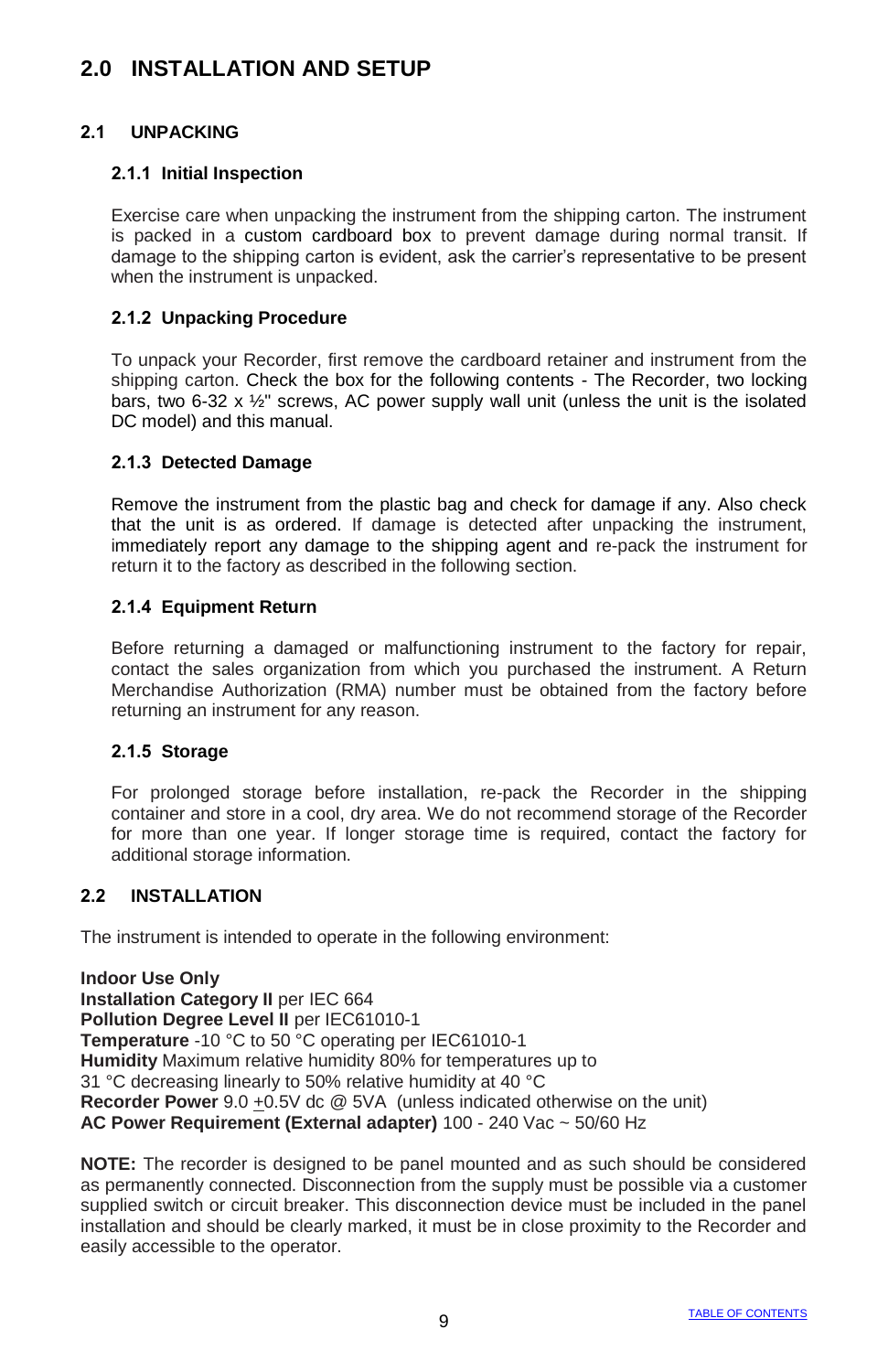**NOTE:** In order to fully comply with the CE EMC Directive 89/336/EEC, connections to the recorder should not exceed 3m (9.8ft) without adding additional filtering.

The Recorder fits in a standard  $\frac{1}{4}$  DIN panel cutout of 92 x 92 mm (3.62 x 3.62 in.) and requires 140mm (7.5 inches) panel depth not including space for power and input source cable. The thickness of the panel is immaterial, but panels thicker than .125 inch will require that the locking bars be cut down. Actual dimensions are shown below in Figure 2.1:



**WARNING: Do not use this instrument in any manner inconsistent with these operating instructions or under any conditions that exceed the environmental specifications stated.**

#### **2.2.1 Panel Mounting**

The Recorder should be mounted in a vertical panel to ensure proper operation. Ensure you have the proper clearances and proceed as follows:

- **2.2.1.1** Cut a panel opening 96 mm x 96 mm (3.62 x 3.62 in.).
- **2.2.1.2** Remove any packaging material from the Recorder. Always handle the unit carefully to avoid damaging the LCD display or scratching the display surface.
- **2.2.1.3** Remove the locking bars from the Recorder enclosure by removing the captivating screws
- **2.2.1.4** Insert the Recorder, **rear end first**, through to front of the panel opening.
- **2.2.1.5** With the Recorder held firmly in place against the panel, install one of the locking bar assemblies from the rear, by sliding the locking bar tongue into the groove on the side of the Recorder enclosure as shown in Figure 2.2.
- **2.2.1.6** Insert the retaining screw into the rear of the groove. Using a Phillips screwdriver, tighten the screw until the locking bar is just pressing against the panel.
- **2.2.1.7** Install the other locking bar assembly into the groove on the opposite side of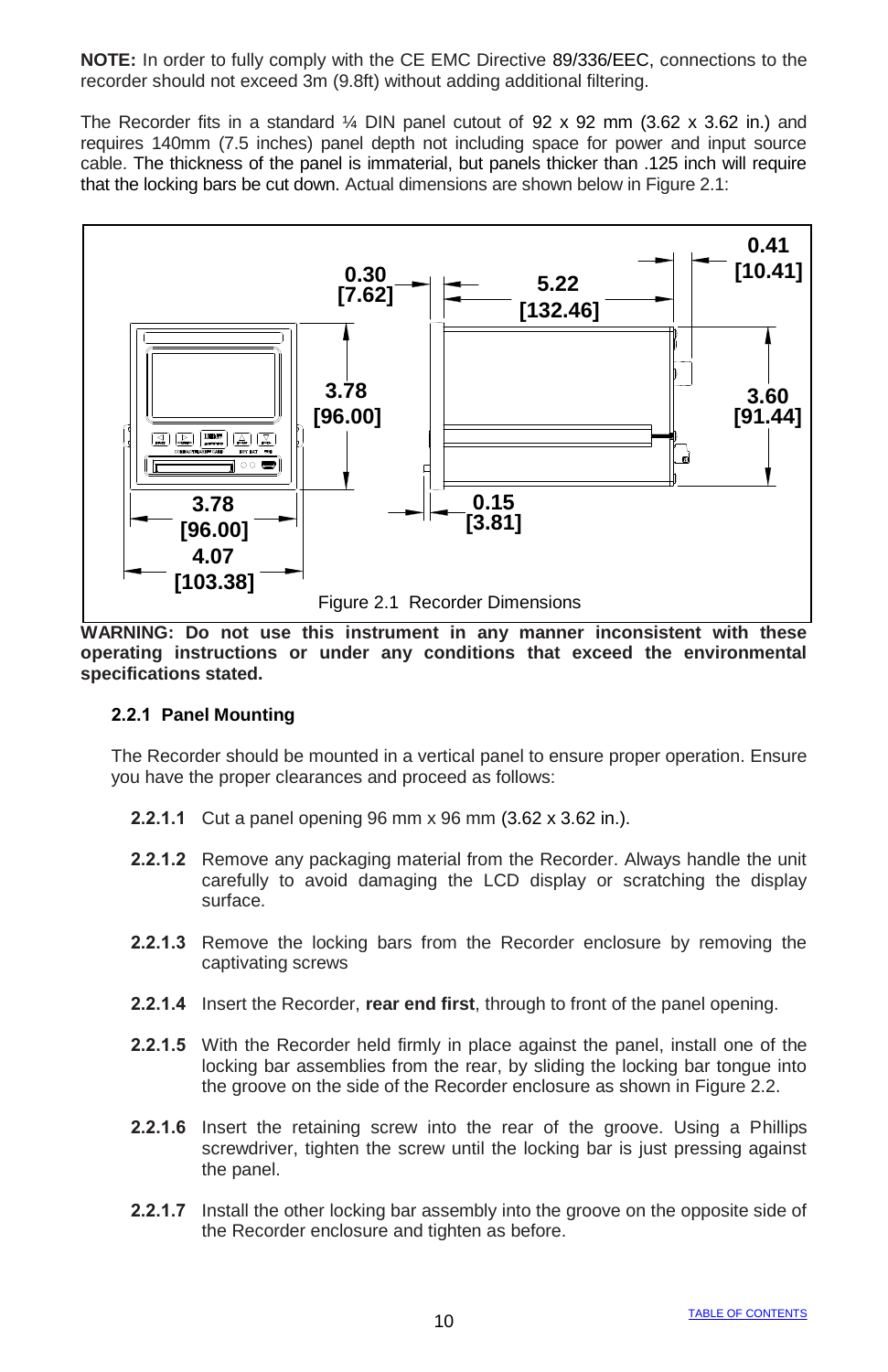**2.2.1.8** Using the screwdriver, tighten both screws so that the Recorder is held firmly in place. Do not over tighten, to avoid stripping the threads.



Figure 2.2 Rear View - Installation

### **2.3 CONNECTION**

**2.3.1 Power Connections**



**NOTE:** The Recorder is designed to be panel mounted and power should be considered to be permanently connected. Disconnection from the supply must be possible via a customer supplied switch or circuit breaker. This disconnection device must be included in the panel installation and should be clearly marked, in close proximity to the Recorder and easily accessible to the operator.

#### **THE RECORDER IS DESIGNED TO OPERATE ON 9 Vdc. DO NOT CONNECT AC POWER DIRECTLY TO THE UNIT AT ANY TIME.**

The power connector is located on the rear panel in the top left corner. There are two voltage options available for the recorder – the standard is 9Vdc, which is used with an external universal AC Mains power supply. The external wall power supply is a high efficiency switcher that will work from 100 to 240 Volts AC 50/60 Hz. The other power option is an isolated 12 to 24Vdc input for use with an external DC power supply. The power supply option is marked with a dot in a square on a label above the power connector as shown in Figure 2.3. Check the unit to ensure that the power and inputs are as expected.



Figure 2.3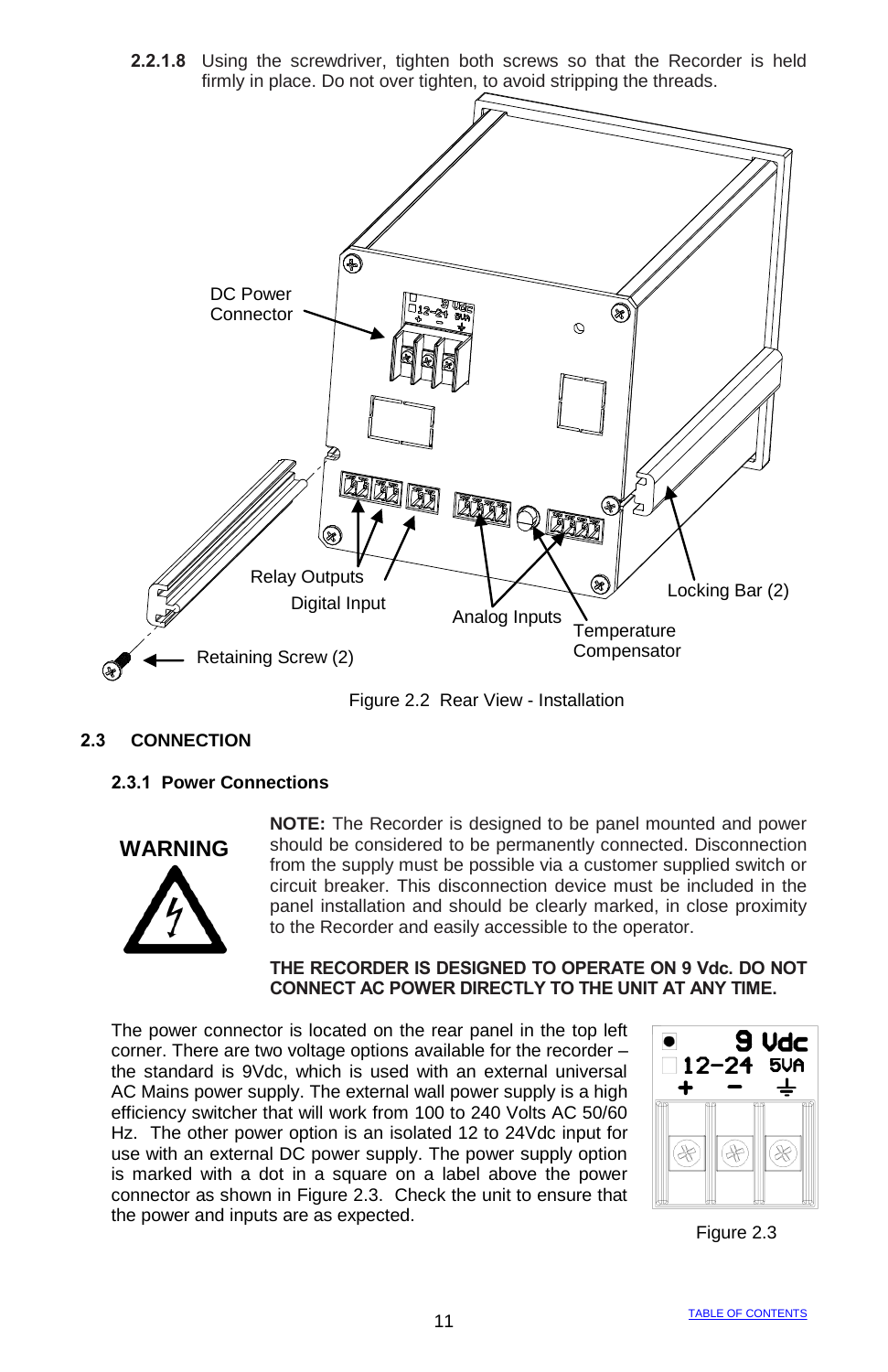Before connecting any power or inputs to the unit, ensure that all signal wires and power cables are at zero voltage. The DC power is applied to the unit via a three-way screw terminal connector. The power supply is supplied with two tinned leads, the positive lead is identified by the RED shroud over the wire. The third connection is for system GROUND. You will require a small flat-head screwdriver. Connect the power and signal wires accordingly, noting carefully all polarities. *Ensure that the unit is properly grounded* to a suitable ground within the cabinet.

Loosen the screws on the terminal block and insert the exposed conductor cable from the power supply below the screws, under the metal plate. Ensure that the insulation is flush with the terminal block. If it is too long, remove the cable, trim and reinsert. Tighten the screw to firmly hold the cable. Ensure the ground wire is connected and properly grounded at the other end. If you are not using the supplied wall power supply, follow the same procedure carefully identifying the positive supply line. The unit is protected against reverse polarity but not against substantial over voltage.

### **2.3.2 Input Signal Connections**



**The maximum input on any input channel is 25 Volts DC. Voltages higher than this may permanently damage the unit.**

**Ensure the unit is powered down before connecting any inputs.**

There are two universal analog inputs – Channel A and Channel B. Each is programmed independently of the other. Inputs can be voltage or current (50mA max using an external shunt), thermocouples, RTDs or TTL compatible pulse inputs. Isolation is provided between inputs and the rest of the system. The channels are not isolated from each other. Connection detail for the various inputs is shown in Figure 2.4.



When connecting the signal wires, keep polarities correct. The screw terminals are marked on the rear panel - there are four connections per channel. The high or positive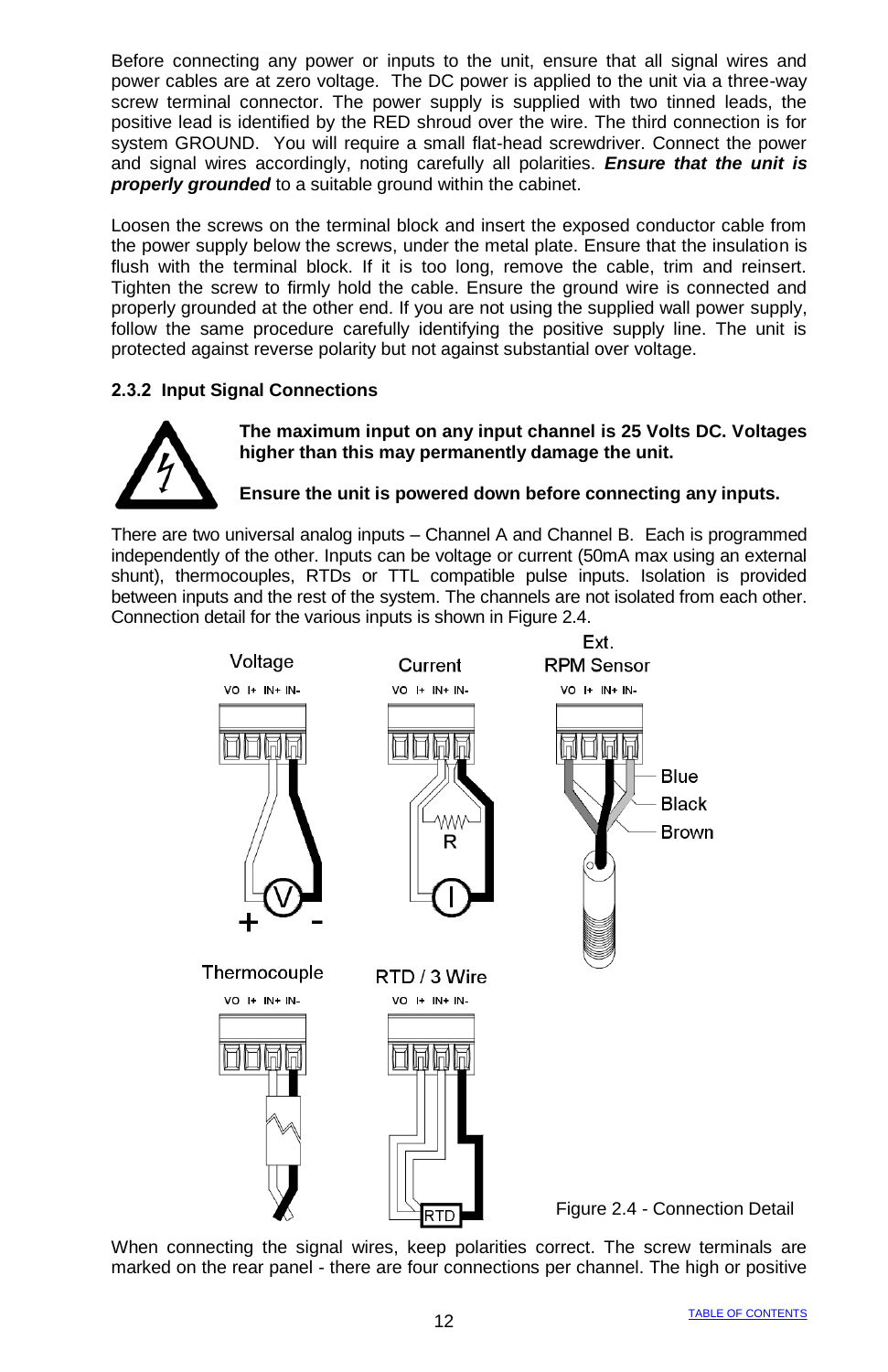signal marked **IN+**, and a low or common signal marked **IN-.** The terminal marked **Vo** is the Auxiliary voltage output used to drive external sensors at **+5Vdc** and a **maximum of 50mA**. The terminal marked **I+** is the 1mA current required for RTDs or resistors. Any screen or shield (often the braided wire) should connect directly to the system ground and is used to shield the low level input signals from induced noise pick up.

Connect the signal wires to the terminal block in the manner described above. Use wire of adequate gauge to carry the signal. The mA input requires the use of an external 250 ohm shunt (Check with supplier). Thermocouples should be connected with thermocouple wire of the same type as the input; the terminal block is the reference junction. Connect any sheath or braid to the GROUND connection. RTDs have an additional wire, the current source, which is connected to the terminal marked I+. See Figure 2.4.

**WARNING: Unused inputs must have IN+ and IN- commoned together.**

**CAUTION: Never run signal and power or control wiring together in the same conduit. This practice will prevent possible recording error due to induced signals between lines. Route signal wires away from power wires at the rear panel.**

**NOTE: Ground cable shields at one end only to eliminate the possibility of interference due to ground loop currents. When grounded transducers are used, the shield should be grounded at the sensor end only.**

#### **2.3.3 Relay Output Connections**



**To prevent the possibility of electrical shock, use extreme caution when wiring contact output connections. Hazardous potentials may exist on contact output terminals that are floating with respect to instrument ground. WIRES FROM REMOTE SOURCES MAY CONTAIN DANGEROUS POTENTIALS. ENSURE ALL POWER SOURCES ARE DISCONNECTED BEFORE WIRING RELAY CONTACTS.**

The relay contacts are rated for AC or DC operation (**Maximum recommended voltage - 30 Volts.**) Each relay has a set of potential free contacts. There is no polarity to the terminals; it is a normally open contact that closes in alarm condition. These contacts are internally suppressed for EMI/RFI and High Voltage transients resulting from inductive loads. The relays may be programmed as fail safe, which means they are energized in the "off" condition. This way if the power should fail the relays will open into the alarm condition. See note below.

#### **2.3.4 Digital Input**

The digital input is optically isolated and is activated by an external dc supply of 5 to 12Vdc at 20mA. The input is via the DIGITAL INPUT + and – terminals. The connection is the COMMON for the external input, while the  $+$  is the input for the positive voltage.

The digital input may be used as an External Trigger to stop or start recording, or may be used to change the sampling speed. Thus the unit can be set to record only when a conveyor is running for example. The External Trigger may also be linked internally to the optional Relay Output. This could be used as a remote "record active" indicator. Refer to Sections on Relay setup and External Input setup.

**Note:** In order to fully comply with the CE EMC Directive 89/336/EEC cables to the relay output and digital input should be looped through a ferrite (Type Steward 28R2025-0R0 or similar) close to the terminals.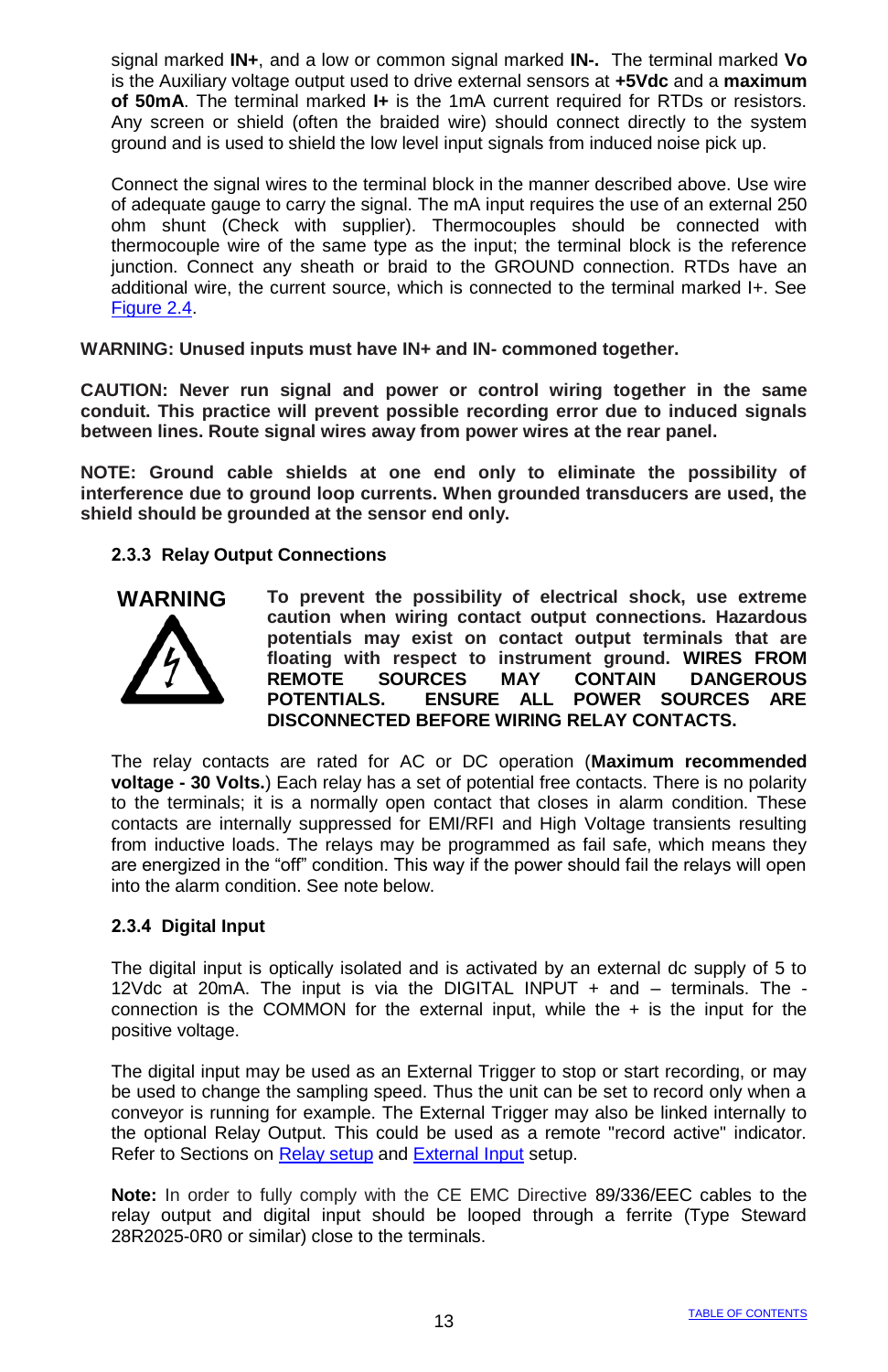### **2.3.5 USB Port (Option)**

The USB Port is an option and will be installed only if specifically ordered. It is a serial connection to a PC that allows the user to program the recorder remotely, start or stop recording and download real time data.

Refer to the separate manual that is supplied with the USB interface option.

### **2.3.6 ETHERNET Port (Option)**

The Ethernet Port is an option and will be installed only if specifically ordered. It allows the user to program the recorder remotely, start or stop recording and download real time data. The IP address is set in the Advanced SETUP Menu.

Refer to Section 5.2 for detailed instructions on the Ethernet interface option.

#### **2.3.7 Isolated DC input (Option)**

The unit may be powered by an external DC source with the isolated DC to DC option. Connect the unit to the external DC source and observe the voltage and polarity of the inputs. In order to fully comply with the CE EMC Directive 89/336/EEC the power cable should be looped through the ferrite bead provided, close to the terminals.

#### **2.3.8 Cleaning**

The unit may be cleaned by wiping with a soft cloth. The front panel and display / keypad may be wiped with a slightly damp soft cloth containing soapy solution or a mild detergent. **Do not use any lemon based (citric acid) product to clean the display / keypad. NOTE: THE UNIT IS NOT WATERTIGHT.**

#### **2.4 INPUT SCALING**

The input to the recorder is often a standard process variable (e.g. voltage) rather than the actual units being measured (e.g. pressure).

There are a number of custom conversions available in the unit to take care of special inputs such as thermocouples and RTDs, which need special scaling and linearization. These are preset in the unit and require no modification. There is also the capability to customize any input variable that has a linear relationship to the measured variable. The relationship between the required variable and the input variable must satisfy the equation for a straight line:  $y = mx + b$ 

where *y* is the output value to be displayed and recorded, *x* is the input variable (typically volts or milliamps DC), *m* is the scale factor (slope of the line) which defines the relationship between the input and the displayed variable and is a constant (linear relationship), and the factor *b* (known as the y intercept) is a constant offset variable that may be positive or negative.

This facility to scale the input is found in the ADVANCED SETUP menu and is available to each channel independently. Here the user can easily scale the input and set the displayed units using three alphanumeric characters.

The scaling is achieved in the unit in the CHANnel X SETUP option  $(X = A \text{ or } B)$  in the ADVanced SETUP menu. First set the displayed LO SCALE, which may be positive, negative or zero. Then set the displayed HI SCALE for the full-scale input. The unit will then automatically compute the scale factor and offset.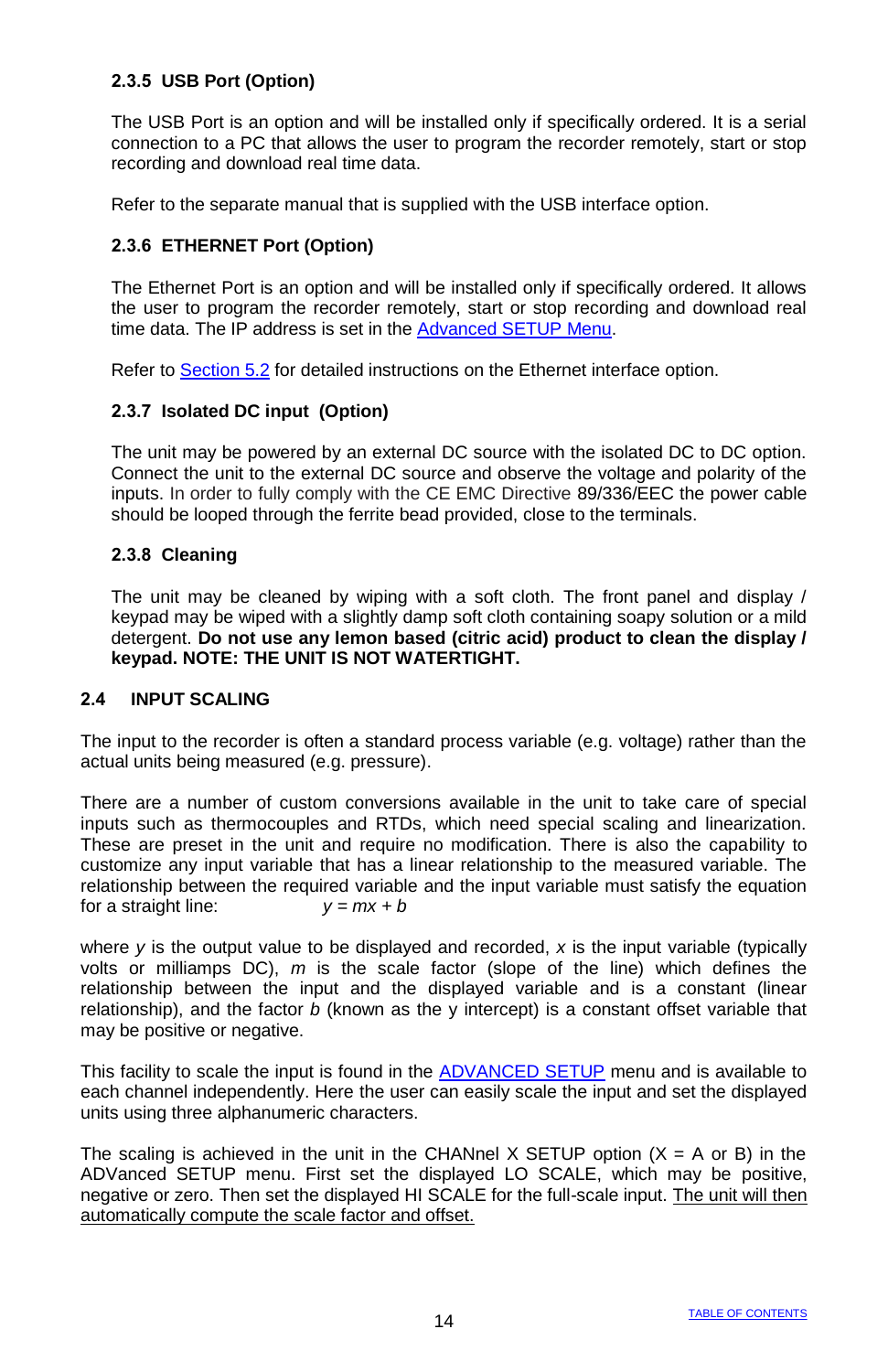Setting the engineering units is done in the same menu location using the CHAN UNITS option to set the three alphanumeric characters.

Let us assume we have an input from a pressure transducer of 1 to 5 volts DC, corresponding to real world units of zero to 250 PSI (Pounds per Square Inch of pressure). Assume we choose the 0 to 5 volt input. The actual output span of the transducer is 4 volts, with 1 volt =  $0$  PSI and 5 volts = 250 PSI. This is equivalent to 62.5 PSI per volt. The LO SCALE which is the "0" volt value is equivalent to -62.5 PSI and should be set to this value, and the HI SCALE is set to "250". The engineering units are set to "PSI". The display will now show zero to 250 PSI for 1 to 5 Volts input. The linear scaling is shown in Figure 2.5.



### **2.5 ALARMS**

The Recorder has four programmable internal alarms with dual relay output. The alarms can be associated with either analog input channel, can be set as high or low, latching or non-latching with or without lockout capability. Each relay has a set of potential free normally open contacts (Form A - SPNO) that are accessible from the rear panel via screw terminal connections. Alternatively the relays can be set to the failsafe mode, normally closed (Form B – SPNC). The relays can be assigned to any, all or none of the alarms. Refer to section on Alarms and Relays in Advanced Setup Menu.

#### **2.5.1 Alarm Types**

A **high** alarm is active when the input is greater than the setpoint. A **low** alarm is active when the input is less than the setpoint. A **latching** alarm will remain set once activated and must be **reset** by the operator. Note that the alarm condition should be removed before resetting the alarm or the alarm will activate and latch again. A **non-latching** alarm will set on alarm condition and automatically reset once the alarm condition is removed. A differential, known as hysteresis or **deadband** can be introduced so that once an alarm is set (at the setpoint), the input must go beyond the deadband before the alarm resets. This prevents the output relays from chattering in borderline conditions. The **deadband** is set in absolute units and adds to the setpoint in a low alarm, or subtracts from the setpoint in a high alarm. By way of example, if the setpoint is 100, the hysteresis (deadband) is set to 5, and the alarm is a high type and non latching, then the alarm will activate when the input exceeds 100 and will remain active until the input drops below 95 (100 minus 5). Alternatively the user can set a **reset delay** from 1 to 255 seconds. This delay must time out once an alarm condition has been removed before the alarm will reset to normal.

**Lockout** prevents an alarm from activating until the setpoint has been traversed in the opposite sense by the input. For example, if we were measuring pressure and had a low alarm set at 100, we may not wish the alarm to be active on start up when the pressure may be low or zero. We really wish to monitor a low-pressure situation once our target pressure has been reached, say 150. The lockout prevents the alarm activating at startup. The alarm remains deactivated until the input exceeds the setpoint. Now the alarm arms and any future time that the input drops below the setpoint, the alarm will activate.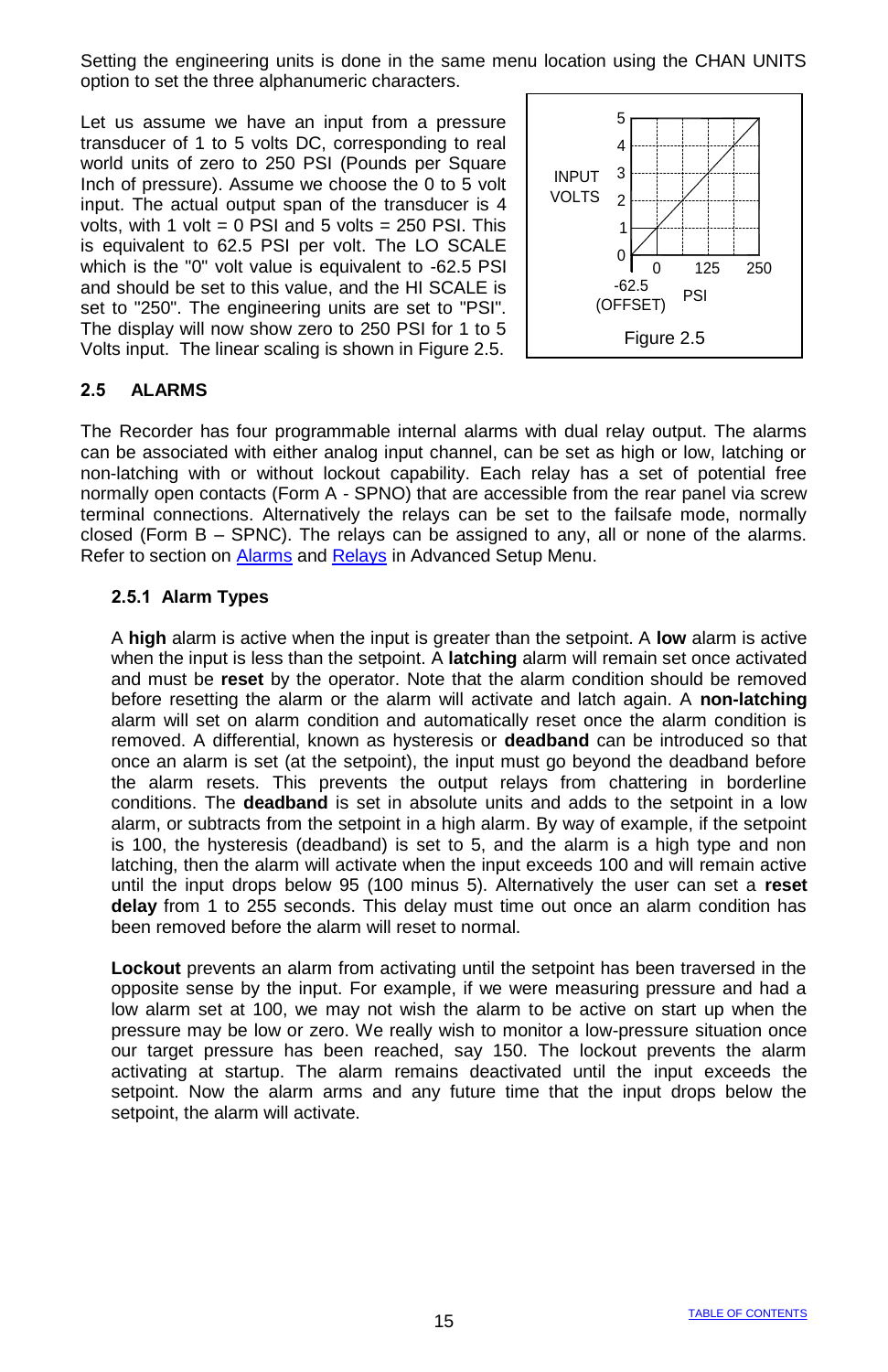### **2.5.2 Setting Alarms**

Setting and configuration is done in the **Advanced Setup Menu**.

The alarm setpoints are set in the same units as the input type and may be different for each channel. When setting the actual setpoint value, the value may be incremented in steps other than what is expected (unit steps). This is due to the fact that the input is converted into a digital value with a finite resolution. It is not possible to set a setpoint value that cannot be resolved by the internal microprocessor. Select the closest value to the exact value you require; it will always be with 0.5%. The same applies when setting the deadband.

Note that when configuring the alarms, there is no correlation between inputs, alarms and relay outputs. These are user defined. Each alarm can be assigned to only one input channel.

When setting up each alarm channel, the user should DISABLE the alarm so that parameters may be changed WITHOUT AFFECTING THE RELAYS. This is done in the ALARMS menu by selecting the ENABLE option so that no  $\checkmark$  appears to the left of this option. Once everything is set, select ENABLE once more to activate the alarm, indicated by the presence of the  $\checkmark$ . (Refer to Section on Setting Alarms)

When setting up alarms, you may get unexpected results from the relays if they are enabled. Ensure there is nothing connected to the relays that could result in an accident due to random closing of the relays during setup and always DISABLE the alarm as described above. Make the changes and then re-enable the alarm.

There are many different ways the alarms can be set up. All the alarms can be assigned to a single channel and may be of the same type giving for example a various degrees of high warning and ultimately a high shutdown indication. Also, the relays may be assigned to any combination of alarms. This would allow a single relay output to indicate any alarm active. The combinations are endless.

#### **2.5.3 Alarm Indication**

There are three indications of alarm condition: the relay outputs, visual icons on the display and audible alarm.

When an alarm is armed and functioning, it is indicated by a small "1", "2", "3" or "4" in reverse video on the bottom left hand side of the graphic display. These status indicators remain on as long as the alarm is enabled. If an alarm is triggered (in alarm condition), the status indicator will blink and the internal beeper will sound. The beeper can be permanently disabled from the Advanced Setup Menu - BEEPER - ALARMS - OFF.

The relays close on an alarm condition, assuming they have been set up correctly. The relays can be set as fail-safe by reversing the logic of the alarms (Advanced Setup Menu - RELAYS - FAILSAFE).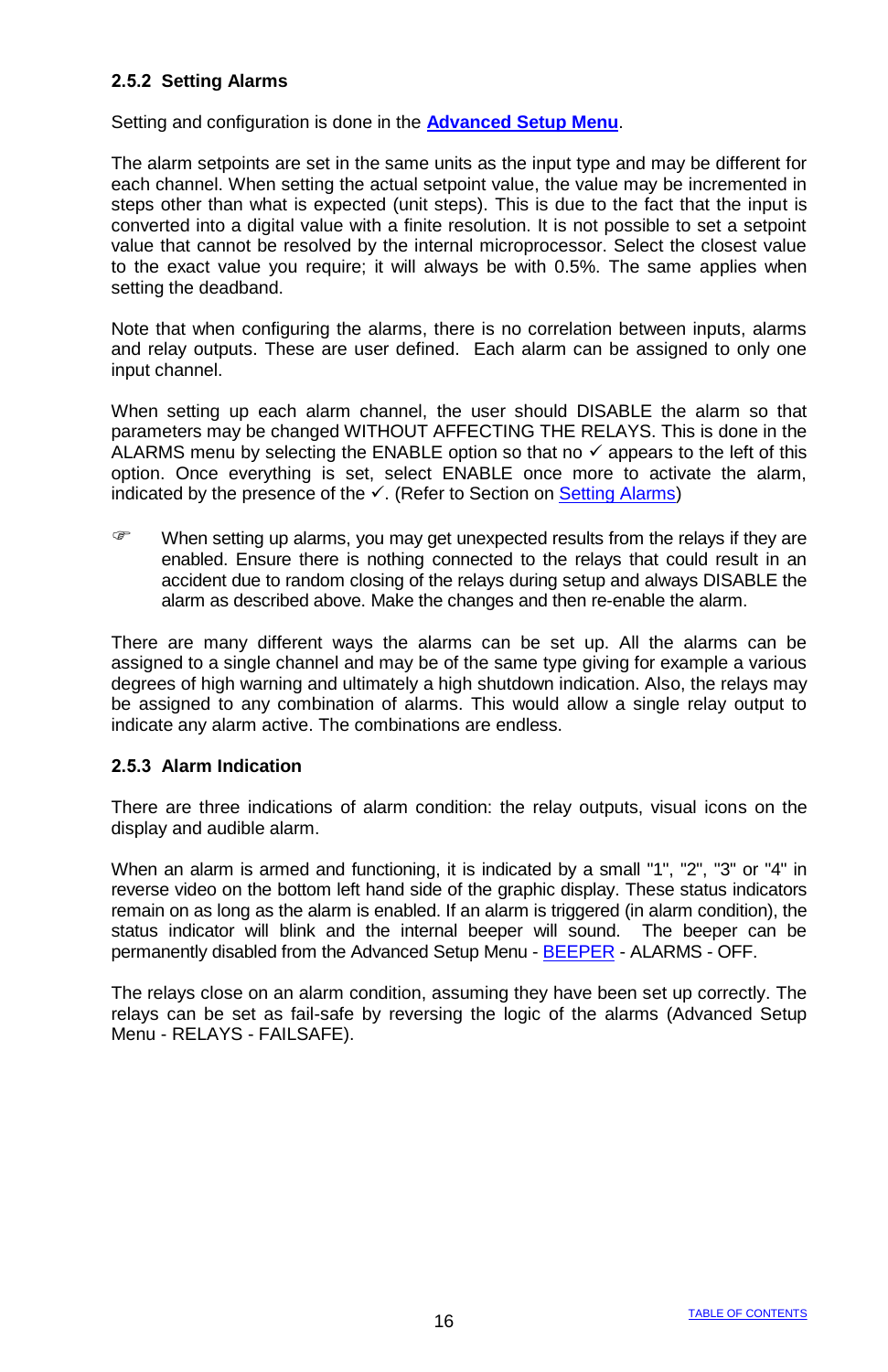### **2.6 MEMORY CARDS**

The memory cards used are standard CompactFlash™ cards. We recommend the use of **Sandisk™** CompactFlash™ cards. The cards are keyed and can only go into the recorder right side up. The largest capacity card that can be accommodated is 2 Gigabytes.

#### **2.6.1 Care of the Data Cards**

Do not expose the cards to direct sunlight or extremes of temperature for any length of time. Do not expose to moisture. Do not bend or twist. Avoid high static discharge. Mail in suitable packaging to avoid postal damage. When transporting, use an anti-static bag or the plastic enclosure in which the card is supplied.

#### **2.6.2 Card Storage Capacity and Data Type**

Depending on what else is stored on the card (e.g. configurations files, other data files), data storage capacity can be roughly calculated by the following formulas:

Number of samples is card size divided by 4.4. The time that it will take to fill a card is roughly the number of samples divided by the sample rate. For example, a 32MB card will hold roughly 32,000,000 divided by  $4.4 = 7,272,727$  samples. At 5 samples per second this is 1,454,545 seconds or 404 hours or approximately 16.8 days.

If you show the Card Status window (MENU - CARD STATUS), it will indicate how much time is left on the card. It also displays the current Filename that is being used for recording.

The files on the card are in DOS standard format and can be managed on any Windows™ based machine with a CompactFlash™ reader - internal or external. The content of the files is in proprietary binary format and requires special software to read the data. All units are supplied with the Navigator Lite Software, which allows the data to be exported to Excel.

This space intentionally left blank.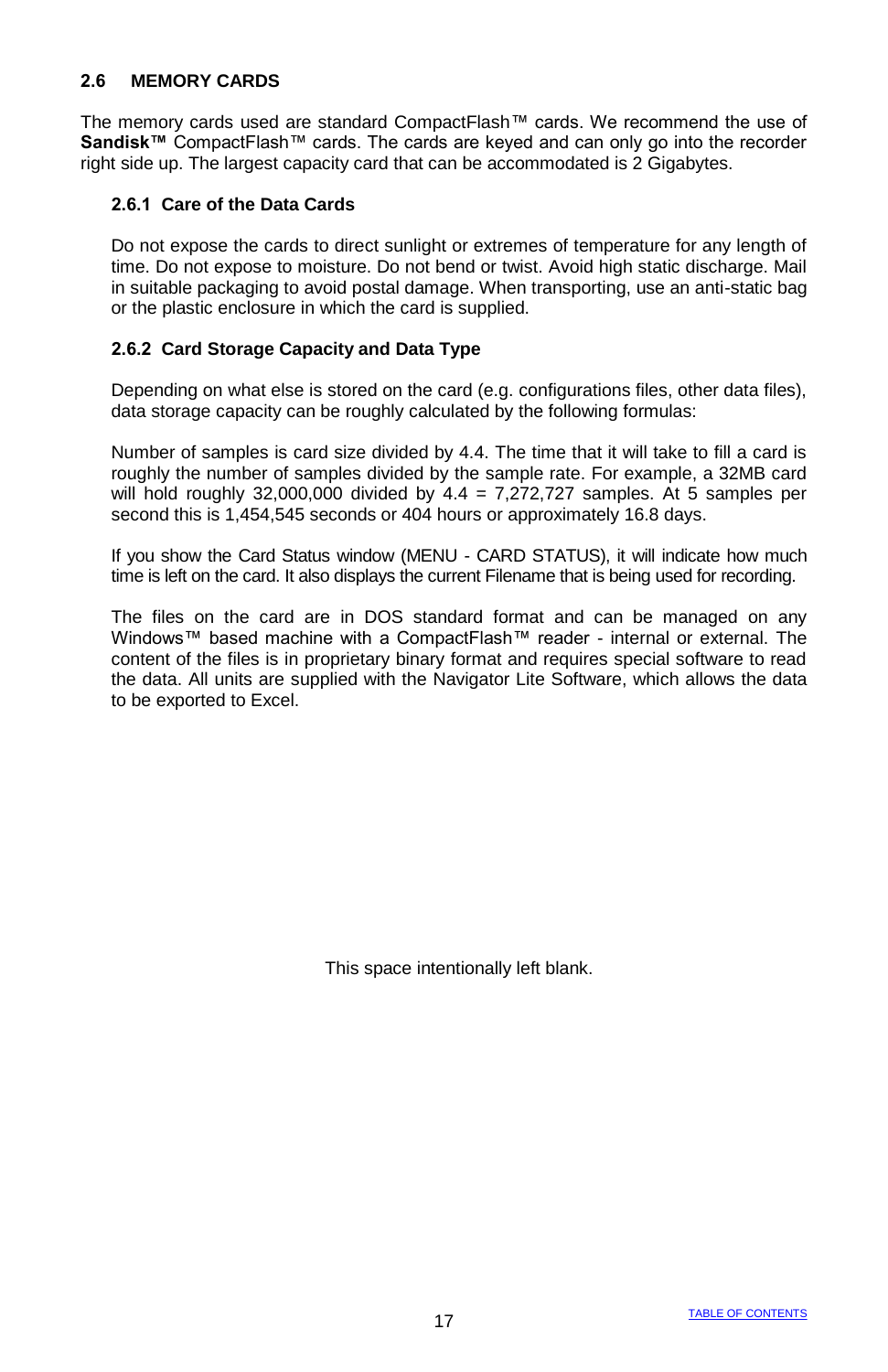# **3.0 BASIC OPERATING INSTRUCTIONS**

The Basic mode of operation encompasses those functions that would be done on a routine basis and relate primarily to viewing and reviewing data with some use of the menu system. The advanced mode, while technically still simple to operate, involves setting up the unit and would typically need to be done only once.

### **3.1 BASIC MODE OF OPERATION**

Basic operations are all done using the five buttons on the front panel (shown below) and the first level menu.



Each arrow button has dual functions. The second function is activated by pressing and holding the **MENU** (2nd Function) button and then pressing any of the other buttons. The 2nd function of each button is denoted by the text under the arrow symbol. (EXPAND, COMPRESS, ZOOM + and ZOOM -).

The unit need not be recording to the memory card in order to manipulate data. The data available however is dependent on how long the unit has been operating, the sample rate and the buffer or memory card size.

### **3.2 VIEWING HISTORIC DATA**

Any data that is not currently visible on the screen is historic data. To view past data, the left (◄) and right (►) arrow buttons are used to rewind (◄) or fast forward (►) the data (scrolling). When rewinding, data will be retrieved from the memory card or from the internal buffer and is available as far back as the start of recording. When fast-forwarding, data is available up to real time. The time and date stamp on the screen indicates the relative time of the samples being viewed. Depending on the amount of data to process there may be delays before the screen reacts.

Historic viewing by scrolling is limited to the file (or files) created since recording was manually started via the RECORD MODE Menu - ON. If NOT recording, scrolling back in time is limited to the content of the internal buffer. The history buffered is dependent upon the sampling speed. Data is presented as latest data first.

It is possible to view data from other files of previously recorded data (or even data recorded on another machine) using the View File menu.

- At any stage during the rewind or fast forward process, the screen can be restored to current or real time display by pressing the **MENU** button.
- *When the data on screen is not current, an* **.H.** *appears on the status line to indicate that the rewind or compress mode is active and the data is on Hold.*

### **3.3 COMPRESSING AND EXPANDING DATA (TREND VIEWING)**

In order to view data trends, it is often necessary to pack more data onto the screen than is normally visible in real time. To compress the data, press and hold the **MENU** (2nd Function) key and then press the COMPRESS  $(\blacktriangleright)$  key. Each time this key is pressed the amount of data on the screen will double up to a maximum of 32 times (equivalent to 5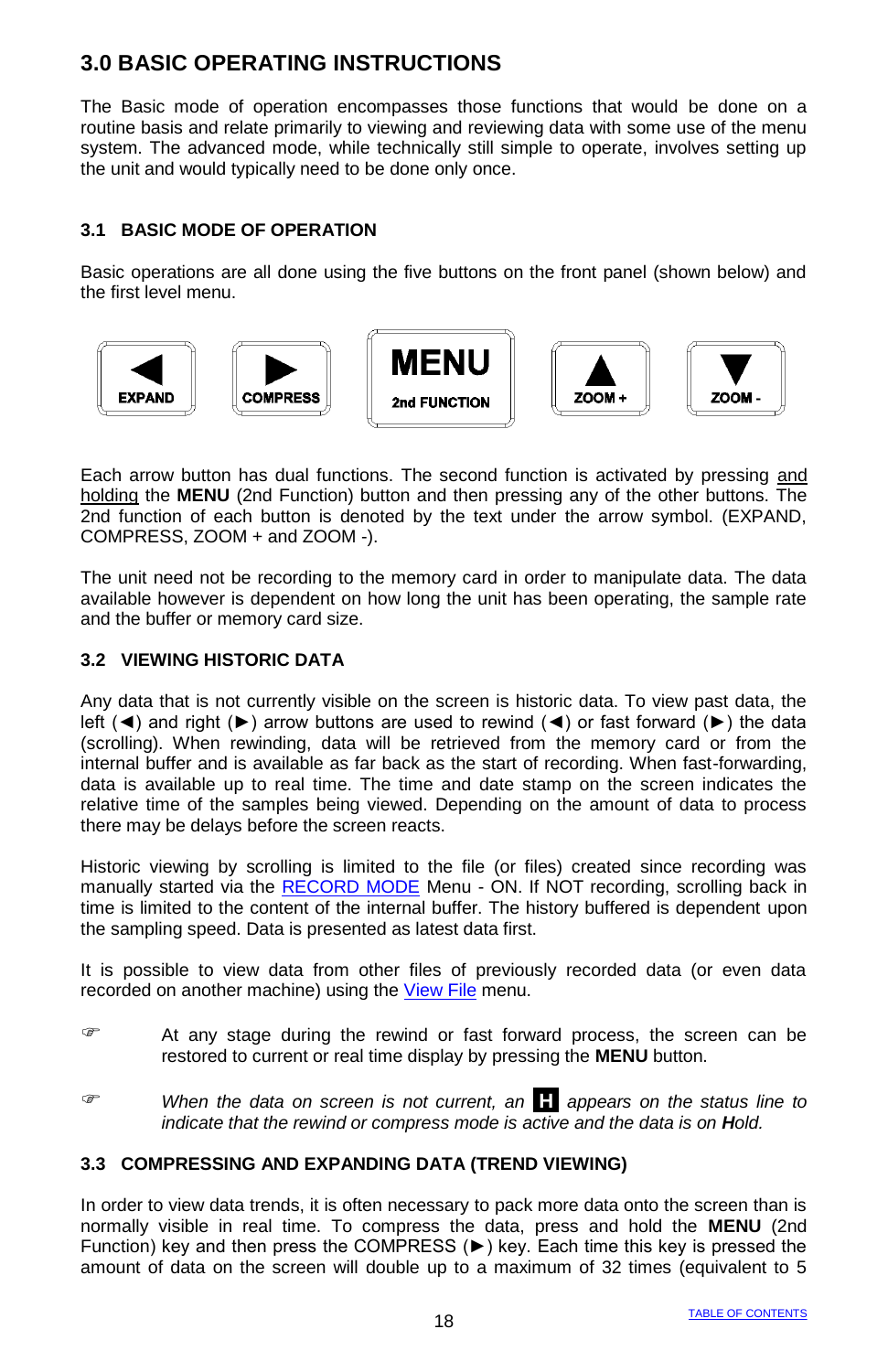sequential key presses). Once compressed, data can be rewound and fast-forwarded as described in the previous section. The data can be expanded back after being compressed by pressing and holding the **MENU** key and then pressing the EXPAND (◄) button.

Note that compression displays peak values (both high and low). Thus even though data is compressed, all amplitude information is present on the display. At compressions of 16 times or greater, the redraw time of data on the screen slows down due to the large amounts of data that must be manipulated.

- At any stage during the compression or expansion process, the screen can be restored to current or real time display by pressing the **MENU** button.
- *When the data on screen is compressed, a appears on the status line to indicate that the compress mode is active.*

#### **3.4 ZOOMING DATA (AMPLIFICATION)**

As a result of the small display area available, it is not always possible to see small changes in amplitude of the recorded signals even though the resolution of the internal converters can measure it. To overcome this problem you can ZOOM in on a portion of the graph and get increased resolution.

ZOOM applies to each channel independently. The trace that will zoom is the one whose scale is shown to the right. To adjust the other trace simply wait for its scale to appear.

To ZOOM in and amplify the graph, press and hold the **MENU** key, press the ZOOM+ (▲) button and then release both buttons. The display will zoom in by 2. Note that the scale units change to reflect the increased zoom level. There are three zoom levels available: x1, x2 and x4.

To decrease the zoom level (or zoom out), press and hold the **MENU** key, press the ZOOM- (▼) button and then release both buttons.

While adjusting the zoom, scale flipping is suspended. Turning the other trace off will also suspend flipping.

Note that when zoomed in at any zoom level, the  $(\triangle)$  and  $(\blacktriangledown)$  buttons will move the graph relative to the window enabling viewing of any part of the graph within the zoom window.

When zooming, the trace expands or contracts about the centerline. If zooming drives the trace off the screen, it will automatically reposition itself at the top or bottom vertical edge of the chart. Once in a zoom level, all functions are operational on the zoomed display.

- *When in a zoom mode, the zoom level is indicated in the lower half of the scale for the associated channel (X2, X4 etc.). No indication indicates normal scale (X1).*
- *To exit the zoom mode, zoom out* (MENU + ▼) *as far as possible until the scale* value *disappears – x1 mode.*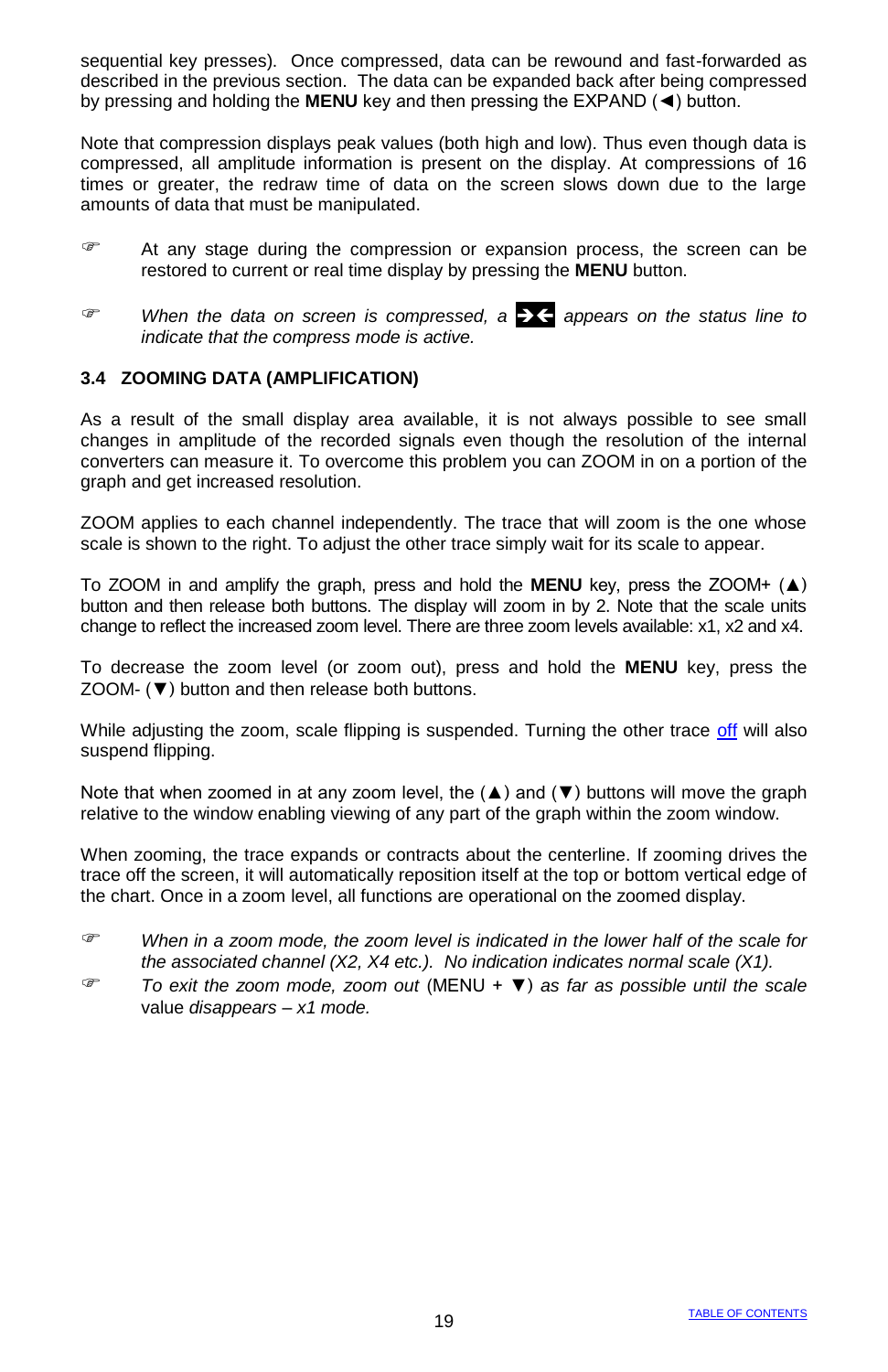### **3.5 MENU MODE**

At any time when in normal view mode, pressing the **MENU** button will bring up the user menu as shown to the right. Note that the menu "pops up" over the graphics display. The unit continues to record and will not lose data. There is also a time out option that will return a menu display back to a graphic display after a period of inactivity. (Refer to Advanced Setup DISPLAY - MENU TIMEOUT).

 When the menu is active, the Left Arrow (◄) and Right Arrow (►) buttons act as ESCAPE keys to return to a previous level without activating any function.

The user moves about the menu using the Up Arrow  $(4)$  and Down Arrow (▼) buttons. The current selection is always highlighted in reverse. To select a function, simply move to it with the  $(4)$  and  $(4)$  **EXIT! ALARM RESET RESET TOTAL.. RECORD MODE.. CURSOR ID VIEW FILE.. CARD STATUS INFO SAMPLE RATE.. PASSWORD.. ADV.SETUP.. DISPLAY ADJ..**

**UNIT TAG**

buttons and then press the **MENU** button once. To go back a level without activating any function, simply press the  $(4)$  or  $(_F)$  buttons. Note that the menu has more options than can be displayed at once on the screen. When a selection gets to the top or bottom of the menu list, the list will scroll until the last entry is reached then wrap around. Pressing and holding the (▲) and (▼) buttons will activate an Auto Repeat function and cause the highlight bar to scroll automatically.

The menu has multiple levels. An option with a secondary level is indicated by **..** after the name. Access to the various levels can be controlled by a password (Refer below).

### **3.5.1 EXIT!**

When the menu is displayed, it defaults to the **EXIT** selection. At this point, pressing the **MENU** button will return to the graphic display.

#### **3.5.2 ALARM RESET!**

Pressing the **MENU** button after selecting **ALARM RESET!** will reset any alarm that is active and latched and then exit the Menu Mode. If the alarm is not latched but is still in alarm, selecting this option will briefly reset the alarm, which will then activate again.

#### **3.5.3 RESET TOTAL**

To reset any channel programmed as Totalizer (Refer to XXXX), press the **MENU** button, use the Up Arrow (▲) or Down Arrow (▼) button to highlight **RESET TOTAL** and then press the **MENU** button again. A sub menu will appear with choices to select **CHAN A**, **CHAN B** and **BOTH**. Use the Up Arrow (▲) or Down Arrow (▼) button to highlight the Channel to reset, or choose BOTH to reset both channels synchronously and press the **MENU** button. Press the Left (◄) Arrow button to exit.

#### **3.5.4 RECORD MODE..**

To begin or end recording in the data card, press the **MENU** button, use the Up Arrow (▲) or Down Arrow (▼) button to highlight **RECORD MODE** and then press the **MENU** button again. Several options appear in a sub window: **OFF**, **ON** and **TRIGGERED**. To exit at this stage without changing the current setting, press either the Left (◄) or Right (►) Arrow button. Otherwise, use the Up Arrow (▲) or Down Arrow (▼) button to make a selection and then press the **MENU** button. The active selection is indicated by a  $\checkmark$  to the left of the option. If you are using the alarms or external input to control the recording, select **TRIGGERED** for triggered operation. **OFF** and **ON** will always stop or start a recording irrespective of the state of any of the record triggers. (Refer to Event Triggering.)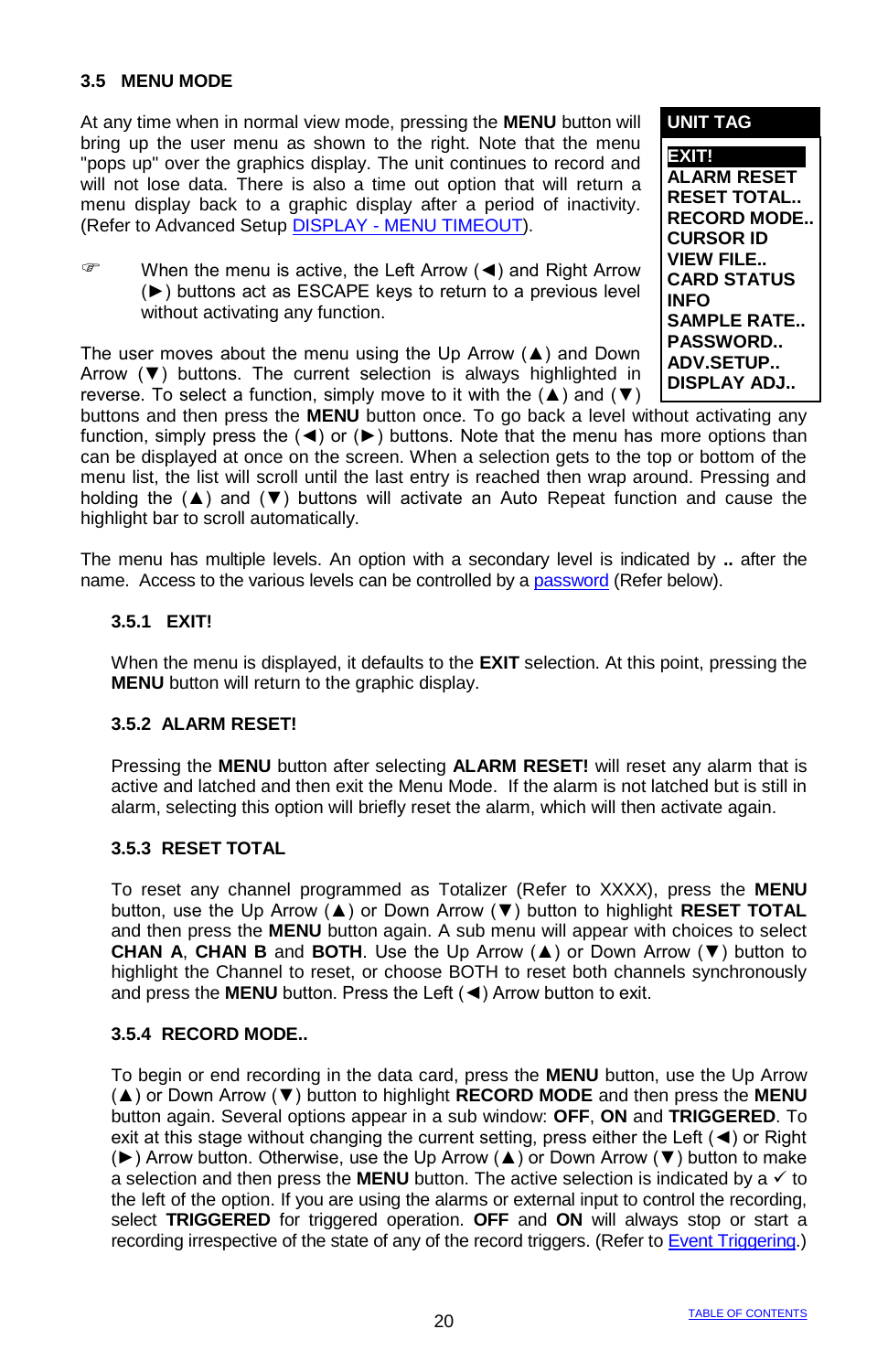- The RECORD MODE menu option may be password protected.
- Before selecting **ON** or **TRIGGERED** to begin a recording, ensure that a Memory Card is in place and that there is sufficient space available to contain your new data. *(Refer to CARD STATUS below.)*

To return to the graphic screen, press either the Left (◄) or Right (►) Arrow button. For further details on other options under RECORD MODE, refer to ADV. SETUP - DATA CARD.

**Note:** While recording, the recorder automatically switches to OFF when a card is removed, or if it is not present when power is applied. This will require a manual restart of the recording when a new card is inserted. If the card remains in the slot while power is removed the recorder restores the recording state it was in when the power was interrupted.

#### **3.5.5 CURSOR ID!**

The Cursor ID mode enables the user to accurately pinpoint the time and amplitude of any sample in the graphics window. The unit has to be in the full graphic mode for this option to work.

To enable this function, press the **MENU** button, use the Up Arrow (▲) or Down Arrow (▼) button to highlight **CURSOR ID!** and then press the **MENU** button again. The Menu will vanish revealing the Graphics screen and a single data cursor against the right edge of the display area. **Note: The Cursor ID mode will not activate if the Trend is compressed**. The screen will be in the HOLD mode and the data window at the top of the screen and time/date stamp at the lower right will show the values of the samples under the data cursor. The status line will show the highlighted **.H.** to indicate that the data and timestamp is that of the data under the cursor and not real time data.

Using the Left  $(\blacktriangle)$  or Right  $(\blacktriangleright)$  buttons the user can move the data cursor to the point of interest. The data window at the bottom of the screen will show the time and date of the sample and the digital readings at the top of the screen - A (and B in dual channel units) show the absolute value. Note that at the extremities of the data, the cursor hits an end point and then the data scrolls beneath it. This method can be used to accurately identify unique points on the graphics display no matter how busy the traces appear.

To return to normal (real time) mode, press the **MENU** button. Note that entering the Cursor ID mode does not affect the real time acquisition of data.

#### **3.5.6 VIEW FILE**

The user can view data from files other than the one currently being recorded. The View File option allows the user to view previously recorded data on the data card from the very first file through to the current data. The display HAS TO BE IN THE FULL GRAPHIC MODE for this to work.

To view a file on the memory card, press the **MENU** button, use the Up Arrow (▲) or Down Arrow (▼) button to highlight **VIEW FILE** and then press the **MENU** button again. The current filename will be displayed. To view historic data from this file, simply press the **MENU** button. To choose a different file on the memory card, press the Left Arrow (◄) button twice to display a directory listing of all files on the card. Then use the Up Arrow (▲) or Down Arrow (▼) button to highlight the desired file and press the **MENU** button twice to select it.

When viewing from a file, the status line will show a highlighted **.F.** to indicate that the data being viewed is from a File on the memory card. All View, Compress and Zoom functions work on the prerecorded file. Use the Left (◄) or Right (►) buttons to move through the file. Data will be presented as oldest samples first.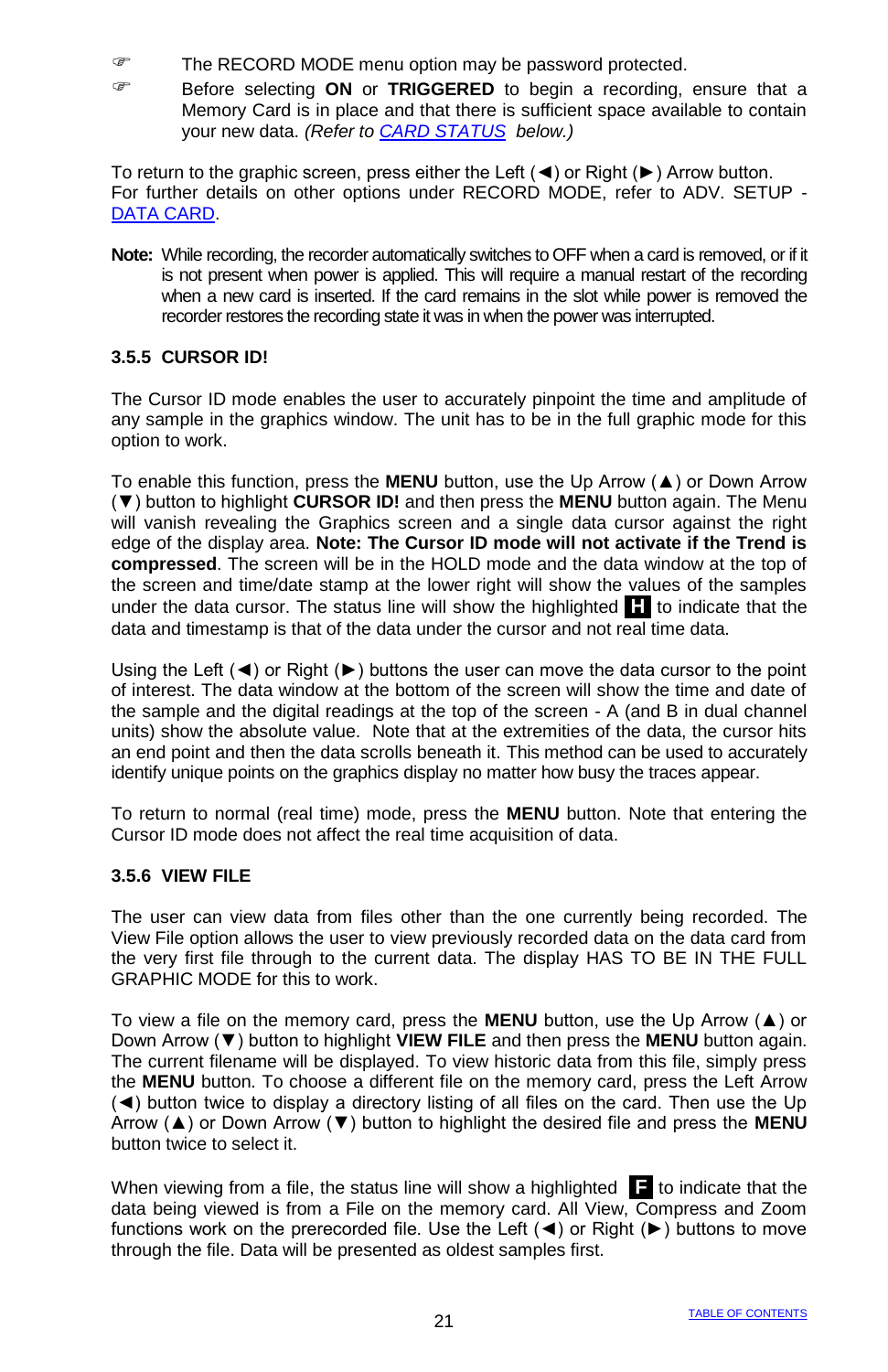To return to the current real time trend, press the **MENU** button. View File will automatically abort if the data card is removed.

### **3.5.7 CARD STATUS**

To display the status of the memory card, press the **MENU** button, use the Up Arrow (▲) or Down Arrow (▼) button to highlight **CARD STATUS!** and then press the **MENU** button again. A pop-up window will be displayed showing information about the memory card including the size of the card, the amount of space left as a percentage and the equivalent record time at the current settings.

To remove the Card Status pop-up window, select **CARD STATUS!** again.

#### **3.5.8 INFO**

To display the System Information press the **MENU** button, use the Up Arrow (▲) or Down Arrow (▼) button to highlight **INFO!** and then press the **MENU** button again. This will show the Firmware revision and build as well as the MAC Address of the Ethernet option if fitted on the **TREND** screen. If the TREND screen is not displayed, this menu option will have no effect. Press the Up Arrow  $(\triangle)$  to remove the information from the TREND screen or leave it to scroll off the trend screen at the chart speed rate.

#### **3.5.9 SAMPLE RATE**

To adjust the sample rate (the rate at which data is recorded and displayed), press the **MENU** button, use the Up Arrow (▲) or Down Arrow (▼) button to highlight **SAMPLE RATE** and then press the **MENU** button again.

The SAMPLE RATE menu option may be password protected.

When entering the **SAMPLE RATE** menu, the rate highlighted is **the current sampling rate**. To exit at this stage without changing the current setting, press either the Left (◀) or Right (►) button. In this manner the user can check the current sampling rate at any time without affecting the recording.

To change the sampling rate, use the Up Arrow (▲) or Down Arrow (▼) button to highlight the desired sample rate and then press the **MENU** button. The sample rates vary from a high of 100 S/sec (Samples per second) to the slowest 10 min/S (minutes per sample, sec/S is seconds per sample).

To return to the graphic screen, press either the Left (◄) or Right (►) button.

#### **3.5.10 PASSWORD (PROTECTION)**

To set, reset or change a password, press the **MENU** button, use the Up Arrow (▲) or Down Arrow (▼) button to highlight **PASSWORD** and then press the **MENU** button.

This menu option may be password protected.

Follow the prompts. Enter a 4-digit password using a combination of ◄►▼▲ buttons. The key presses are echoed in a pop-up window and roll around, first in first out. Once you have entered your password, press the **MENU** button.

If you are entering a new password, you will be asked to repeat your password and then press the **MENU** button. At this point the password is entered and the unit is protected.

To clear the password, enter the current password and then simply press the **MENU** button when prompted to enter the new password. A null password is no password at all.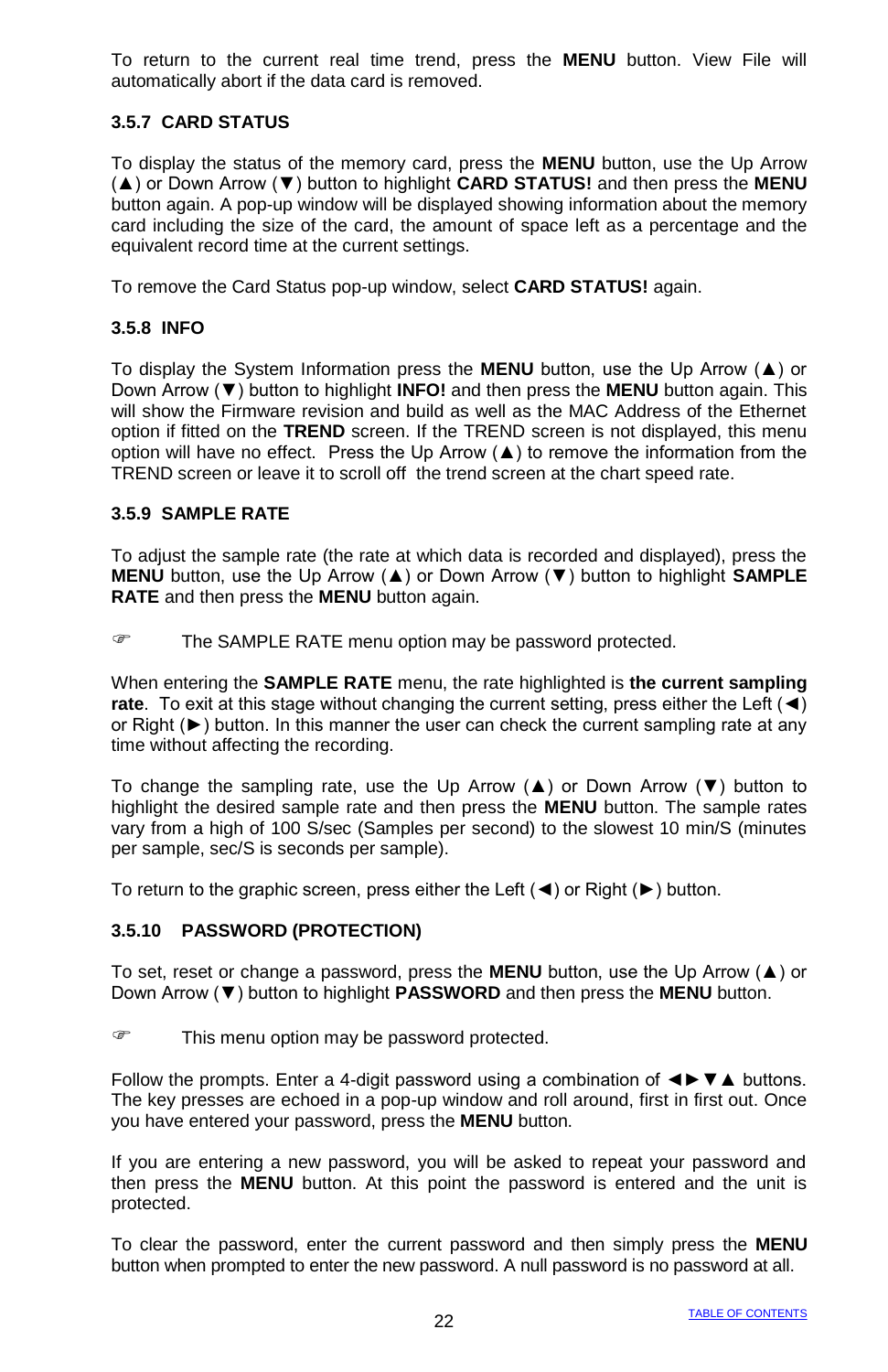### **3.5.11 ADV. SETUP (ADVANCED SETUP)**

See Section 4.

### **3.5.12 DISPLAY ADJ (ADJUST)**

To adjust the backlight brightness and viewing angle, press the **MENU** button, use the Up Arrow (▲) or Down Arrow (▼) button to highlight **DISPLAY ADJ** and then press the **MENU** button again.

Adjust the Viewing Angle using the ◄ and ► keys and the Backlight Intensity using the ▲ and ▼ keys. Press the **MENU** button to accept the changes and exit.

### **3.6 EVENT TRIGGERING**

The recorder has the ability to be triggered by certain events that are generated internally or, optionally, externally, which will enable it to automatically change sampling speed or begin or end a recording session. The trigger can be any alarm or the external input. The user can thus set the unit to record at a slow sample speed until some alarm condition is triggered and then change to a higher sample rate to record the transient. Another example is the use of the external event trigger to start and stop recording allowing the selective recording of specific events.

The event triggering is setup in the Advanced Setup Menu option. The control of recording, stopping and starting is set in the **REC. TRIG.** (Record Trigger) menu option (Section 4.9), while the changing of sample speed is controlled via the **SAMPLE TRIG**ger menu option where a second set of sample speeds will be presented for the triggered speed change (Section 4.8). This rate may be slower or faster than the regular rate depending on application.

The external event may be used in the same manner as the internal alarms for triggering a change of speed or record status. The external event trigger characteristics are set in the **ADV. SETUP - EXT. INPUT** menu option.

If the recorder is triggered but not recording, the red LED will blink at a 1 second interval.

### **3.7 STATUS LINE INDICATORS**

The bottom line of the graphics LCD display is used to indicate the status of the display and of the recorder itself. These status icons consist of reverse video characters or letters that appear according to operations performed and are intended to prevent data on the display from being misinterpreted and to indicate the status of the alarms.

### **1 2 3 4 X →← H F**

From left to right these icons are as follows:

**1 2 3 4 -** These icon symbols indicate that the alarms are enabled (1 is Alarm 1 etc.). Any number of them may be present depending on how the alarms have been set up. If an alarm is enabled a solid block will be present. If the alarm has exceeded the setpoint (i.e. is in an alarm condition) its symbol will be **blinking**.

**X -** This symbol indicates that the external input is enabled. If the external input is triggered this symbol will blink.

**→← -** This symbol indicates the display is in the **COMPRESSED** mode. The amount of compression can be determined from the time date stamps on the display. To exit from the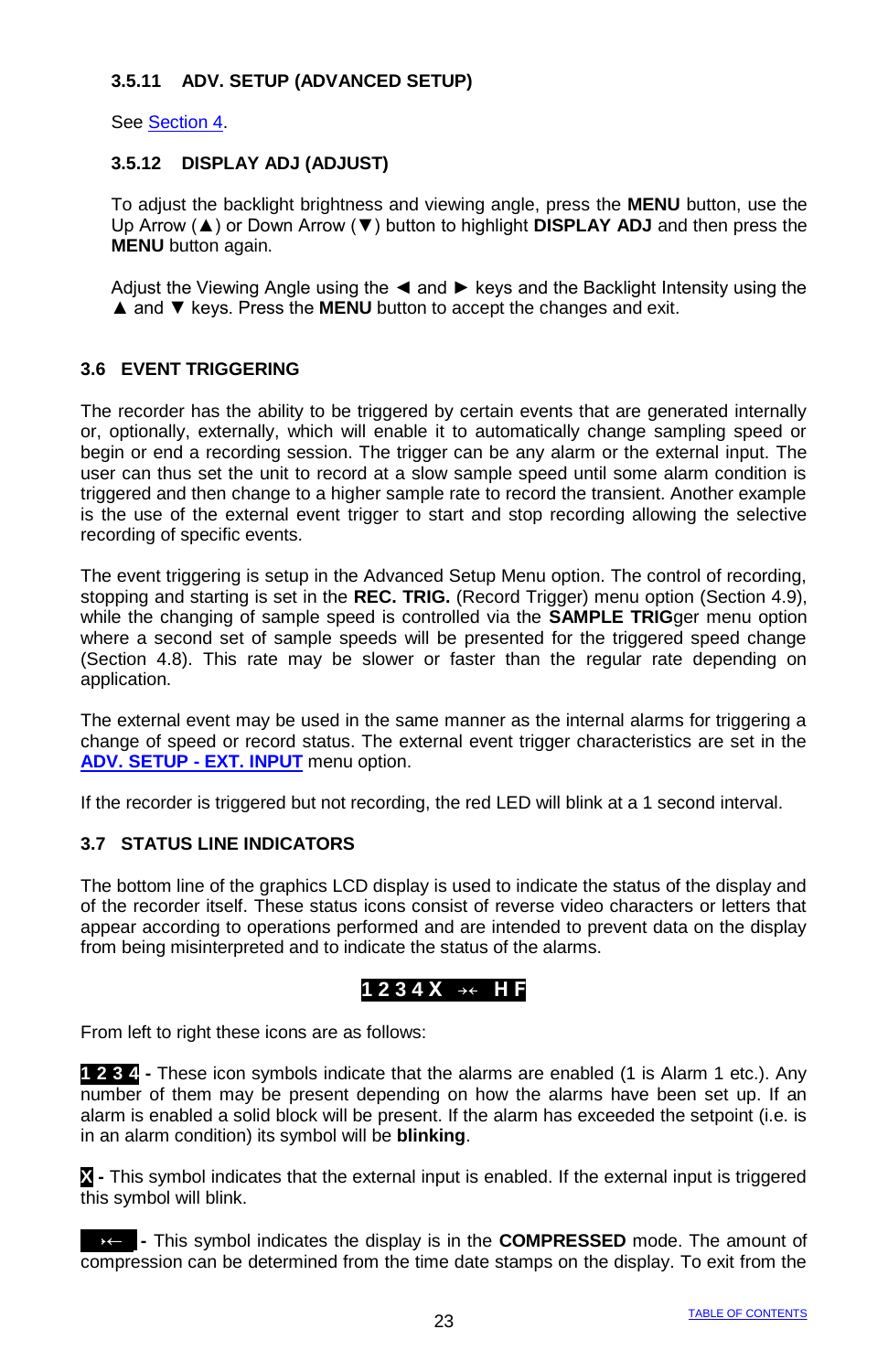Compressed Mode simply press the MENU button.

**.H..** - This symbol indicates the display is in the **HOLD** mode. The displayed data is no longer real time and will not be updated. The Hold mode is entered by pressing either the LEFT or RIGHT arrow button, entering the compressed mode, or viewing any internally buffered data.

**.F. -** This symbol indicates the data on the display is from a **FILE** on the MEMORY CARD and not current data. To view data from a file, use the MENU selection option "VIEW FILE". Note that if currently recording, viewing a file does not disrupt the recording procedure provided that the file you are viewing is on the same memory card as the one you are recording on *OR* you do not exceed the buffer storage time on the recorder if you are using another memory card.

### **3.8 ENTERING DATA**

When adjusting or entering values you have to use the  $\blacktriangledown$  A  $\blacktriangleright$  < button keys.

**Alphanumeric Values** – The ► key moves the cursor to the right to select the character to be edited. It will wrap around from right to left. The ▼▲ change the character as shown in Appendix A. The **MENU** button accepts the data and exits and the ◄ key escapes.

**Numeric Values** – work a little differently, the value increments and decrements according to the up ▲ or ▼ down keys. Single presses increment or decrement the value by 1. If the button is pressed and held down the value will increment or decrement in steps of 10. If the **MENU** button is held down and the **A** or **▼** button is pressed and held down, the value increments or decrements by 100. The **MENU** button accepts the data and exits and the ◄ key escapes.

This space intentionally left blank.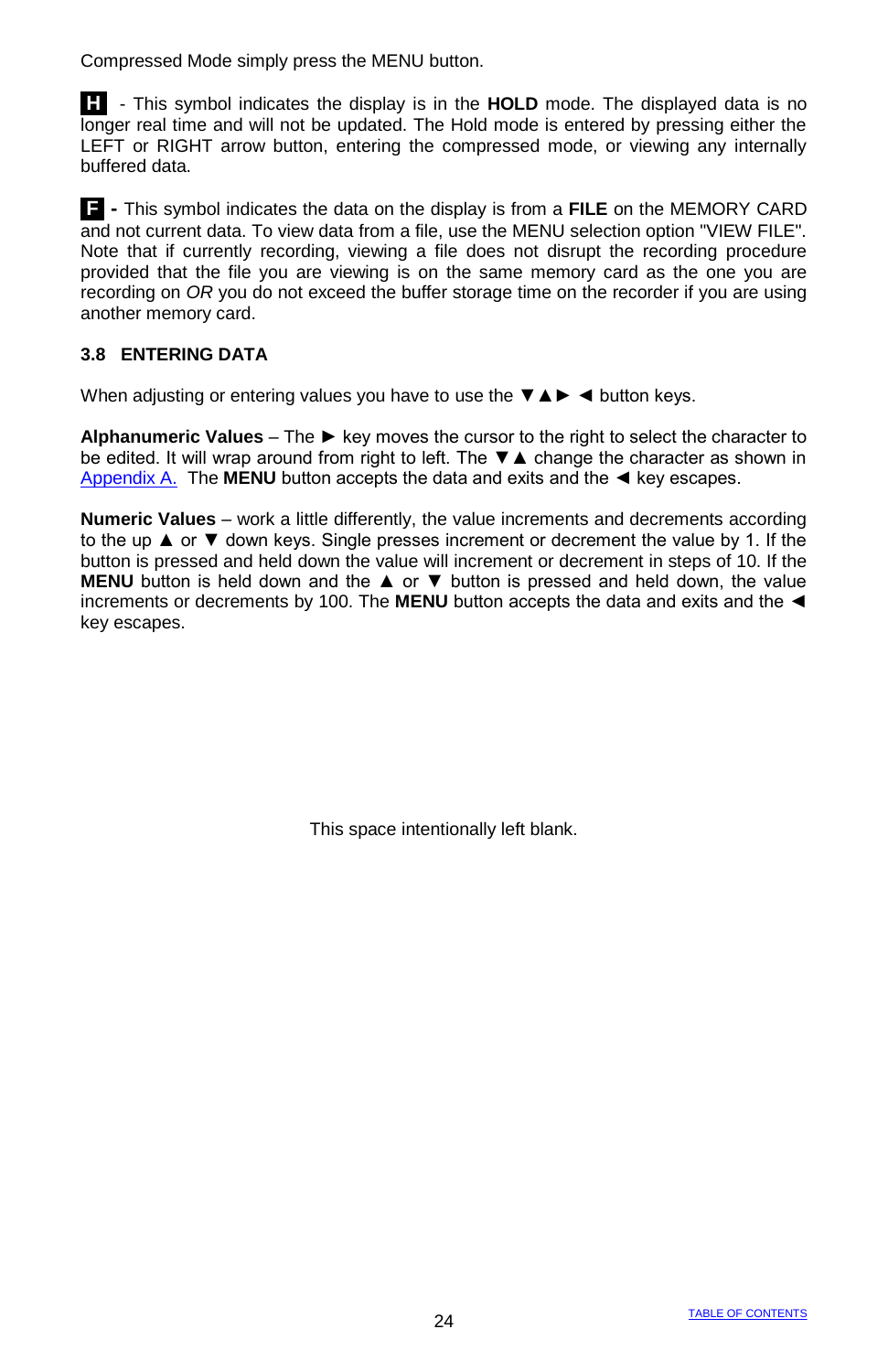# **3.9 TOP LEVEL MENU OVERVIEW**

| <b>Top Level</b>    | Level 1            | <b>Function</b>                                                                                    |
|---------------------|--------------------|----------------------------------------------------------------------------------------------------|
| <b>EXIT</b>         |                    | Exits from Menu                                                                                    |
| <b>ALARM</b>        |                    | Resets any Alarms. Note if Alarm is still                                                          |
| <b>RESET</b>        |                    | active it will set again. Auto exits menu                                                          |
| <b>RESET TOTAL</b>  |                    | <b>Reset Totalizers</b>                                                                            |
|                     | <b>CHAN A</b>      | <b>Reset Channel A Totalizer</b>                                                                   |
|                     | <b>CHAN B</b>      | <b>Reset Channel B Totalizer</b>                                                                   |
|                     | <b>BOTH</b>        | <b>Reset Channel A and B Accumulators</b>                                                          |
| <b>RECORD MODE</b>  |                    | Enter Password (if set) then press MENU.                                                           |
|                     | <b>OFF</b>         | <b>Stop Recording</b>                                                                              |
|                     | ON                 | <b>Start Recording</b>                                                                             |
|                     | <b>TRIGGERED</b>   | Arm Triggered Recording. An External Event<br>will start and stop recording as programmed.         |
|                     | <b>NAME FILE</b>   | Enter the name for recorded files up to 8 Characters.                                              |
|                     |                    | Use $\nabla \triangle \blacktriangleright$ keys. $\blacktriangleleft$ key to escape, clear or list |
|                     |                    | directory. Use MENU key to Save and Exit                                                           |
|                     | <b>SAVE CONFIG</b> | Save Configuration. Enter Config File Name - up to 8                                               |
|                     |                    | Characters. Use V A ► keys. < key to escape, clear                                                 |
|                     |                    | or list directory. Press MENU to save and exit.                                                    |
|                     | <b>LOAD CONFIG</b> | Load Configuration. Enter Config File Name - up to 8                                               |
|                     |                    | Characters. Use VAI keys. < key to escape, clear                                                   |
|                     |                    | or list directory. Press MENU to save and exit<br>Unit will restart on successful load             |
| <b>CURSOR ID</b>    |                    |                                                                                                    |
|                     |                    | Puts chart in HOLD mode and places cursor on<br>screen. Use <► keys to move cursor and read trend  |
|                     |                    | values at top. Press MENU key to exit this mode.                                                   |
| <b>VIEW FILE</b>    |                    | Select an existing file on the CARD to browse.                                                     |
|                     |                    | Enter File Name - up to 8 Characters.                                                              |
|                     |                    | Use V A ► keys. < key to escape, clear or list                                                     |
|                     |                    | directory. Press MENU to browse.                                                                   |
| <b>CARD</b>         |                    | Pops up window show memory card status. Includes                                                   |
| <b>STATUS</b>       |                    | capacity, % full, time remaining. Select again to                                                  |
| <b>INFO</b>         |                    | remove window.<br>Displays Firmware Revision and MAC Address on                                    |
|                     |                    | Trend Window. Use ▲ key to return to trend.                                                        |
| <b>SAMPLE RATE</b>  |                    | Enter Password (if set) then press MENU.                                                           |
|                     | 100 S/sec          | Select sample rate from 100 Samples/sec to 10                                                      |
|                     | to                 | min/Sample. Use ▼ A keys to navigate                                                               |
|                     | 10 sec/S           | ◀ key to escape without change.                                                                    |
|                     |                    | Use MENU key to select and exit                                                                    |
| <b>PASSWORD</b>     |                    | Enter Password using $\overline{v}$ A < > then press MENU                                          |
|                     |                    | Repeat at prompt, press MENU to select and exit                                                    |
| <b>ADV. SETUP</b>   |                    | Enter Password (if set) then press MENU.<br>See Section 4                                          |
| <b>DISPLAY ADJ.</b> |                    | Adjust Viewing angle (VIEW) <>>>>>> and                                                            |
|                     |                    | Back Light (BKLT) ▲ V. Press MENU to exit                                                          |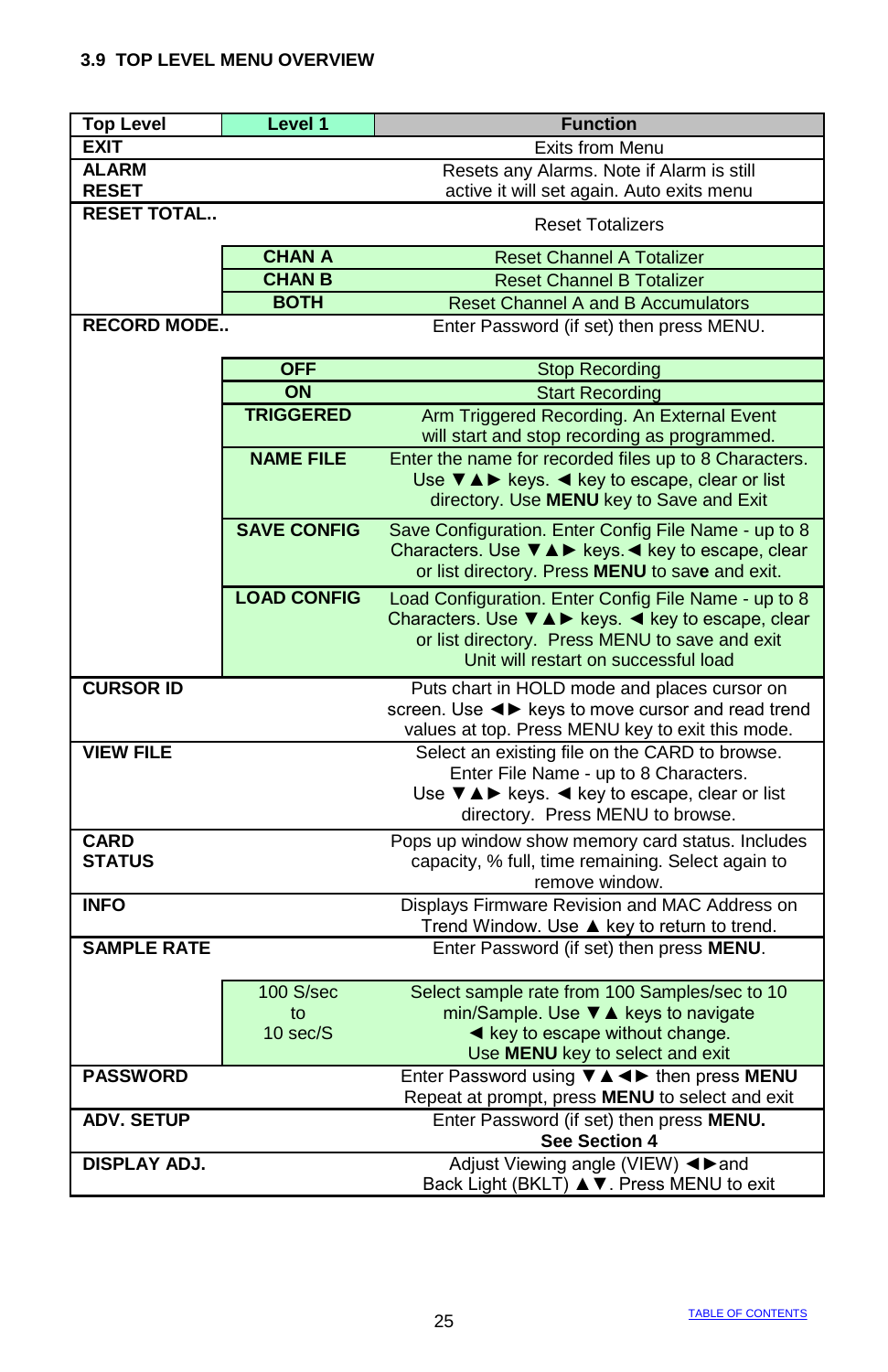# **4.0 ADVANCED SETUP**

The ADVANCED SETUP menu may be password protected. This menu is used to program the various operating parameters of the recorder. This includes analog inputs, alarms, display settings, the clock and various trigger modes.

All items on this menu have one or more sub-menus. To locate the Advanced Setup menu, press the **MENU** button from any normal view mode. The Advanced Setup menu will not be visible when the menu first appears. Use the Up Arrow  $(\triangle)$  and Down Arrow ( $\nabla$ ) buttons to scroll and highlight **ADV. SETUP** and press the **MENU** button. This will bring up the Advanced Setup menu shown on the left. Current settings in sub menus are indicated by a  $\checkmark$  (check mark) along side the item or by the item being highlighted. See above for details on entering data.

**CHAN A SETUP.. CHAN B SETUP.. ALARMS.. RELAYS.. DISPLAY.. DATA CARD.. CLOCK.. BEEPER.. SAMPLE TRIG.. REC. TRIG.. EXT. INPUT.. ALT. LANG UNIT TAG.. COMMS..**

### **4.1 CHANNEL SETUP**

This menu option enables the user to program the inputs of the recorder. Each channel can be set up as an analog input – volts, currents, thermocouple or RTDs, or as digital inputs from RPM or frequency measurements. There is no need to swap out modules since the inputs are universal. Filtering may be applied to each channel for stability of readings or to catch peak values if the display rate is slower than the sample rate. (The unit always samples at 100 samples per second per channel. For increased accuracy each range may be calibrated independently. Use the Up Arrow (▲) and Down Arrow (▼) buttons to scroll and highlight **CHAN n SETUP** ( $n = A$  or B) and press the **MENU** button. The menu options are shown expanded below.

| <b>INPUT TYPE</b>   |                                         | Note: Menu will differ depending on Input Type selection                                              |
|---------------------|-----------------------------------------|-------------------------------------------------------------------------------------------------------|
| <b>VOLTS</b>        |                                         |                                                                                                       |
|                     | 250mV<br>to 25.0Vdc                     | Select full scale input Voltage<br>Input is for DC Volts                                              |
| <b>mA</b>           |                                         |                                                                                                       |
|                     | $4-20$ mA to<br>$0 - 50$ m $\text{Adc}$ | Select full scale input Current. Input is for DC milliAmps.<br>External Shunt of 50 Ohms is required. |
| <b>THERMOCOUPLE</b> |                                         |                                                                                                       |
|                     | J, K, T, E                              | Select required Thermocouple (T/C) type                                                               |
| <b>RTDs</b>         |                                         |                                                                                                       |
|                     | Pt385 or 392                            | Select required RTD Type                                                                              |
| <b>FREQUENCY</b>    |                                         |                                                                                                       |
|                     | 100 Hz to 100kHz                        | Select Frequency for Full Scale Range                                                                 |
| <b>SPEED</b>        |                                         |                                                                                                       |
|                     | 100 RPM to 10M<br><b>RPM</b>            | Select Speed for Full Scale Range                                                                     |
| <b>COUNTER</b>      |                                         |                                                                                                       |
|                     | <b>RESET TOTAL</b>                      | Reset Totalizers on Chan A, Chan B or Both                                                            |
|                     | <b>AUTO</b><br><b>RESET</b>             | Select whether to reset total on Alarms or External Input                                             |
|                     | <b>GATE</b>                             | Select whether to reset total on Alarms or External Input                                             |
|                     | COUNT x1, xk, xm                        | Count input pulse and display x1, x1,000 (k) or x 1,000,000<br>(m)                                    |
| <b>OFF</b>          |                                         | Turns Channel OFF (toggles) √=OFF                                                                     |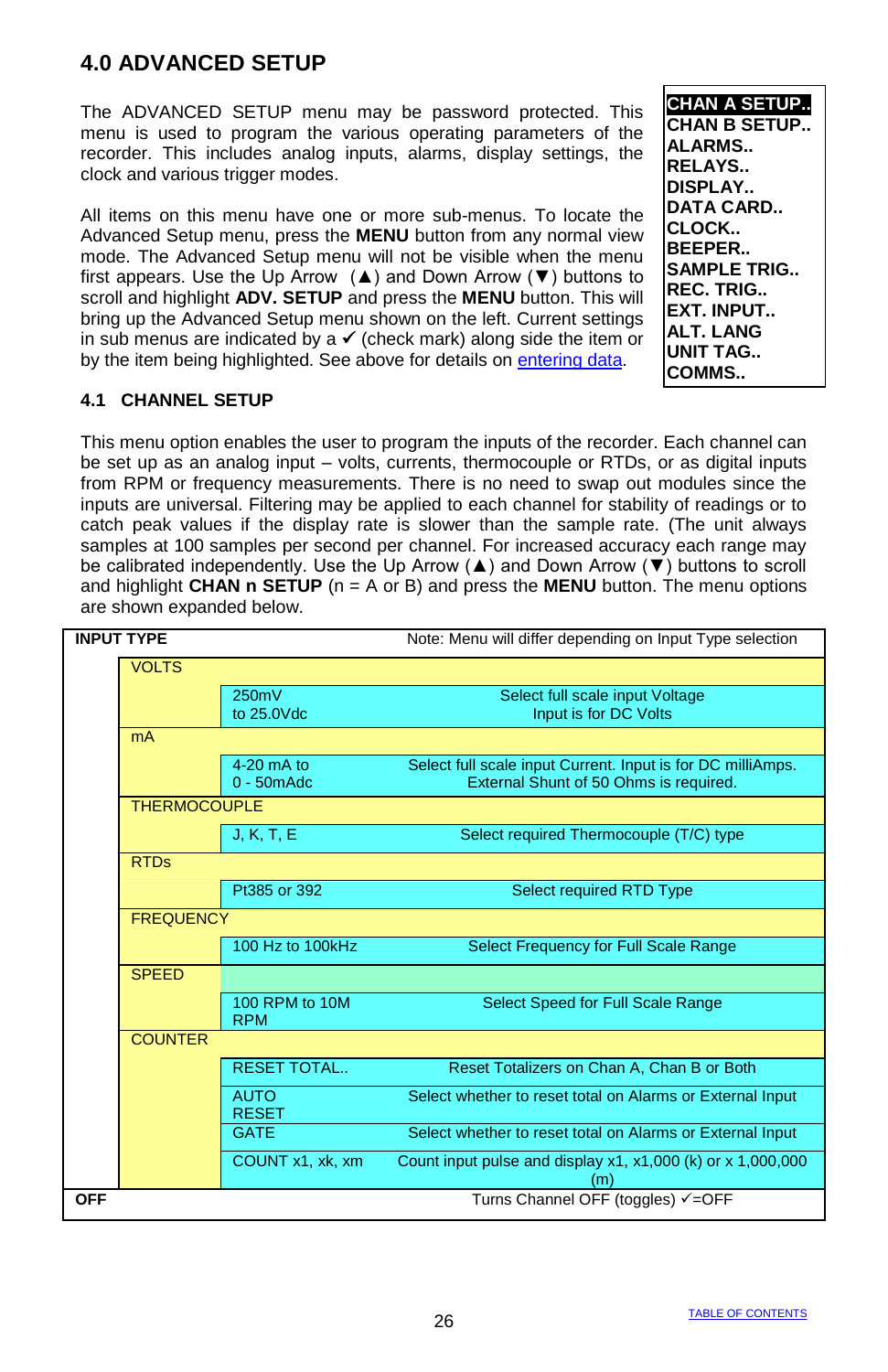| <b>LOW SCALE</b>   |                              | Default value is low end of range. For Offset. Use VAD<br>keys to adjust. ◀ key escapes, MENU key to Save and Exit                                        |
|--------------------|------------------------------|-----------------------------------------------------------------------------------------------------------------------------------------------------------|
| <b>HIGH SCALE</b>  |                              | Default Value is top end of range. For Full Scale. Use<br>▼▲▶ keys to adjust. < key escapes, MENU key to Save<br>and Exit                                 |
| <b>CHAN TAG</b>    |                              | Enter a Channel Tag Identifier up to 5 Characters. Use<br>V A < > keys. Use MENU key to Save and Exit                                                     |
| <b>CHAN UNITS</b>  |                              | Default value is Range value. Enter a Channel Units. Some<br>Ranges have defaults up to 3 Characters. Use V A <<br>keys.<br>Use MENU key to Save and Exit |
| <b>FILTER</b>      |                              | Note: Unit always samples at 100 samples/sec internally                                                                                                   |
| <b>NORMAL</b>      |                              | No filtering                                                                                                                                              |
| <b>AVERAGE</b>     |                              | Display shows AVERAGE over last sample interval                                                                                                           |
| <b>HI PEAK</b>     |                              | Display shows HI PEAK (max) values over last sample interval                                                                                              |
| LO PEAK            |                              | Display shows LO PEAK (min) values over last sample interval                                                                                              |
| <b>TOTALIZER</b>   |                              |                                                                                                                                                           |
|                    | <b>RESET</b><br><b>TOTAL</b> | Reset Totalizers on Chan A, Chan B or Both                                                                                                                |
|                    | <b>AUTO</b><br><b>RESET</b>  | Select whether to reset total on Alarms or External Input                                                                                                 |
|                    | <b>GATE</b>                  | Select whether to reset total on Alarms or External Input                                                                                                 |
|                    | /SEC. x1k /DAY<br>x 100      | Select Totalizer Rate from per second displayed x 1000<br>to per Day x 100. (4 Digit Display)                                                             |
| <b>FAST FILT</b>   |                              | averages last 10 samples continuously                                                                                                                     |
| <b>CALIBRATION</b> |                              |                                                                                                                                                           |
| <b>CAL ZERO</b>    |                              | (If applicable) - Input zero and adjust $\Psi$ ▲ for zero. MENU to<br>accept.                                                                             |
| <b>CAL SPAN</b>    |                              | Input Max Span value and adjust $\Psi$ <b>A</b> for correct value.<br><b>MENU</b> accepts.                                                                |
| <b>CAL NOMIN.</b>  |                              | Copies default calibration value                                                                                                                          |
| <b>CAL ALL</b>     |                              |                                                                                                                                                           |

### **4.2 ALARMS**

This option is used to program the alarms. There are four alarms and each is programmed independently. Each alarm may be turned on or off and may be assigned to either channel.

Use the Up Arrow (▲) or Down Arrow (▼) buttons to scroll and highlight **ALARMS..** and press the **MENU** button. The menu options are shown expanded below.

| ALARM n (N=1,2,3,4) |                 |                                                                                                                           |
|---------------------|-----------------|---------------------------------------------------------------------------------------------------------------------------|
| <b>ENABLE</b>       |                 | Turn Alarm 1 on or off - ☑ ENABLED is on                                                                                  |
| <b>HIGH</b>         |                 | Select if ALARM is HIGH                                                                                                   |
|                     | <b>SETPOINT</b> | Set ALARM Trip point. Use $\nabla \triangle \blacktriangleright$ keys to adjust<br>◀ to escape, MENU key to Save and Exit |
|                     | <b>DEADBAND</b> | Set ALARM DeadBand point. Use <b>V</b> A ► keys to adjust<br><b>Example 4</b> to escape, MENU key to Save and Exit        |
|                     | <b>CHAN A</b>   | Select CHAN A as Source for Alarm                                                                                         |
|                     | <b>CHAN B</b>   | Select CHAN B as Source for Alarm                                                                                         |
| <b>I OW</b>         | Same as HIGH    | Select if ALARM is LOW                                                                                                    |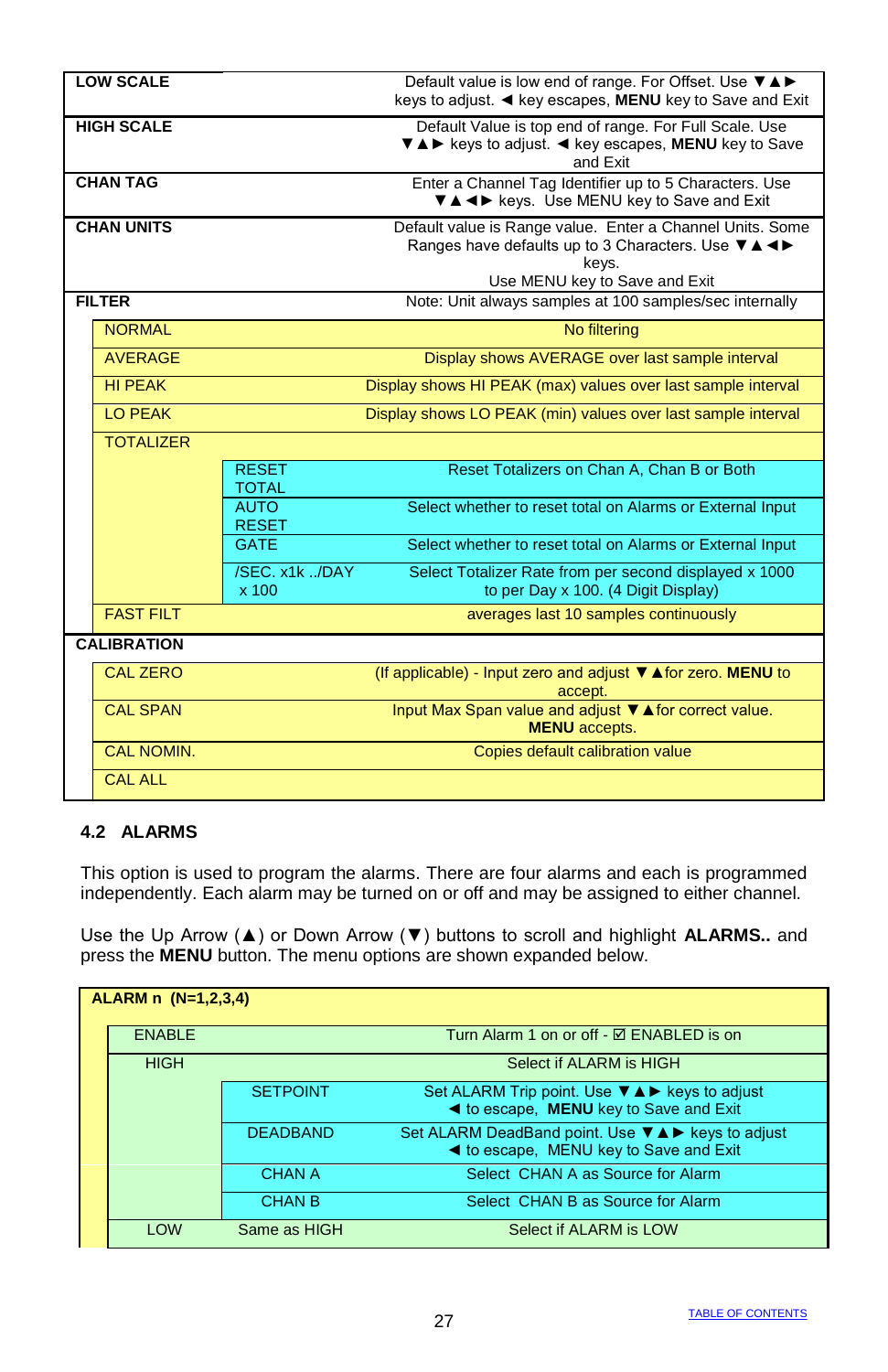| <b>HOLD OFF</b>    | Use $\nabla$ $\triangle$ keys to enter time in seconds from Alarm till relays pull |
|--------------------|------------------------------------------------------------------------------------|
|                    | in.                                                                                |
| <b>RESET DELAY</b> | Use $\nabla$ $\triangle$ keys to enter time in seconds from RESET till relays drop |
|                    | out.                                                                               |
| <b>LATCHING</b>    | Toggle using <b>MENU</b> - make alarm latching                                     |
| <b>LOCK OUT</b>    |                                                                                    |
|                    |                                                                                    |
|                    |                                                                                    |
| <b>DEFAULT</b>     |                                                                                    |
|                    |                                                                                    |

### **4.3 RELAYS**

This option is used to program the physical relay outputs. There are two relays and each is programmed independently. The relays can be assigned to one or more ALARM events or the EXTernal INPUT. Use the Up Arrow (▲) or Down Arrow (▼) buttons to scroll and highlight **RELAYS..** and press the **MENU** button. The menu options are shown below.

| <b>RELAY1</b>   |                  |                                                 |
|-----------------|------------------|-------------------------------------------------|
|                 | <b>OFF</b>       | <b>RELAY is OFF</b>                             |
|                 | <b>ALARM1</b>    | <b>RELAY is tied to ALARM 1</b>                 |
|                 | <b>ALARM2</b>    | <b>RELAY is tied to ALARM 2</b>                 |
|                 | <b>ALARM3</b>    | <b>RELAY is tied to ALARM 3</b>                 |
|                 | <b>ALARM4</b>    | <b>RELAY is tied to ALARM 4</b>                 |
|                 | <b>EXT INPUT</b> | Relay is tied to EXTernal INPUT                 |
| <b>RELAY2</b>   |                  | same as RELAY 1                                 |
| <b>FAILSAFE</b> |                  | Relays are energized in the non alarm condition |
|                 | <b>NEITHER</b>   | Select Neither relay as failsafe                |
|                 | <b>RELAY1</b>    | Select RELAY 1 as failsafe                      |
|                 | <b>RELAY2</b>    | Select RELAY 2 as failsafe                      |
|                 | <b>BOTH</b>      | Select both relays as fail safe                 |

### **4.4 DISPLAY**

This option is used to set up the display. The Window Configuration allows the user to choose how to display data - either as a trend or as digital values or as a combination of both. The time stamp that appears on the trend can be customized, the menu can be set to disappear and have the display revert back to normal, and the backlight can be set to go off after a period of inactivity. (The backlight will restore on any event.) Use the Up Arrow ( $\blacktriangle$ ) or Down Arrow (▼) buttons to scroll and highlight **DISPLAY..** and press the **MENU** button. The menu options are shown below.

| <b>WINDOW CONFIG</b> |                                 |                                                                  |
|----------------------|---------------------------------|------------------------------------------------------------------|
|                      | <b>TREND</b>                    | Set display to full screen TREND (both<br>Channels)              |
|                      | <b>DUAL</b><br><b>DIGITAL</b>   | Set display to DUAL DIGITAL readouts                             |
|                      | <b>BOTTOM</b><br><b>DIGITAL</b> | Set display to TREND in top half, DIGITAL in<br>lower half (CHB) |
|                      | <b>INV DIGITAL</b>              | Set DIGITAL display to WHITE characters on<br>DARK background.   |
|                      | <b>ALARM BLINK</b>              | DIGITAL value will blink when in alarm                           |
|                      | $DIGITAL \leftarrow$            | SWAP the position of dual digital windows.                       |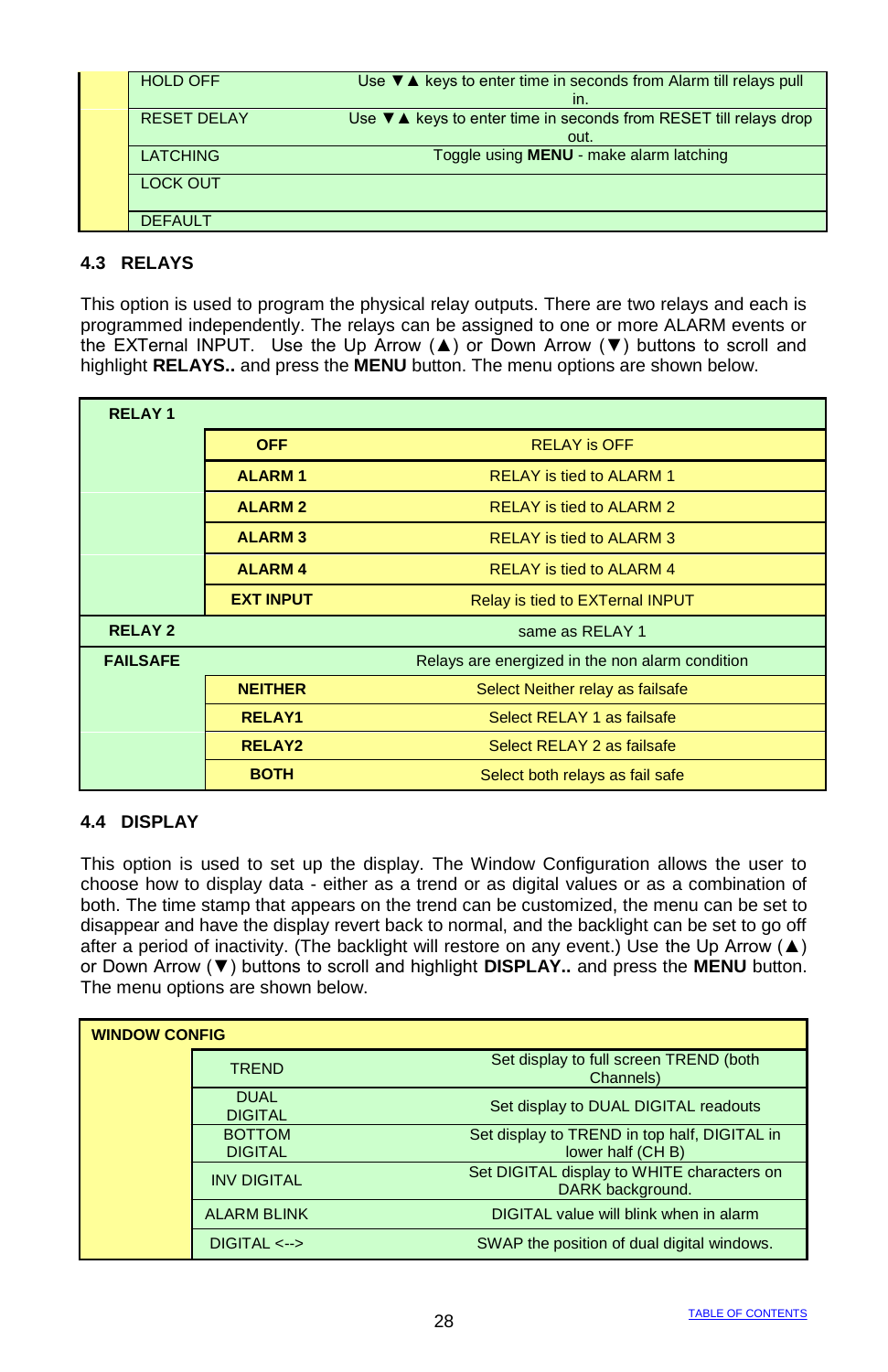| <b>TIME STAMP</b>   |                                |                         |                                                                                                   |
|---------------------|--------------------------------|-------------------------|---------------------------------------------------------------------------------------------------|
|                     | <b>NONE</b>                    |                         | No imprint of TIME or DATE on TREND display                                                       |
|                     | <b>TIME ONLY</b>               |                         | TIME imprints on TREND display                                                                    |
|                     | <b>TIME &amp; DATE</b>         |                         | TIME and DATE imprint on TREND display                                                            |
|                     | <b>TOP</b>                     |                         | Set location of Time (& Date) imprint to TOP of<br><b>TREND</b>                                   |
|                     | <b>MIDDLE</b>                  |                         | Set location of Time (& Date) imprint to MIDDLE of<br><b>TREND</b>                                |
|                     | <b>BOTTOM</b>                  |                         | Set location of Time (& Date) imprint to BOTTOM of<br><b>TREND</b>                                |
| <b>MENU TIMEOUT</b> |                                |                         |                                                                                                   |
|                     | <b>NEVER</b>                   |                         | MENU will never Collape (and revert to display<br>mode)                                           |
|                     | 30 SEC to<br><b>30 MINUTES</b> |                         | Choose MENU TIMEOUT from 30 seconds<br>to 30 Minutes. Menu will revert back to normal<br>display. |
| <b>BACKLIGHT</b>    |                                |                         |                                                                                                   |
|                     | <b>LIGHT TIMEOUT</b>           |                         |                                                                                                   |
|                     |                                | <b>NEVER</b>            | BackLight will never shut off                                                                     |
|                     |                                | 30 SEC to<br>30 MINUTES | Choose time to backlight shut off from 30 seconds to<br>30 Minutes after inactivity.              |
|                     | <b>BATTERY OFF</b>             |                         | Select to turn back light off in battery mode to save<br>power. (battery is optional)             |
| <b>PEN TYPE</b>     | CHAN A -                       |                         |                                                                                                   |
|                     |                                | <b>SOLID</b>            | Set CHAN A TREND line to SOLID                                                                    |
|                     |                                | <b>DOT</b>              | Set TREND line to a series of DOTS                                                                |
|                     |                                |                         |                                                                                                   |
|                     |                                | <b>DASH</b>             | Set TREND line to a series of DASHES - - - -                                                      |
|                     |                                | DOT-DASH                | Set TREND line to a series of DOTS and DASHES                                                     |
|                     | CHAN B-                        |                         | Set CHAN B TREND lines as above                                                                   |
| <b>DISPLAY ADJ.</b> |                                |                         | Same as Top Level Menu option (see above)                                                         |

### **4.5 DATA CARD**

This option contains duplicate menu items to those found in the RECORD MODE menu. In addition it enables the user to test the card and format it for use (recommended). Use the Up Arrow (▲) or Down Arrow (▼) buttons to scroll and highlight **DATA CARD..** and press the **MENU** button. The menu options are shown below.

| Enter the name for recorded files                                                                 |
|---------------------------------------------------------------------------------------------------|
| up to 8 Characters. Use $\nabla \triangle \blacktriangleright$ keys.                              |
| $\triangleleft$ key to escape                                                                     |
| Use MENU key to Save and Exit                                                                     |
|                                                                                                   |
| <b>Save Configuration</b>                                                                         |
| Enter Config File Name - up to 8 Characters.                                                      |
| Use $\nabla \triangle \triangleright$ keys.                                                       |
|                                                                                                   |
| Example key to escape. Press MENU to save and exit                                                |
| Load Configuration. Unit will show list of files.                                                 |
| Use $\nabla$ $\triangle$ to select, $\triangleleft$ key to escape. MENU to select and load.       |
| Unit will restart on successful load                                                              |
|                                                                                                   |
| This is a non-destructive test to check the card.                                                 |
|                                                                                                   |
| Erase File. Unit will show list of files on card                                                  |
| Use $\nabla$ $\triangle$ to select, $\blacktriangleleft$ key to escape. MENU to select and erase. |
| This will FORMAT the card for use in the recorder.                                                |
| ALL DATA WILL BE DESTROYED                                                                        |
|                                                                                                   |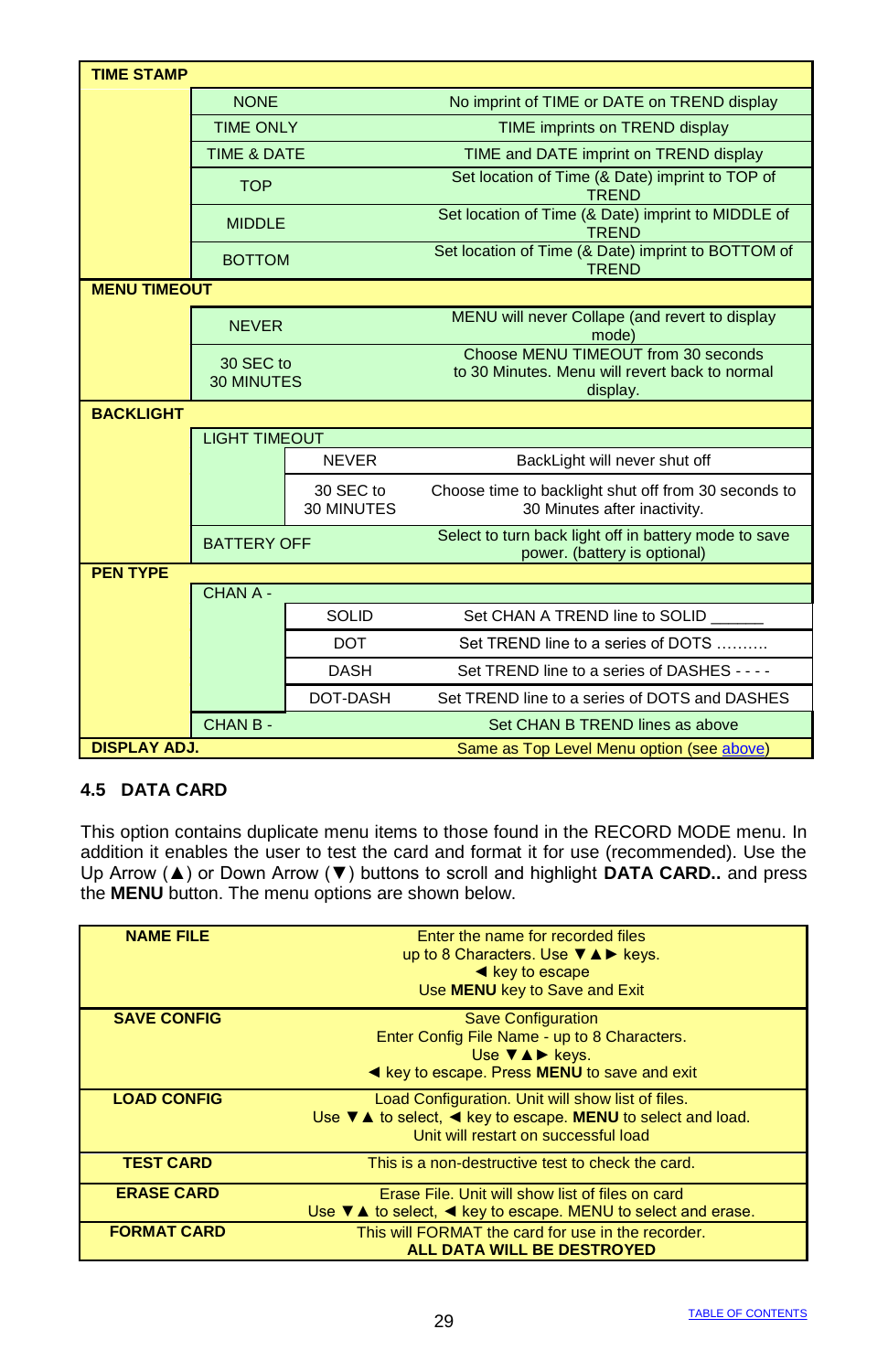### **4.6 CLOCK**

This option allows the user to set the time and date and determine what is displayed for time on the bottom right of the display. Use the Up Arrow ( $\blacktriangle$ ) or Down Arrow ( $\blacktriangledown$ ) buttons to scroll and highlight **CLOCK..** and press the **MENU** button. The menu options are shown below.

| <b>MODES</b>    |                    |                                                                                                                                  |
|-----------------|--------------------|----------------------------------------------------------------------------------------------------------------------------------|
|                 | <b>TIME OF DAY</b> | Select Time Display as Real Time Clock                                                                                           |
|                 | 24 HR              | Select Time Display as 24 hour or 12 hour AM/PM                                                                                  |
|                 | <b>AUTO DST</b>    | Select to enable Daylight Saving Time adjust                                                                                     |
|                 | <b>TIME ZONE</b>   | Allow for international time correction. Actual time recorded is<br>GMT. This corrects for current local time so data is global. |
|                 | MM/DD/YY           | Select date format as Month/Day/Year                                                                                             |
|                 | DD/MM/YY           | Select Date format as Day/Month/Year                                                                                             |
|                 | <b>SAMPLE TIME</b> | Show time of actual last sample                                                                                                  |
|                 | <b>DEFAULT</b>     | Select default setup: Time of Day, 12 hour format,<br>DST on, Date format is MM/DD/YY                                            |
| <b>SET TIME</b> |                    | Set Time < > Adjusts hours. ▲ ▼ adjusts minutes, MENU<br>accepts                                                                 |
| <b>SET DATE</b> |                    | Set Date < > Adjust month/year. ▲ ▼ adjusts days. MENU<br>accepts                                                                |

### **4.7 BEEPER**

This option allows the user to have various events sound the beeper, Alarms, message boxes and key presses. The tone of the beeper may also be programmed. Use the Up Arrow (▲) or Down Arrow (▼) buttons to scroll and highlight **BEEPER..** and press the **MENU** button. The menu options are shown below.

| <b>ALARMS</b>     |                    |                                                        |
|-------------------|--------------------|--------------------------------------------------------|
|                   | <b>OFF</b>         | BEEP on ALARMS turned off if checked                   |
|                   | <b>ALARM1</b>      | Beep on Alarm 1                                        |
|                   | <b>ALARM2</b>      | Beep on Alarm 2                                        |
|                   | <b>ALARM3</b>      | Beep on Alarm 3                                        |
|                   | ALARM <sub>4</sub> | Beep on Alarm 4                                        |
|                   | <b>EXT INPUT</b>   | Beep on External Input                                 |
| <b>ALARM TONE</b> |                    | Not selected is a continuous high tone                 |
|                   | <b>TONE A</b>      | Select Alarm TONE A - add warbling effect              |
|                   | <b>TONE B</b>      | Select Alarm TONE B - add short silence between tones  |
|                   | TONE C             | Select Alarm TONE C - add longer silence between tones |
|                   | <b>TONE D</b>      | Select Alarm TONE D - add long silence between tones   |
| <b>MSG BOXES</b>  |                    | BEEP on POP-UP MESSAGE BOXES active if checked         |
| <b>BUTTONS</b>    |                    | BEEP on BUTTON PRESS active if checked                 |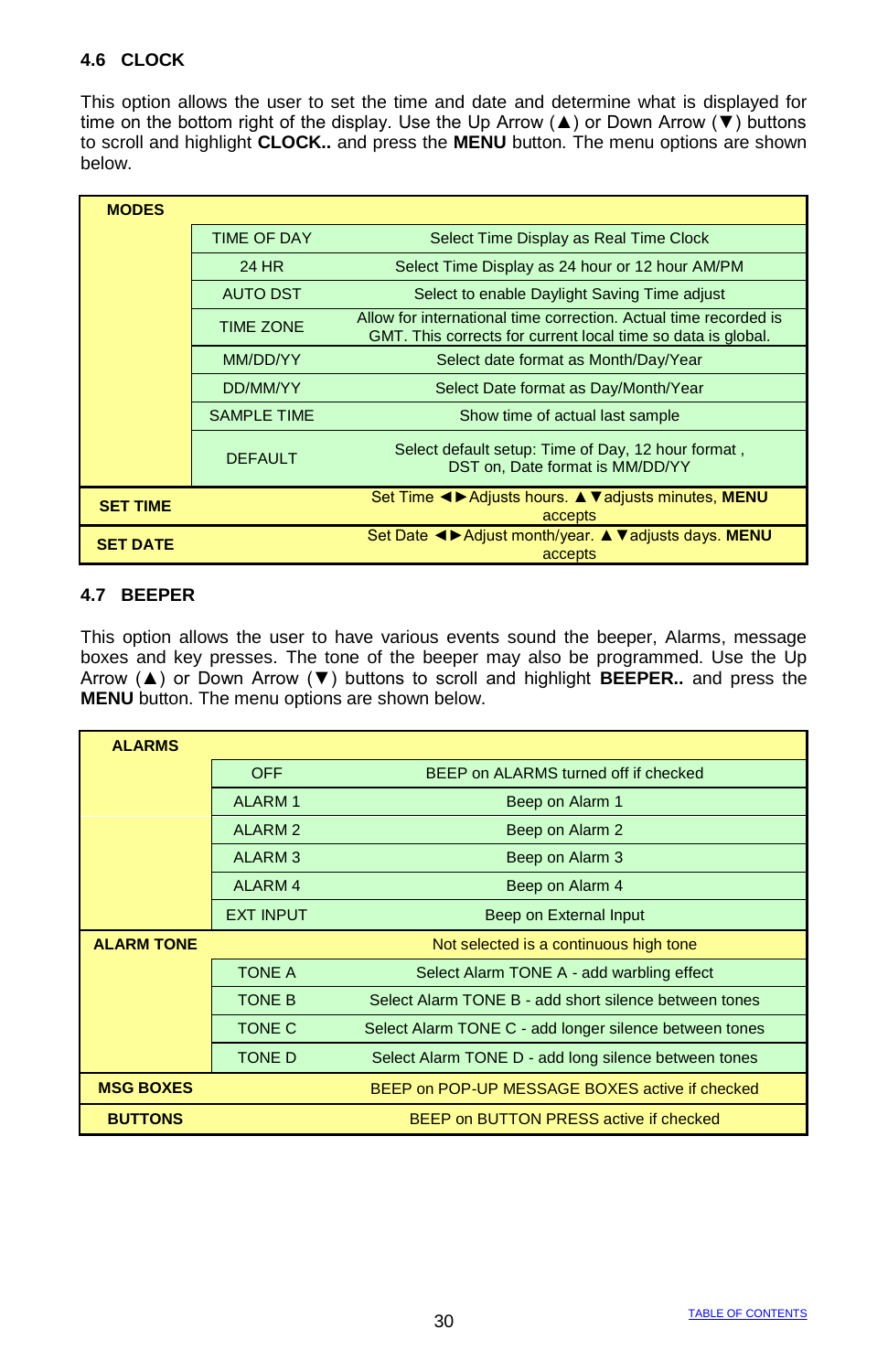### **4.8 SAMPLE TRIGGER**

This option allows the user to program what will trigger a change of sample rate in the displayed or recorded data. Use the Up Arrow ( $\blacktriangle$ ) or Down Arrow ( $\nabla$ ) buttons to scroll and highlight **SAMPLE TRIG..** and press the **MENU** button. The menu options are shown below.

 Note that if an event is selected to change the sample rate, when exiting the menu the sample rate menu will be displayed. Use the Up Arrow ( $\blacktriangle$ ) or Down Arrow ( $\nabla$ ) buttons to scroll and highlight the new sample speed and press the **MENU** button to select and the Left Arrow (◀) button to exit.

| <b>OFF</b>       | No Sample Rate change if checked     |
|------------------|--------------------------------------|
| <b>ALARM1</b>    | Sample Rate change on Alarm 1        |
| <b>ALARM2</b>    | Sample Rate change on Alarm 2        |
| <b>ALARM3</b>    | Sample Rate change on Alarm 3        |
| <b>ALARM4</b>    | Sample Rate change on Alarm 4        |
| <b>EXT INPUT</b> | Sample Rate change on External Input |

#### **4.9 RECORD TRIGGER**

This option allows the user to choose an event to start the recording. Use the Up Arrow  $(\triangle)$ or Down Arrow (▼) buttons to scroll and highlight **REC. TRIG..** and press the **MENU** button. Select either **OFF, ALARM 1** through **4** or **EXT**ERNAL **INPUT** as the record trigger.

 Note that if an **alarm reset delay** is set (see Section 4.2), the unit will continue to record for this time period AFTER the alarm has gone away.

### **4.10 EXTERNAL INPUT**

This option allows the user to program the external digital input. This needs to be programmed before it can be used for event triggering if programmed above. Use the Up Arrow (▲) or Down Arrow (▼) buttons to scroll and highlight **EXT. INPUT..** and press the **MENU** button. The menu options are shown below.

| <b>ENABLE</b>      | <b>Enable External Input</b>                                                                                                                                                                                          |  |  |  |  |
|--------------------|-----------------------------------------------------------------------------------------------------------------------------------------------------------------------------------------------------------------------|--|--|--|--|
| <b>HIGH</b>        | External Sense is HIGH to register. (> 5V)                                                                                                                                                                            |  |  |  |  |
| LOW                | External Sense is LOW to register (=0V)                                                                                                                                                                               |  |  |  |  |
| <b>HOLD OFF</b>    | Time in seconds from EXT input present till recognized                                                                                                                                                                |  |  |  |  |
| <b>RESET DELAY</b> | Time in seconds from EXT input absent till recognized                                                                                                                                                                 |  |  |  |  |
| <b>LATCHING</b>    | Once set, will remain set till the RESET option is pressed                                                                                                                                                            |  |  |  |  |
| <b>LOCK OUT</b>    | External Input requires a change of state in order to be recognized.<br>For a High condition on startup or reset, if the input is high at that time<br>it needs to go low first, then high in order to be recognized. |  |  |  |  |
| <b>DEFAULT</b>     | Set Defaults - Disabled, High level, all else set to zero                                                                                                                                                             |  |  |  |  |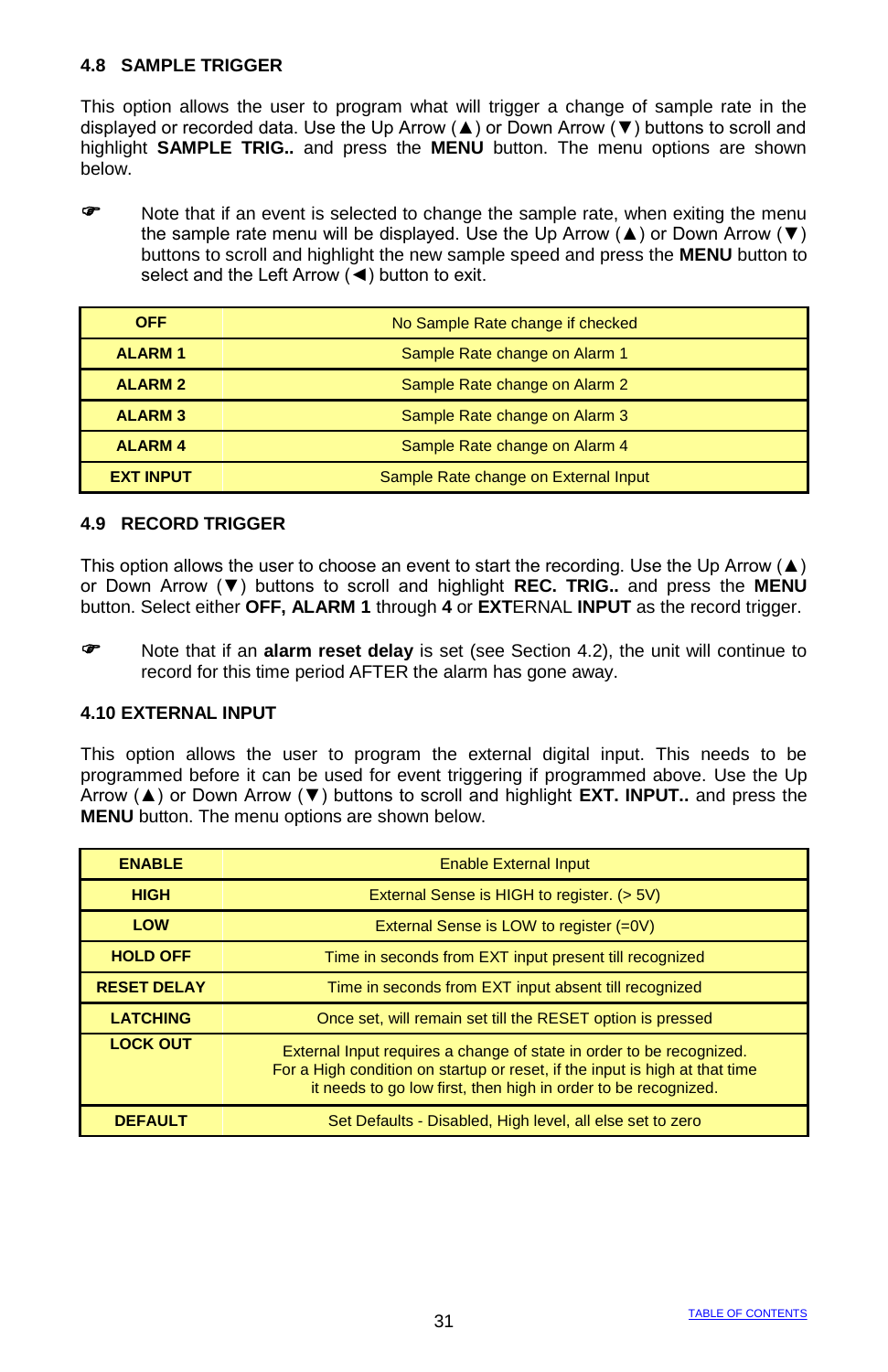### **4.11 ALT. LANG**

The DC1250 supports English as the standard language to annotate the menus and other interactive messages. It also supports an optionally user entered second language. This second language can be entered into a file using a common text editor such as Windows Notepad. That file is subsequently loaded in from a CF card and becomes available along with the still available original English. See Appendix F for detail.

The **ALT**ernate **LANG**uage menu option allows the user to select the Alternate Language. The user can toggle between the languages selecting English or Other Language. Use the Up Arrow (▲) or Down Arrow (▼) buttons to scroll and highlight **ALT. LANG..** and press the **MENU** button. The menu options are shown below. The Menuing functions as follows:

| <b>ENGLISH</b>     | Select English as the default language          |
|--------------------|-------------------------------------------------|
| <b>OTHER LANG.</b> | Select the other language loaded as the default |
| <b>SAVE LANG.</b>  | Save the language file                          |
| <b>LOAD LANG</b>   | Load the language file                          |

#### **4.12 UNIT TAG**

The unit tag is used to identify the recorder. It is saved to the data file when recording and can be read back by the analyzing software. It is also displayed on the top of the main menu when the MENU button is pressed for the first time. It can be a maximum of 15 characters. Select this option then use the ▼▲► keys to adjust and the ◄ key to escape or the **MENU** key to Save and Exit. See Entering Data above for details.

#### **4.13 COMMS**

This option allows the user to set the IP Address, Subnet Mask and Default Gateway for the Ethernet Option. See below. Use the < ► keys to select the digit to change (Indicated by [123]) and ▼▲ to change it. Use the **MENU** to accept or to escape. The menu options are shown below.

| <b>IP ADDRESS</b>   | Set the unit IP address as [123].123.123.123. Use $\Psi \triangle \blacktriangleright$ keys to adjust<br>◀ to escape, MENU key to Save and Exit. Change IP as regd. |
|---------------------|---------------------------------------------------------------------------------------------------------------------------------------------------------------------|
| <b>SUBNET MASK</b>  | Set the unit subnet mask as [255].255.255.0. Use V A ► keys to adjust<br>◀ to escape, MENU key to Save and Exit. Change as regd.                                    |
| <b>DEF. GATEWAY</b> | Set the unit gateway as [123].123.123.123. Use ▼▲▶ keys to adjust<br>◀ to escape, MENU key to Save and Exit. Change as regd.                                        |

This space intentionally left blank.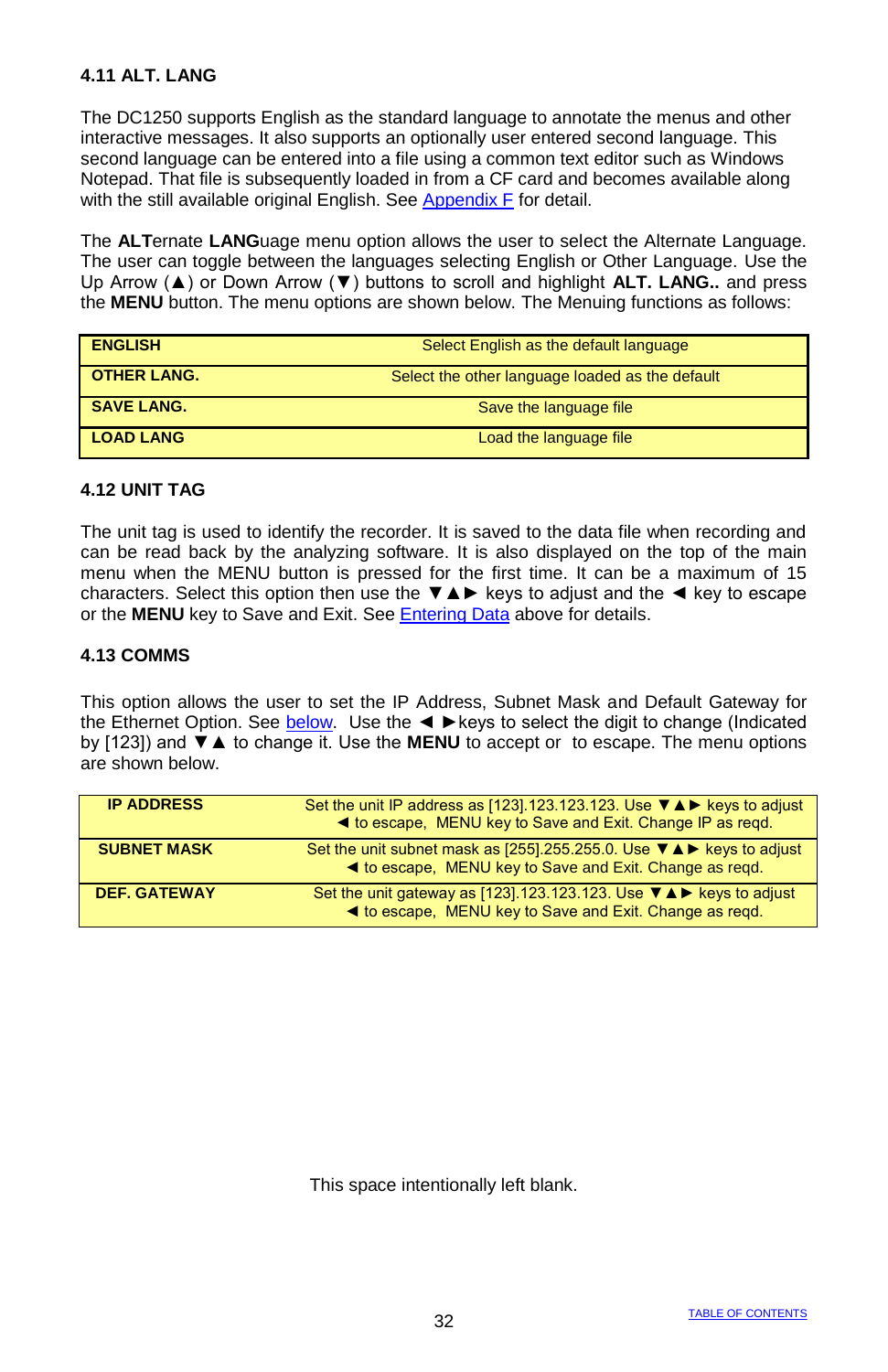# **5.0 MISCELLANEOUS**

### **5.1 BATTERY BACKUP OPTION**

If the recorder contains the Battery Backup Option, there is a toggle switch on the back panel below the terminal block. The switch is marked ON and OFF.

In the OFF position, the battery is disconnected from the load and the recorder is off. The battery charges with the switch OFF when the recorder is plugged into AC power.

In the ON position, with external power applied, the unit runs normally and automatically switches to battery backup in the event of a power failure. The recorder continues to run from the battery until power is restored. If the battery voltage reaches a preset low voltage threshold, the battery is automatically disconnected and the recorder shuts off. When external power is restored, the unit starts up normally and the batteries begin to recharge. Likewise, the unit can run off internal battery without external power by simply turning the unit ON. The recorder switch should be turned OFF when not in use.

Additionally there is a procedure to turn the backlight off when the unit is running on battery. See Section 4.4. This action extends the battery life and the unit continues to operate normally. The green power LED on the front panel will blink when the recorder is being powered from the battery. Run times vary from 8 to more than 12 hours depending on load conditions. It takes 10 to 14 hours for the battery to fully charge.

#### **5.2 ETHERNET OPTION**

#### **Setting the IP Address**

The recorder needs to have the IP address set manually by the user. The address should be set so it is compatible with the environment into which it connects.

To set the IP address:

#### Select **MENU**.

#### Using the ▲▼ buttons select **ADV SETUP** then **COMMS**.

Select **IP ADDRESS** then use the **AV** ► < keys to set an address. (► < selects which group of digits to adjust then ▲▼ changes the number.) To accept the address, press the **MENU** button.

The IP address you set depends on how you plan to access the device. If you have a local area network connection, the IP address needs to match the subnet setting on your computer. The address will be in the form 192.168.0.210. Check your computer's IP Address then set the recorder address so that the first three sets of numbers match that of your computer. The last digit should be different and should be unique – check with your IT department if you are unsure.

Select **SUBNET MASK** and set it to 255.255.255.0, which is typical, or to whatever your system requires and then press the **MENU** key. Use the ◀ key to exit the menu.

If you plan to access the recorder from outside your local area network, then you need to set the Default Gateway IP address. Again, you can get this information from your own PC settings. The Default Gateway is used by the recorder when an [IP](http://en.wikipedia.org/wiki/Internet_Protocol) packet's destination address belongs to someplace outside the local [subnet](http://en.wikipedia.org/wiki/Subnetwork) (thus requiring more than one hop of [Ethernet](http://en.wikipedia.org/wiki/Ethernet) communication). The Default Gateway address is usually an interface belonging to th[e LAN's](http://en.wikipedia.org/wiki/Local_Area_Network) border router.

Connect the Ethernet cable to the recorder. There are two LEDs on the connector - one indicates connection, the other indicates activity. To connect the recorder directly to your computer you need to use a crossover cable. You can connect using a hub or a switch using a patch cable.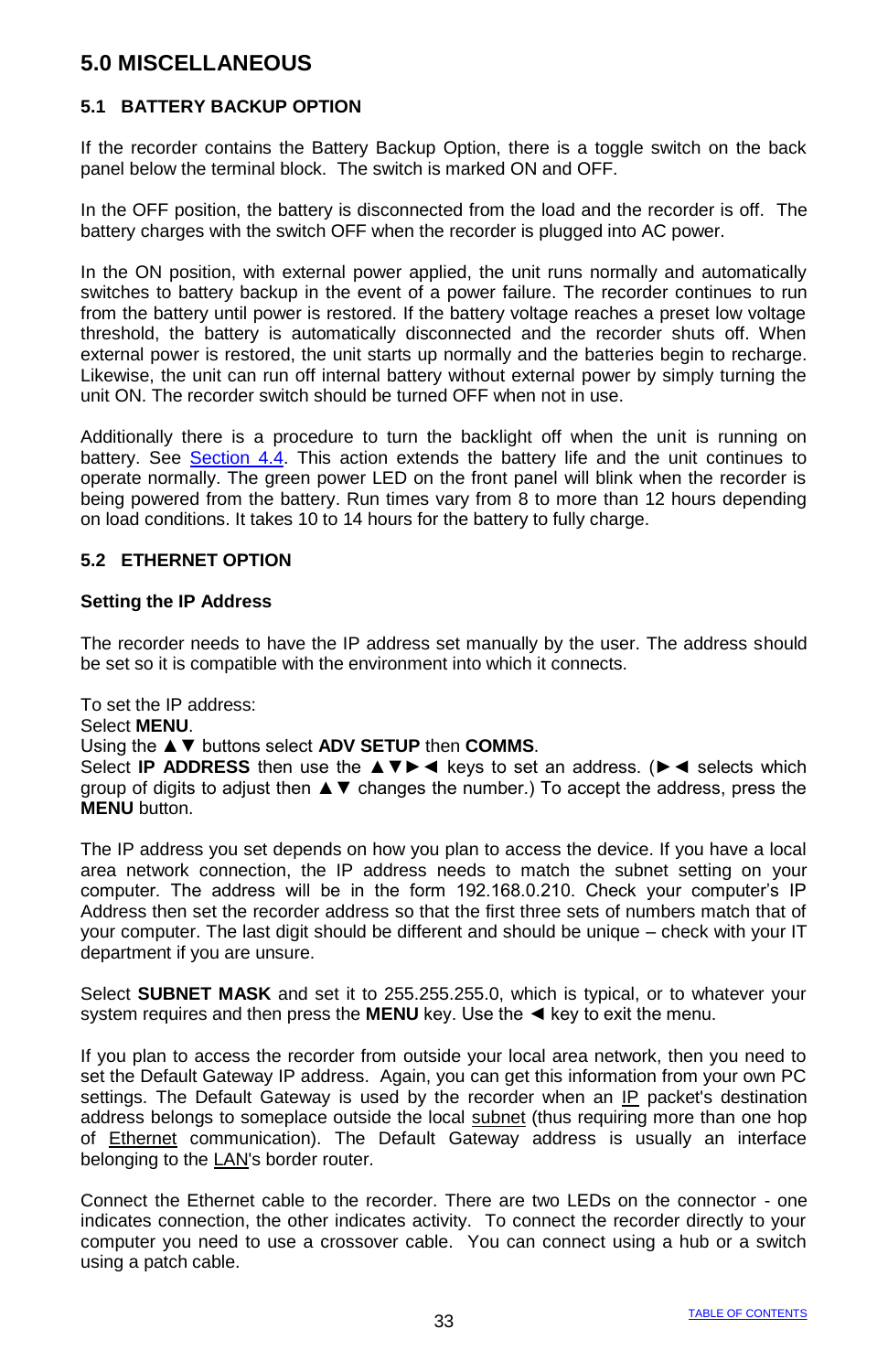The connection can be tested by using the DOS Command Box and pinging the units. At the DOS prompt type: Ping 192.168.0.210 (use the IP address you set).

If the connection is good you will see a series of replies from the recorder. If you cannot connect, try pinging the address with the recorder disconnected from the Ethernet. If you get a reply, there is another device with that IP address. Change the IP address on the recorder.

There are two methods of connecting to the recorder over the Ethernet - Browser connection and Navigator Software.

#### **Browser connection**

Launch your browser (Internet Explorer preferred – V6 or later).

You need to ENABLE ACTIVE X and JAVASCRIPT. (From the browser toolbar, select TOOLS then INTERNET OPTIONS then SECURITY. Select CUSTOM LEVEL and choose MEDIUM LOW or adjust the settings manually).

Enter the Recorder IP address into your browser and click GO. You should see a picture of the Recorder and the data should update at a 3 to 5 second update rate depending on Ethernet traffic and recorder chart speed (slower chart speeds will result in faster updates over the Ethernet.) Note that the browser shows the recorder status in real time.

#### **Navigator Software**

The Navigator software enables the user to fully interact with the recorder over the Ethernet. You can alter settings, stop and start recording, download data in real time for plotting or archiving on the PC, and you can download historic data files.

Refer to the Navigator Software manual for additional information.

### **5.3 CALIBRATION**

Before leaving the factory, the recorder is calibrated using NIST traceable sources. The calibration values are stored in non-volatile memory. The unit is calibrated to meet specification but the user may wish to re-calibrate the unit, or calibrate specific input ranges for increased accuracy.

Calibration is the process of "fine tuning" each input for various differences that may arise due to manufacturing processes, gain errors, temperature offsets and other physical parameters. Real analog to digital (A/D) converter values are corrected by first adding an offset correction value, nominally zero, to the reading to correct for offsets from zero, and then multiplying it by a span correction value that's nominally 1 to correct for gain errors.

Calibration setup can be found in the **Channel x Setup** Menu  $(x = A \text{ or } B)$  under the **ADVANCED SETUP** menu options. Each channel needs to be calibrated independently.

There are four options on the calibration menu:

- **CAL ZERO** adjusts the offset correction above or below actual 0 (zero), in steps equal to the resolution of the A/D converter itself.
- **SPAN** adjust a span correction value above or below actual 1, also in small amounts.
- **CAL NOM** Calibrate Nominal depending on the input range selected, either resets the correction values to 0 and 1, or copies those values from the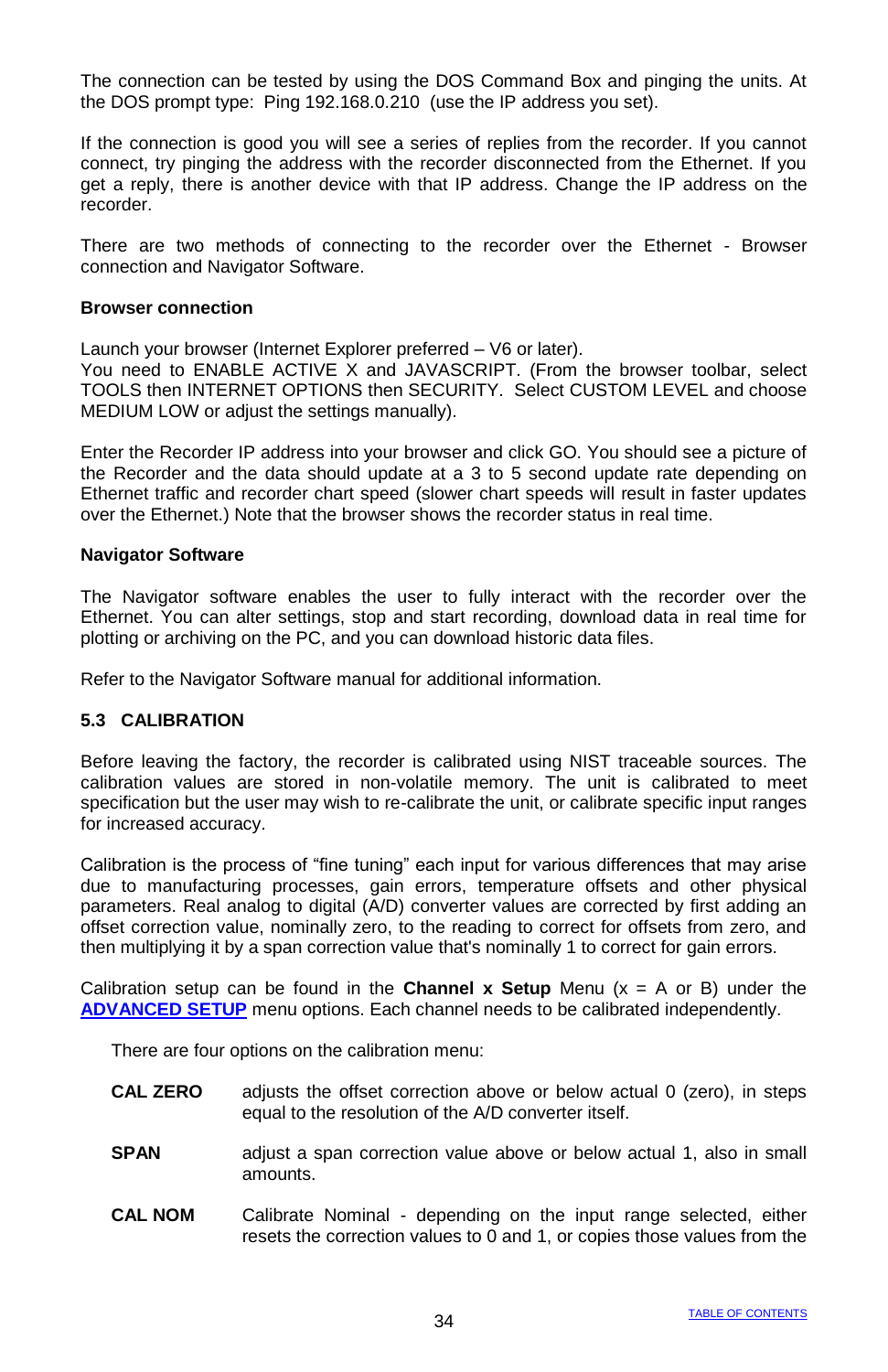range it's a derived from. This usually affects only the input type category selected for the current channel.

**CAL ALL** Calibrate Nominal All - will reset all correction values for all input types on both channels when selected from any input type and channel, a sort of master reset. This is the default in the event that calibration data is found to be corrupted in the non-volatile memory.

#### **5.3.1 Basic Calibration**

All calibration values are derived from a couple of key calibration points. Thereafter, any fine-tuning done to a specific input on a channel is saved for that channel and input range only. The key calibration constants are for:

| Lo Volts        | covering the 250mV, 1.25V, 2.50V ranges and should be<br>done on the 250mV range - each channel                                                                            |  |  |  |  |  |
|-----------------|----------------------------------------------------------------------------------------------------------------------------------------------------------------------------|--|--|--|--|--|
| Hi Volts        | covering the 5.00V, 12.5V, 25.0V ranges and should be<br>done on the $5.00V$ range $-$ each channel                                                                        |  |  |  |  |  |
| THERMOCOUPLES   | which are derived from the Lo Volts calibration value require<br>an additional offset to compensate for the ambient<br>temperature sensor - each channel                   |  |  |  |  |  |
| <b>RTDs</b>     | which are derived from Lo Volts calibration value require an<br>additional span calibration to correct for the internal current<br>source - each channel                   |  |  |  |  |  |
| <b>CURRENTS</b> | which are derived from the Hi Volts calibration value require<br>an additional span calibration to correct for the external<br>resistor (Customer supplied) – each channel |  |  |  |  |  |
| FREQ and SPEED  | requires only a time base calibration shared for both<br>channels                                                                                                          |  |  |  |  |  |

In general, to calibrate an analog input, first set the specific channel to an input type in the ADVANCED SETUP MENU - CHANNEL SETUP - INPUT TYPE (see Section 4.1). Once an input type has been chosen, select CALIBRATION (see Section 4.1). Do not change the units from the default values set when that range is selected (i.e. leave volts as volts and current as current).

Apply a "zero" value to the input and using the up ( $\blacktriangle$ ) and down ( $\nabla$ ) arrow buttons adjust the OFFSET until the onscreen indications shows zero.

Apply a "high" value to the same input and using the up  $(\triangle)$  and down  $(\blacktriangledown)$  arrow buttons adjust the SPAN until the onscreen indication agrees with the input (Note – use an input value slightly less than the full scale value to prevent an overrange indication).

Repeat for all input types and channels to be used, if not all of them.

#### **5.3.2 Examples**

**Volts:** Should be done for the Lo Volts - 250mV, 1.25V, 2.50V ranges, and Hi Volts - 5.00V, 12.5V, 25.0V ranges using the 250mV and 5.00 volt ranges respectively. For each channel individually, set the input for 250mV and go to Calibration. Short the input and adjust the OFFSET until 0 is indicated. Then apply a near full scale input (so as to not over range the input, say 240 mV on the 250 mV range) and adjust the SPAN.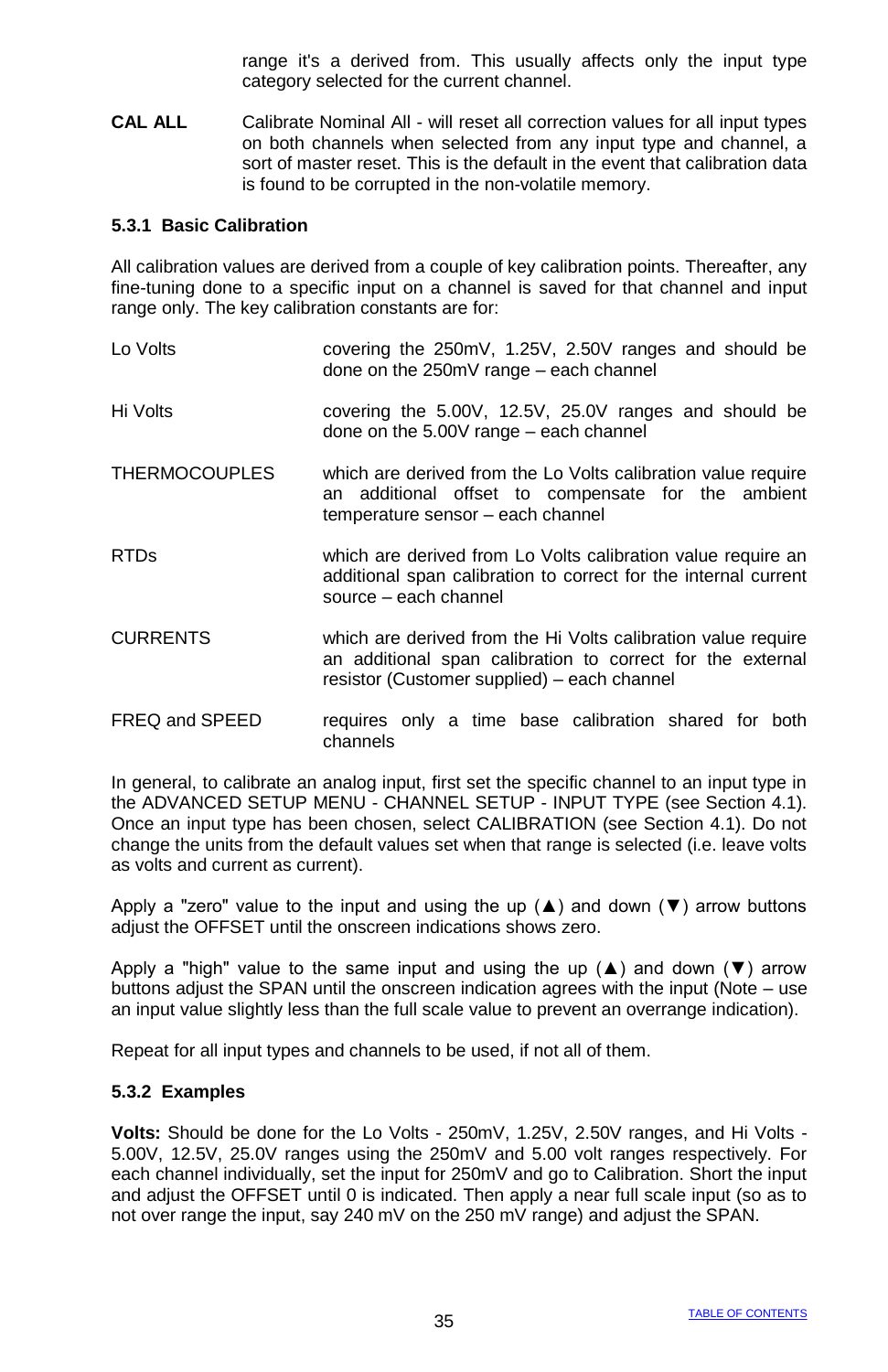**Thermocouples:** (preferred method) First calibrate lo VOLTS range (250mV) for the same channel as described above. Then switch to Thermocouple range. Select NOMINAL to copy the volts calibration to thermocouple range. The recorder is now calibrated for ideal sensors. Refine the calibration by either shorting the input (you need to know the ambient temperature) or attaching a thermocouple sensor or calibrator of the correct type for the selected range, and then if necessary, adjust the OFFSET until the correct temperature is displayed – this corrects the ambient temperature sensor. If there's a known "high" temperature source handy use that to fine-tune the SPAN value.

**Currents:** (preferred method) First calibrate Hi VOLTS range (5.00V) for the same channel as described above. Then switch to any CURRENT range. Select NOMINAL to copy the volts calibration to the current range. The recorder is now calibrated for ideal resistor (250 ohm). Refine calibration for resistor and sensor current tolerances by attaching a 250 ohm +0.1% resistor and input sensor matching the selected range. Apply low value inputs to adjust the OFFSET value, and high value inputs to adjust the SPAN value.

**RTDs:** (preferred method) First calibrate lo VOLTS range (250mV) for the same channel as described above. Then switch to RTD range. Select NOMINAL to copy the volts calibration to RTD range. The recorder is now calibrated for ideal sensors and internal current source. Refine the calibration by applying an accurately known resistance for a given temperature (you may need resistance to RTD tables). Adjust the SPAN until the correct temperature is displayed – this corrects for the internal current source.

**Frequency** (RPM or Hz): Apply a calibrated frequency input near the high end of the selected input range of either channel. Adjust SPAN until the indicated value is correct. There is no applicable OFFSET adjustment to be made.

Recommended procedure for full initial calibration, in this order:

- Calibrate 250 mV range, both channels using a calibrated source.
- Calibrate 5.00 V range, both channels using a calibrated source
- Calibrate any T/C range, both channels using the NOMINAL method.
- Calibrate any RTD range, both channels using NOMINAL method
- Calibrate any current range, both channels using NOMINAL method
- Calibrate any Tach range, either channel using a calibrated signal source.

#### **NOTES:**

As with other numeric editing, the rate that a calibration value is adjusted accelerates with the length of time the button is pressed.

Calibrating either channel for tachometry calibrates both channels and does not have to be repeated for each channel as they use the same base counter. Additionally there's no OFFSET adjustment for these inputs.

Thermocouple and RTD linearization tables are very accurate; usually calibrating the 250mV range for the same channel and then copying the calibration values using NOMINAL should be enough. Remaining sources of error are the ambient sensor (probably small) for the thermocouple and the current source (small) for the RTD, and the actual sensors themselves. The ambient sensor can be calibrated by adjusting the OFFSET with the thermocouple at some known temperature (such as ice water) or a known room temperature with a wire short on the input. The input sensor span adjustment would need a high temperature point to calibrate.

There can be interaction between the OFFSET and SPAN with the thermocouple input since it can't be easily determined when exactly 0 volts is applied in combination from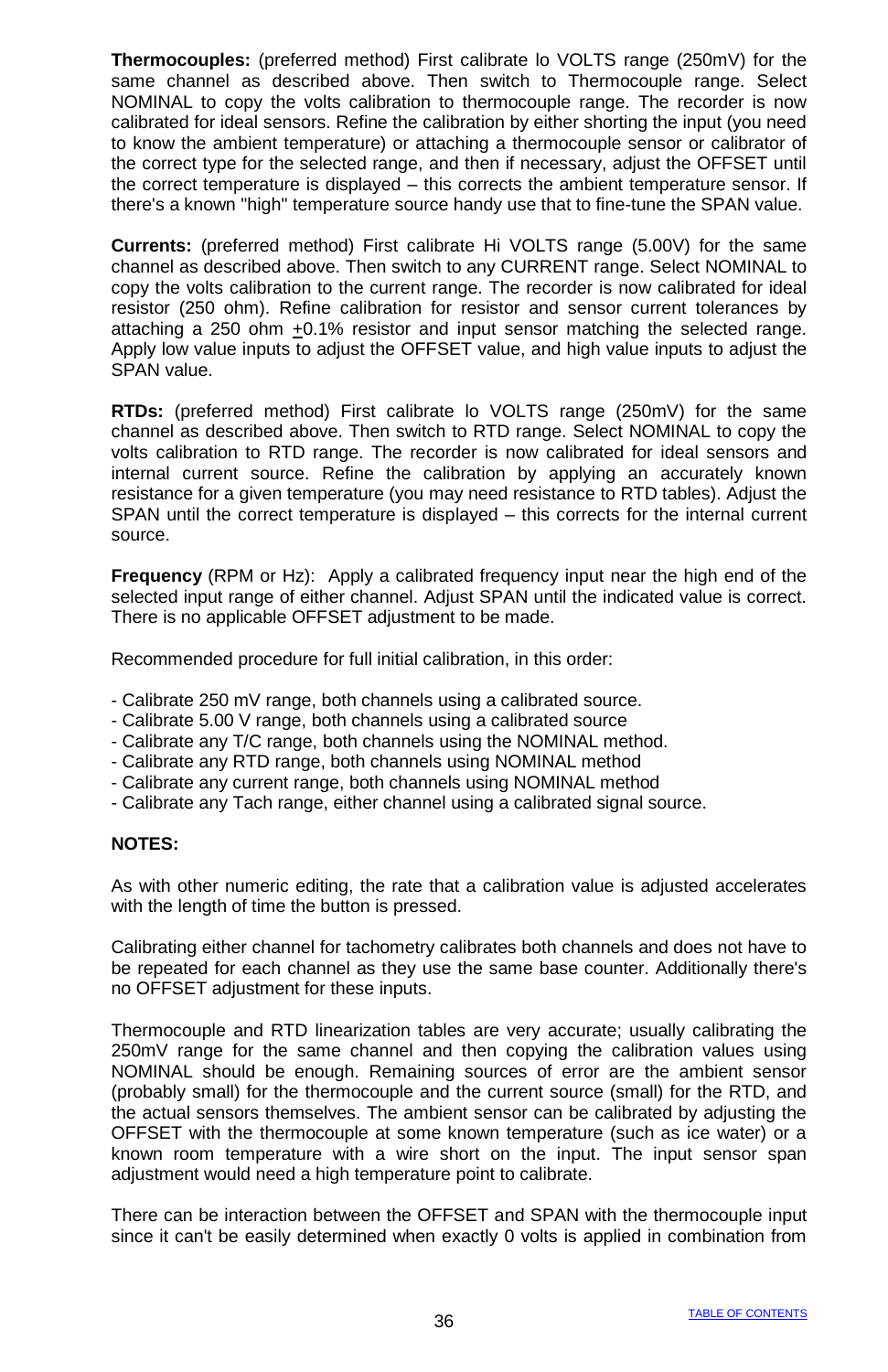the ambient and input sensors. This can happen with other input types where the input used for the OFFSET adjustment does not present 0 volts to the input.

Calibration values are copied to an EEPROM (non volatile) device when performing the calibration operations. These values are copied from the EEPROM upon every power up of the recorder and tested for corruption. If the values are found in error then nominal values are inserted in all categories.

### **5.4 SPECIFICATIONS**

| <b>Input Power:</b>                                                   | Recorder: 9Vdc +0.5V @ 5VA (depends on external loads)<br>External AC Universal adaptor: 100 - 240Vac 50/60 Hz<br>Optional isolated: $12 - 24$ Vdc input (not compatible with Battery<br>Backup Option)                                                              |  |  |  |  |  |  |
|-----------------------------------------------------------------------|----------------------------------------------------------------------------------------------------------------------------------------------------------------------------------------------------------------------------------------------------------------------|--|--|--|--|--|--|
| <b>Battery Option:</b>                                                | Internal battery pack provides uninterrupted operation during<br>black out. 6Vdc 2400 mAH NiMH<br><b>Backup Time:</b><br>Depends on external load<br>Without Ethernet: 6 hours typical<br>2.5 hours typical<br><b>With Ethernet:</b>                                 |  |  |  |  |  |  |
| Output:                                                               | 2 outputs 5Vdc @ 50mA to power external sensors<br>Isolation - 300V DC/AC to system ground/chassis.                                                                                                                                                                  |  |  |  |  |  |  |
| No of Channels:                                                       | $\overline{2}$                                                                                                                                                                                                                                                       |  |  |  |  |  |  |
| Universal DC Input:                                                   | Isolated input: 300V AC/DC to system ground/chassis. Inputs<br>share a common ground connection.                                                                                                                                                                     |  |  |  |  |  |  |
| DC Input:                                                             | Resolution: 0.025%                                                                                                                                                                                                                                                   |  |  |  |  |  |  |
| Voltage:                                                              | Ranges: 0 to 250mV; 1.25V; 2.5V; 5V; 2.5V; 25V<br>Accuracy 0.1%.                                                                                                                                                                                                     |  |  |  |  |  |  |
| Current:                                                              | Accuracy: 0.1% excluding 250 ohm external shunt (required)<br>Ranges: $0 - 20mA$ ; $4 - 20mA$ ; $0 - 50mA$ ; $10 - 50mA$                                                                                                                                             |  |  |  |  |  |  |
| Thermocouple:                                                         | Accuracy: 0.3%. Ambient temp. sensor accuracy $+1.5^{\circ}$                                                                                                                                                                                                         |  |  |  |  |  |  |
|                                                                       | -100 to 760 °C $\pm$ 2°C (-148 to 1400 °F $\pm$ 3°F)<br>J<br>-100 to 1000°C $\pm$ 2°C (-148 to 1830 °F $\pm$ 3°F)<br>K.<br>-100 to 400 °C $\pm 2$ °C (-148 to 750 °F $\pm 3$ °F)<br>T.<br>-80 to 400 °C +2°C $(-112 \text{ to } 750 \text{ °F} +3 \text{ °F})$<br>E. |  |  |  |  |  |  |
| RTD:                                                                  | 2 or 3 wire. Resolution 0.1°C, Accuracy 0.3%<br>Internal current source: 1mA<br>-100 to 750°C (-148 to 1380 °F)<br>100 ohm Pt385<br>100 ohm Pt 392<br>-100 to 750 $^{\circ}$ C (-148 to 1380 $^{\circ}$ F)                                                           |  |  |  |  |  |  |
| Frequency Input (Hz)/<br>Speed Input (RPM):                           | $0 - 10,000$ Hz or $0 - 600,000$ RPM<br>Range:<br>Freq: $+1Hz$ ;<br>Accuracy:<br>RPM: +1 RPM to 9,999 RPM then +10RPM<br>low: <1.0Vdc high: >3.0Vdc <12Vdc<br>Input:<br>Pulse width: 10 sec minimum                                                                  |  |  |  |  |  |  |
| Input Impedance:<br><b>Measurement Rate:</b><br><b>Math Function:</b> | >100k<br>up to 100 samples/sec per channel<br>$y = mx + b$ ; average, hi peak., lo peak                                                                                                                                                                              |  |  |  |  |  |  |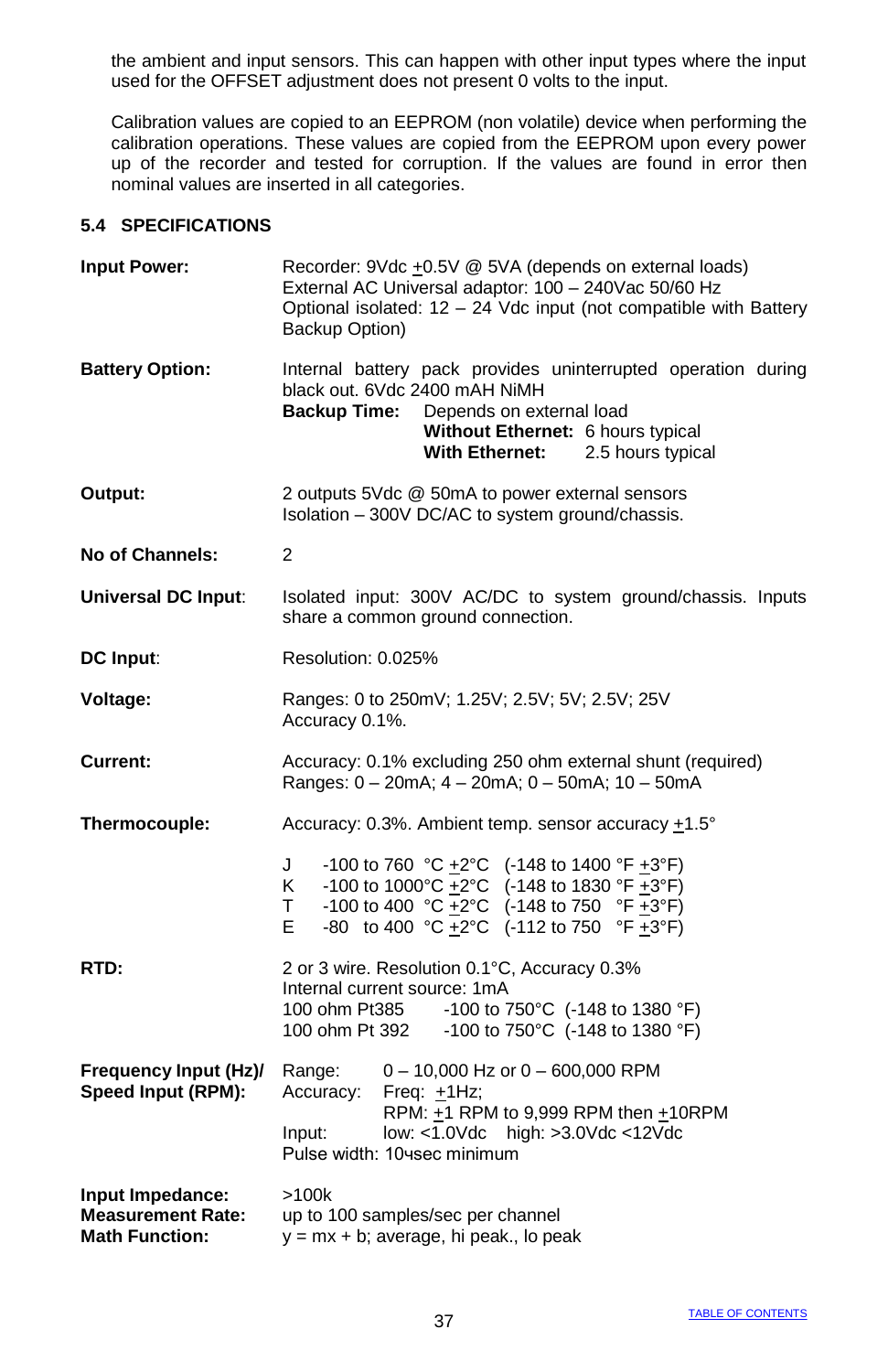| Media:<br>Display:<br><b>Display Modes:</b><br>User Interface: | Compact Flash to 2 GB<br>LCD Graphics 160 x 80 pixels black FSTN with White LED backlight<br>User controlled Backlight level and Contrast adjust (electronic)<br>Trending (Horizontal), Large Dual Digital Readout, Mixed Mode<br>5 buttons keypad with 2 <sup>nd</sup> Function operation                                    |  |  |  |  |  |
|----------------------------------------------------------------|-------------------------------------------------------------------------------------------------------------------------------------------------------------------------------------------------------------------------------------------------------------------------------------------------------------------------------|--|--|--|--|--|
| Clock:                                                         | Internal battery backed clock, with auto leap year and daylight<br>savings                                                                                                                                                                                                                                                    |  |  |  |  |  |
| <b>Relay Output:</b>                                           | Two alarm outputs: 30V 0.5A Form A relays                                                                                                                                                                                                                                                                                     |  |  |  |  |  |
| <b>Opto-isolated Input:</b>                                    | One input 5 to 12Vdc operation @ 10mA typical.                                                                                                                                                                                                                                                                                |  |  |  |  |  |
| Audible:<br><b>Dimensions:</b>                                 | Internal buzzer (tones)<br>Front panel 96mm x 96mm (1/4 DIN) x 152mm (3.78 x 3.78 x 6                                                                                                                                                                                                                                         |  |  |  |  |  |
|                                                                | inches).                                                                                                                                                                                                                                                                                                                      |  |  |  |  |  |
| <b>Environmental:</b>                                          | <b>Indoor Use Only</b><br>Installation Category II per IEC 664<br>Pollution Degree Level II per IEC61010-1<br>Altitude up to 2,000 m<br>Temperature -10 °C to 50 °C operating per IEC61010-1<br>Humidity Maximum relative humidity 80% for temperatures up to 31<br>°C decreasing linearly to 50% relative humidity at 40 °C. |  |  |  |  |  |
|                                                                |                                                                                                                                                                                                                                                                                                                               |  |  |  |  |  |
| Certification:                                                 | CE - EN61326 EMI/EMC<br>EN61010-1 Safety<br>UL and cUL (Power Supply)                                                                                                                                                                                                                                                         |  |  |  |  |  |

USB **Front panel USB 2.0 slave port for data transfer and configuration.**<br> **Ethernet** 10/100 Ethernet **Ethernet** 10/100 Ethernet

This space intentionally left blank.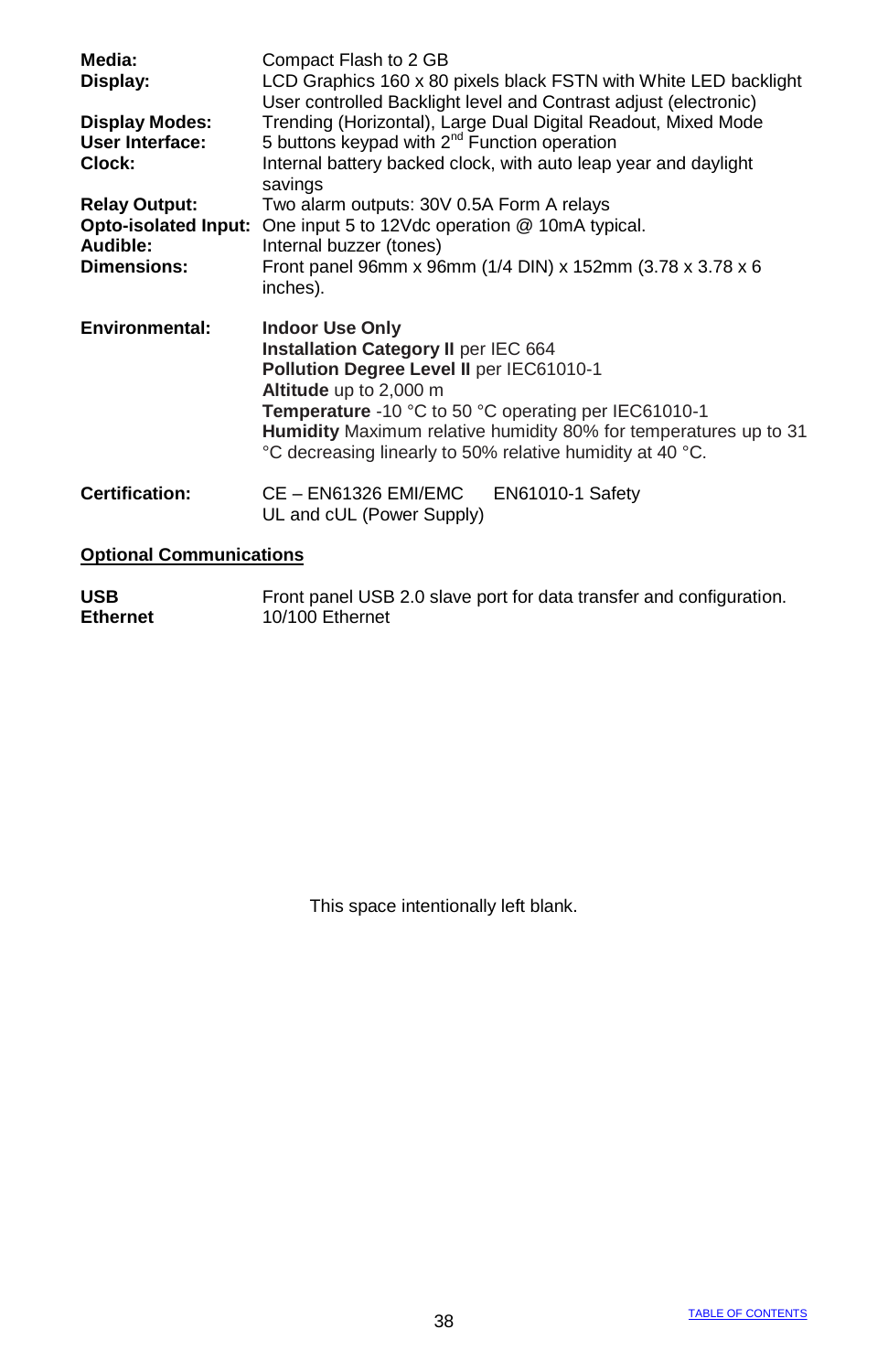# **APPENDIX A - UNITS LABEL CHARACTERS**

The following is a list of the characters are available any place text can be entered. The list will start with the **A** character (underlined) and the UP and DOWN arrows move through the list in order left to right. The characters in shadow are NOT legal for file names.

| (space)                  | ļ | π            | # |           | %              | 8  | п |
|--------------------------|---|--------------|---|-----------|----------------|----|---|
|                          |   | $\star$      |   | J         | $\blacksquare$ | п  |   |
| በ                        |   | $\mathbf{2}$ | 3 | 4         | 5              | 6  |   |
| 8                        | 9 | п            |   | ⋖         | ≡              | >  | ? |
| $\circleda$              |   | B            | С | n         | Е              | F  | G |
| Н                        |   |              | κ |           | М              | N  |   |
| Ρ                        |   | R            | S |           |                |    |   |
|                          |   | z            |   |           |                | Λ  |   |
| $\overline{\phantom{a}}$ | а | b            | c | d         | е              |    |   |
| h                        |   |              | k |           | m              | n  | Ω |
| р                        |   |              | s |           | u              | v  | W |
| x                        |   | z            |   |           |                | -  | # |
|                          |   | $^\circledR$ |   | $\bullet$ | μ              | 77 |   |
|                          |   |              |   |           |                |    |   |

### **APPENDIX B** - **ERROR AND INFORMATION MESSAGES**

The following messages appear on the Graphics screen as a result of the following: (*suggested solutions appear in italics*)

- **ACCESS DENIED** An incorrect password was entered while attempting to gain access to a password protected function. *Find someone who has the right password.*
- **BAD FILENAME** The filename entered does not meet the DOS requirement. Use A to Z and 0 to 9 without spaces, 8 characters max. *Re-enter the name.*
- **CARD ABSENT** Failed attempt to read from (viewing) or write to (recording) a memory card which is not present. *Insert a card.*

**CARD ACCESS ERROR** Failed attempt to read or write a memory card due to file data corruption. *Format and erase card - data will be lost.*

- **CARD FULL** Failed attempt to write to a memory card which is filled to capacity. *Exchange card with a new one that has spare capacity.*
- **ENTER CURRENT PASSWORD** You have attempted to access a password protected function and must enter the password to continue. *Enter current password.*
- **ENTRIES MISMATCH** This time password did not match last time password when setting up. *Try it again, only more slowly.*
- **ENTRY ERROR** An illegal number of keystrokes were entered while entering the password. *Try it again, only more slowly.*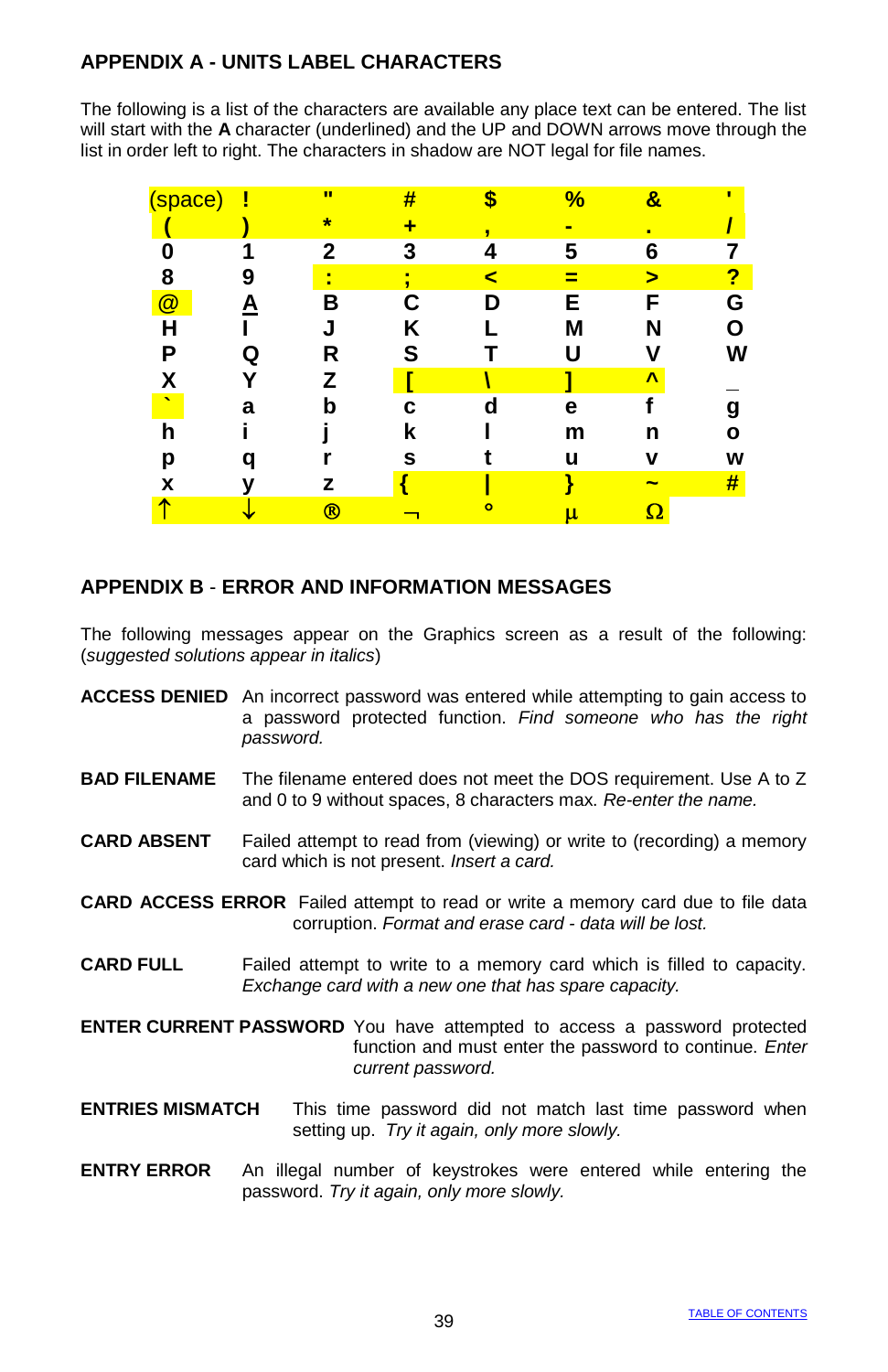**FILE NOT FOUND** Failed attempt to read a data file or configuration file due to the fact that no such file exists on the memory card. *Get the correct card.*

**FORMAT CARD** Card is incompatible or unformatted. Requires formatting.

**OVERWRITE CONFIG. FILE?** A config file already exists on the memory card. Writing to the card will overwrite this existing file. The unit is checking user intent. *Press the UP ARROW key to overwrite the existing file, any other key to exit.*

- **STOP RECORDING FIRST** The function you are trying to perform cannot be done while the unit is in record mode. *Stop recording and try again.*
- **TEST FAIL** The card has errors on it and did not pass the card test. *Try reformatting the card or swap the card.*

#### **APPENDIX C** - **MASTER RESET**

The master reset is used to restore all factory defaults to the unit. It is used in the unlikely event of the unit losing or corrupting the contents of its nonvolatile memory. All user configurations will be lost.

To reset the unit to the factory defaults, hold the two outer keypad buttons down simultaneously (The DOWN and LEFT arrows) while powering up the unit. Wait two to three seconds and then release.

#### **APPENDIX D – RE-PROGRAMMING FIRMWARE**

The operating firmware in the unit is programmed into flash memory and can be updated in the field. It is loaded from the compact flash card. User's can upgrade their firmware by simply downloading the latest firmware from the Company website, saving it onto the CompactFlash™ card, inserting the CompactFlash™ card into the unit and following the steps below. Before updating firmware save existing configurations and language files – see below.

The upgrade file is named MRUPG.hex. Once this file is on the CompactFlash™ card, insert the card into the unit and turn the power off. Press and hold the **MENU** button and Left Arrow (◄) simultaneously and power the unit back on.

The POWER LED will come on fully bright; the other will blink as the card is accessed. If the program is loaded successfully, the two LEDs will alternate. If the load failed, the two LEDs will blink in unison. It takes 10 to 15 seconds to load the program. If the load should fail, try it again. If it still fails, reload the file on the card. Remove the power and re-apply it. The screen will show the latest firmware revision and build date.

Recommended handling of alternate languages during a firmware update procedure:

- If no backup file of the alternate language file exists, then use SAVE LANG.  $\bullet$ function to save it now, before the firmware update is performed.
- Perform the FIRMWARE update, described above.  $\bullet$
- Use the LOAD LANG. function to re-install the alternate language.  $\bullet$

Should there be any changes in the menuing or other messages as a result of the new FIRMWARE, only the still existing message strings will retain the alternate language equivalents. English items removed will automatically omit the alternate language variation. New English items will not already have an alternate language variation and will remain in English when displayed. The user can check for this by reviewing all the menus manually. An easier way is to use SAVE LANG. to make a new file and then visually inspect that for missing items to the right of the asterisks. The missing items can be added or not as the user requires.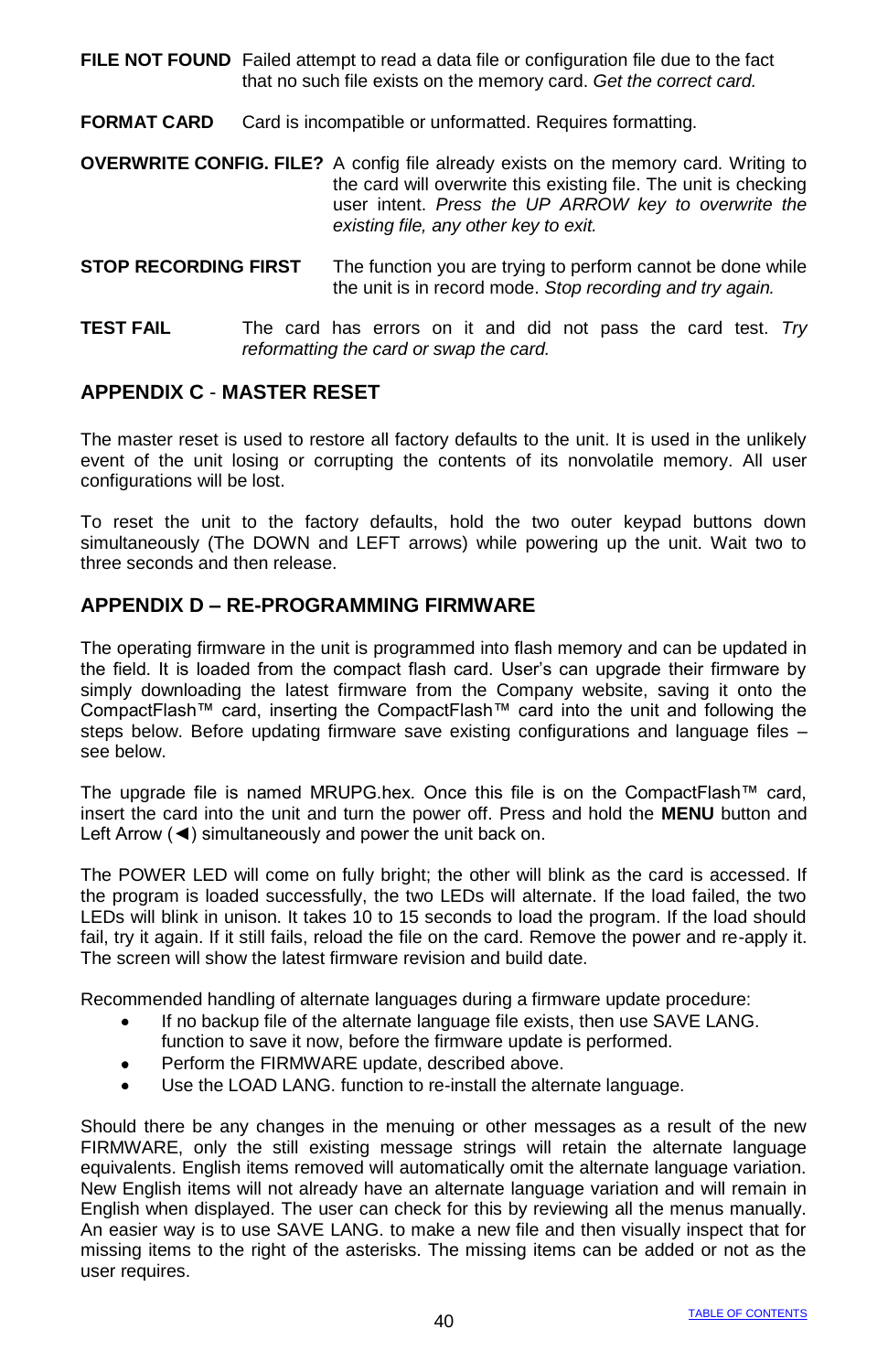### **APPENDIX E - TOTALIZER/COUNTER FUNCTIONS**

To use the **TOTALIZER FUNCTION** go to **MENU** > **ADVANCED SETUP** > **CH A** or **B SETUP > INPUT TYPE** and set the input channel up as described in Section 4.1. From the **MENU** > **ADVANCED SETUP** > **CH A** or **B SETUP > FILTER** pane select **Totalizer**. From this pane use the UP and Down Arrow keys to select your range and reset options. Calculate the highest number your total will be without going over range and use the lowest possible full scale range for best resolution. This will provide the best accuracy in your results. The maximum number of counts is 8000 in any x1 range, 800,000 in a xk range and 8 million in a xm range.

It is also helpful to reset the Totalizers as often as possible as any errors are accumulated over time. There is less accumulated error in a month than there would be in a year. There will be less error in a week than in a month, and so on. When you reset the Totalizers the errors are reset as well.

**FOR EXAMPLE:** To totalize a rate, such as a 4-20 mA input, set the channel as usual to the engineering units, then go to the filter section and choose your rate from the list of selections from /secx1k to /dayx100, as described above.

To use the **COUNTER FUNCTION** go to **MENU** > **ADVANCED SETUP** > **CH A** or **B SETUP > INPUT TYPE > COUNTER.** From this pane select your reset and gating options as well as your full-scale range.

The counter function can be used to totalize pulses accurately from flow meters. This can provide more accurate totals than using the totalizer function on a sensor that provides a rate.

### **APPENDIX F – ALTERNATE LANGUAGES**

The Following procedures are used to enter and activate a second language:

If necessary, insert a CF card into the card drive slot. Menu into the **ALT LANG**.. submenu found near the bottom of the ADV. SETUP..

To obtain a copy of the language file for use as an initial template for another language, or to make changes to a pre-existing alternate language, select **SAVE LANG**. You will then be prompted to select a file name. Use the standard editing or directory selection methods to name the file. Wait for the transient message DONE to appear.

Use Note pad, or other simple text editor, to present the file for editing. The full name of the language file is the name entered in the recorder with .LAN suffixed. The contents of the file will appear in the following format:

| *FNTFR       |
|--------------|
| *FALSE ALARM |
| *RESET ALL   |
| *            |
| ÷            |
| ÷            |
|              |

All of the modifiable message strings will appear in the file. The general format of each string is:

### STRING tab tab asterisk newline

If there are already any alternate language strings present in the recorder they will appear farther to the right on the line after the asterisk on the same line as the English language phrase it's associated with.